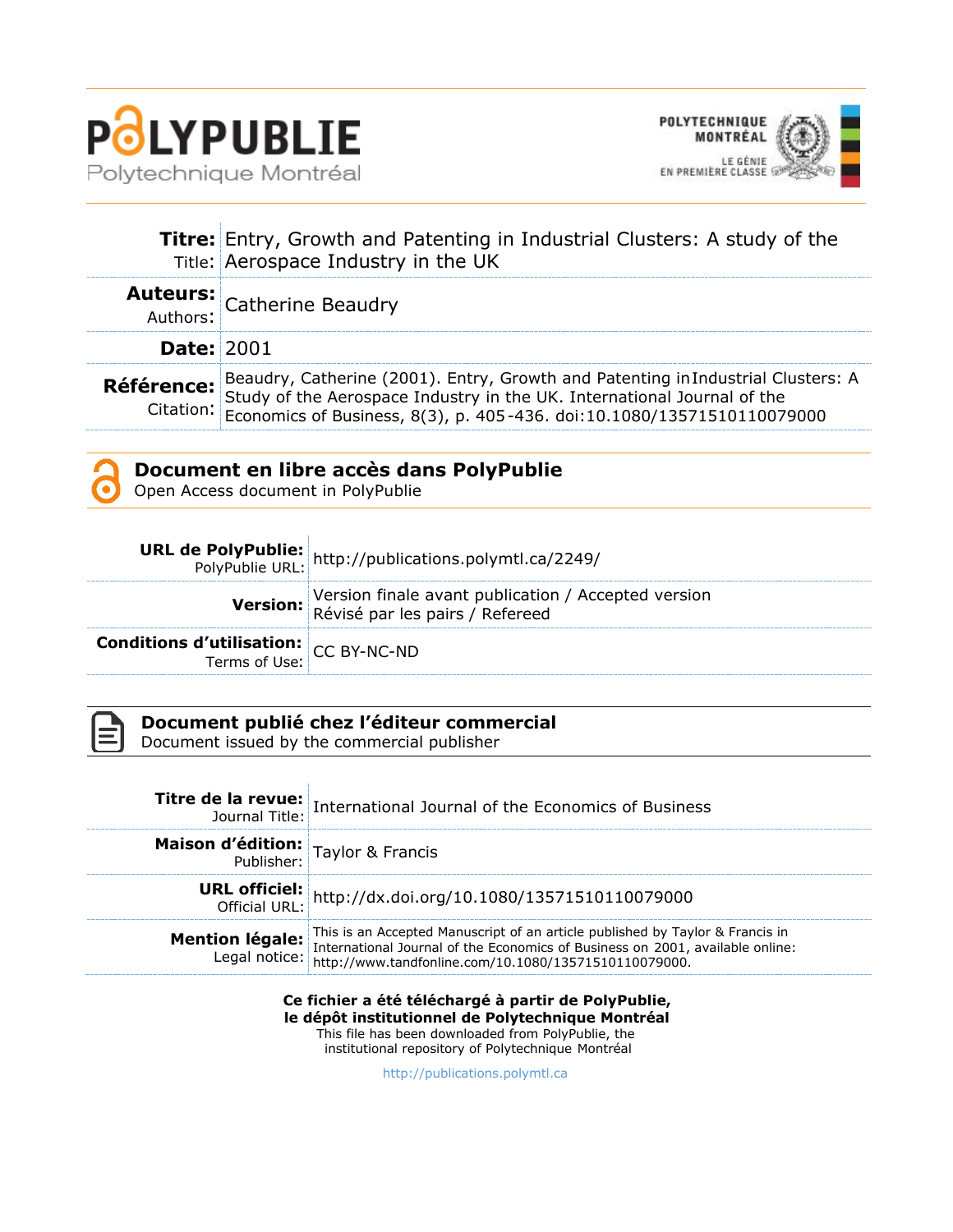# **Entry, Growth and Patenting in Industrial Clusters: A study of the Aerospace Industry in the UK\***

**Catherine Beaudry\*\*** 

**March 2000, revised January 2001, final version September 2001** 

**Abstract** *This paper studies how firm performance is influenced by the strength of the industrial cluster (or industrial district) in which it is located. The paper presents estimates of firm-level employment and patent growth models for a range of '5-digit' aerospace industries in the UK. In these models, employment in the firm's own sector and employment in other sectors is taken as a measure of the strength of the cluster. Strong positive clustering effects are found in many sectors, but nevertheless some clustering effects are negative. Entry into clusters of this industry is also examined and some sectors are found to attract new entry while others are only attracted.*

*JEL classification:* L10, L62, L93, O30, O40, R12

 $\overline{a}$ 

*Keywords:* Industrial Clusters, Firm performance, Innovation, Entry, Aerospace

<sup>\*</sup> This research was funded by European Community Contract No SOE1 – CT97 – 1058 (DG12 – SOLS), *Industrial Districts and Localised Technological Knowledge: The Dynamics of Clustered SME Networking*, which is part of the *Targeted Socio-Economic Research* (TSER) Programme organised by DG XII (Science, Research, and Development). We are grateful to Franco Malerba from the Center for Research on Internationalisation, Bocconi University, Milan for allowing us the use of the EPO-CESPRI database. We wish to warmly thank Peter Swann for his helpful suggestions and comments. We acknowledge helpful comments from our European partners in this research programme, notably Cristiano Antonelli, Stefano Breschi (for some insights on variable definitions in the patent growth model), discussions with Naresh Pandit and Gary Cook, the earlier work of Rui Baptista developing econometric models of entry, growth and innovation, and comments from two anonymous referees. None of these, however, are responsible for any remaining errors.

<sup>\*\*</sup> Catherine Beaudry, Manchester Business School, Booth Street West, Manchester, M15 6PB, UK; Tel.: +44-161-275-6580; fax: +44-161-275-7143; e-mail: cbeaudry@man.mbs.ac.uk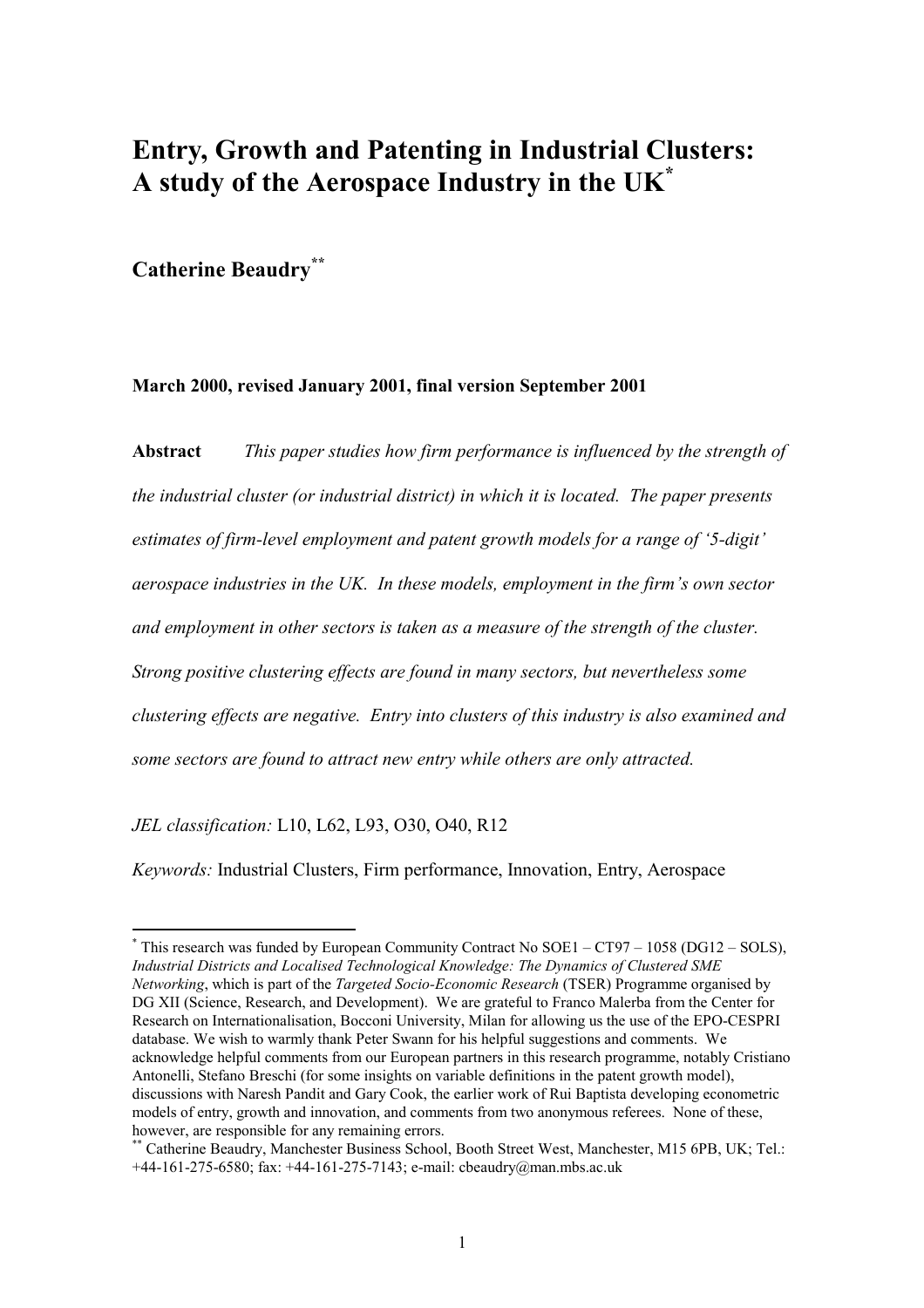#### **1. Introduction**

The early 1990s have witnessed serious downsizing in the UK aerospace industry as a result of poor industry performance (Business Ratio Plus, 1994). A cyclical downturn in the civil aerospace sector coinciding with a low demand from the military sector caused a deep recession in the UK aerospace industry. During these years, the workforce of aerospace engineering and manufacturing companies has declined by an average of 7 % per annum. The UK industry, however, survived the recession of the early 1990s better than its European<sup>1</sup> counterpart because of early rationalisation and cost cutting to improve productivity. Despite an initial decline, UK sales for this industry have increased by an average of 3 % per annum from 1991 to 1998<sup>2</sup>

In the civil aerospace sector, sub-contracting and risk-sharing are now common practice. Prime-contractors often delegate the production, and sometimes even the preliminary design, of complete systems to large suppliers. These in turn outsource parts to  $3<sup>rd</sup>$  or  $4<sup>th</sup>$  level suppliers. Maintenance is also increasingly sub-contracted to specialist firms. Workforce rationalisation at British Aerospace and GEC-Marconi may have led to an increase in the number of entrants and to potential important cluster effects. This empirical study will examine the industry some years after this sharp decline in the main aerospace employers' workforce, in view of identifying the importance of cluster effects.

There is a long and distinguished tradition of research on industrial clusters (or agglomerations as they were first named) within urban and regional economics, economic geography, as well as economic and social history (see Baptista, 1998, for a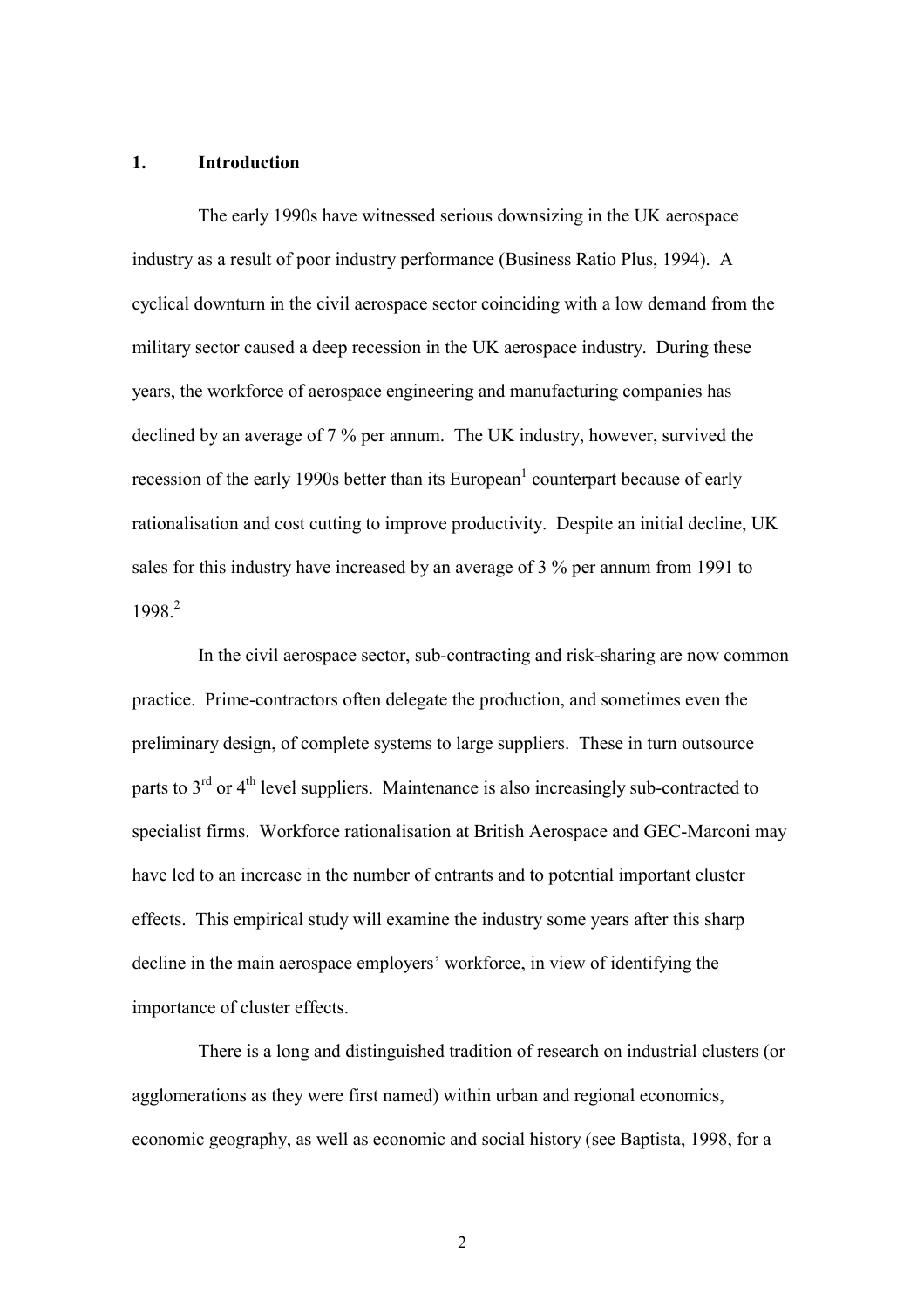recent review of the literature). More recently, the work of Porter (1990) and Krugman (1991) has been particularly influential in the renewed interest of this field of study among economists. Indeed, three fields of mainstream economics have examined clusters since Porter's (1990) study. The first can be characterised by the work of Romer (1986, 1990) as well as Grossman and Helpman (1992) who have introduced the new growth theory. Second, Arthur (1990), David and Rosenbloom (1990), Krugman (1991) as well as Brezis and Krugman (1993) have concentrated on what is commonly called path-dependence in economics. Finally, Jaffe (1989), Jaffe *et al.* (1993), Feldman (1994), Audretsch (1995), Audretsch and Feldman (1996) and Breschi (1999) have added to the empirical and econometric literature on the clustering phenomenon. Some have sought to empirically measure the extent to which, and the mechanism by which, firms benefit from regional spillovers. Others have focused on the cluster and firm characteristics that enhance firm performance.

The stream of econometric work that most influences this paper has estimated models of firm growth, new firm entry, and patenting as a function of firm-specific variables on employment, turnover, other financial variables and age, as well as patenting and regional data characterising the various dimensions of industrial strength in clusters. In particular, the paper follows the methodology employed in Swann and Prevezer (1996); Swann *et al.* (1998); Baptista and Swann (1998a, 1998b); Beaudry and Breschi (2000). These studies have modelled the rate of growth of a firm as a function of the strength of the cluster in which it is located. In the same vein, they have examined whether strong clusters are responsible for a disproportionate share of innovations, and whether they attract a greater number of new firm start-ups. Baptista and Swann (1998a, 1998b) suggest that firms located in clusters that are strong in their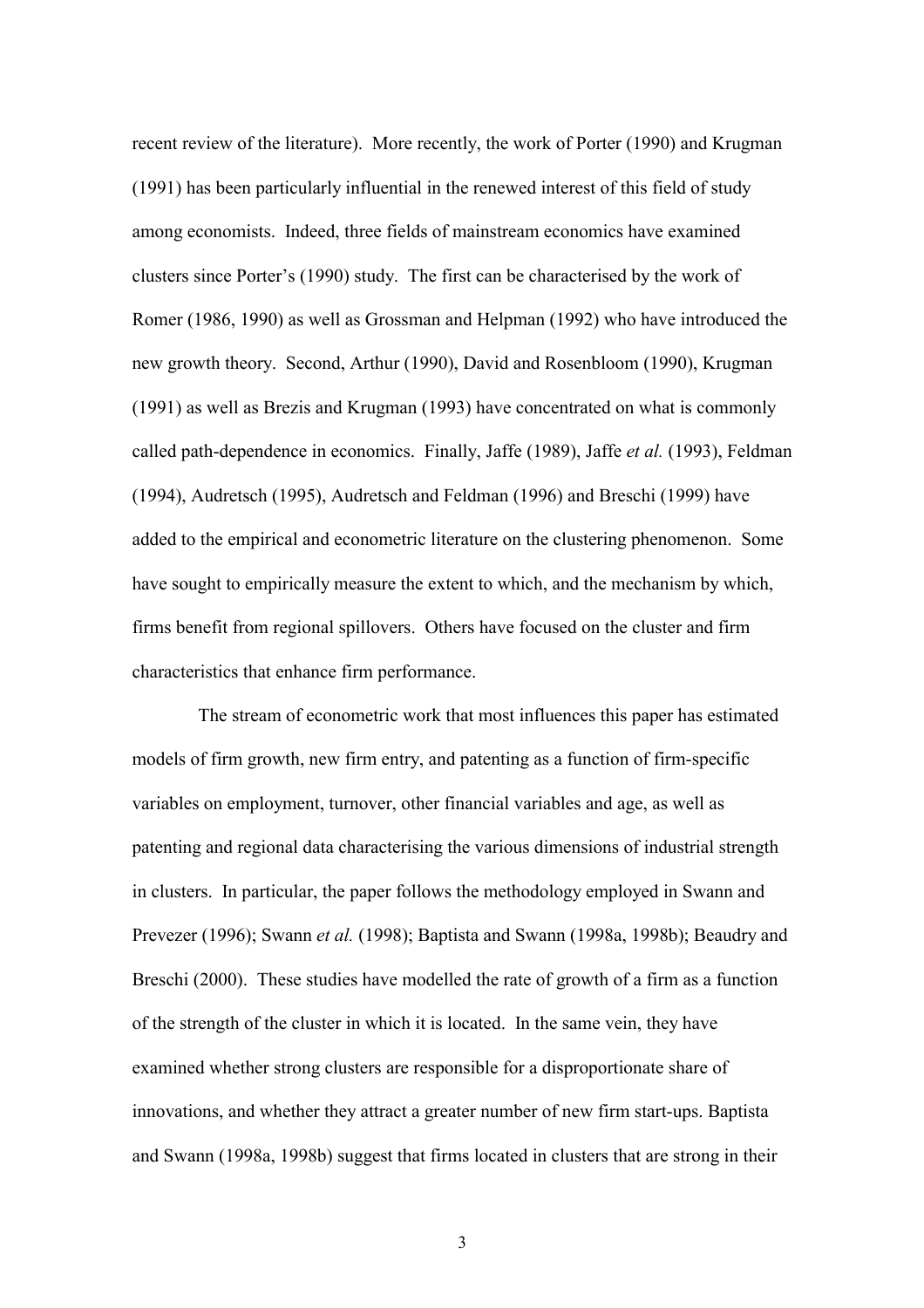own (2-digit) industry tend to grow faster, but also tend to introduce more innovations than more isolated firms. In terms of new firm start-ups, the strongest effects of clustering tend to operate across sub-sectors of the industry. Furthermore, they found that firms located in clusters that were strong in other industries did not grow faster and sometimes might grow slower, the same was also shown in the case of firm-specific innovation growth.

These earlier studies focused on the UK alone or focused narrowly on US/UK comparisons in two industries: computing and biotechnology. As such these conclusions relate only to a narrow group of high-technology industries; they may not be relevant in the context of other industries. The methodology employed in these studies identified some factors that contribute to company growth, innovative performance and new entry in the case of high technology sectors, and a leading question for the present study is whether these same factors apply in the aerospace industry. The purpose of this study is therefore to explore these hypotheses, to see the extent to which they carry over to this other high-technology sector, and to explore the comparative performance of firms within and out of clusters. This paper analyses lifetime growth, patent growth and new firm entry for the UK aerospace industry to evaluate the effects of clustering on a regional basis. By applying three types of analysis to this sector, we aim to gain a better understanding of the cluster effects.

The case of the aerospace industry is particularly interesting because of the two diametrically opposed forces that are at play. On the one side, manufacturing civil aircraft demands greater consolidation to benefit from economies of scale and shared research and development. On the other side, the military sector pushes towards national champions to protect defence secrets. In addition, this is an industry where the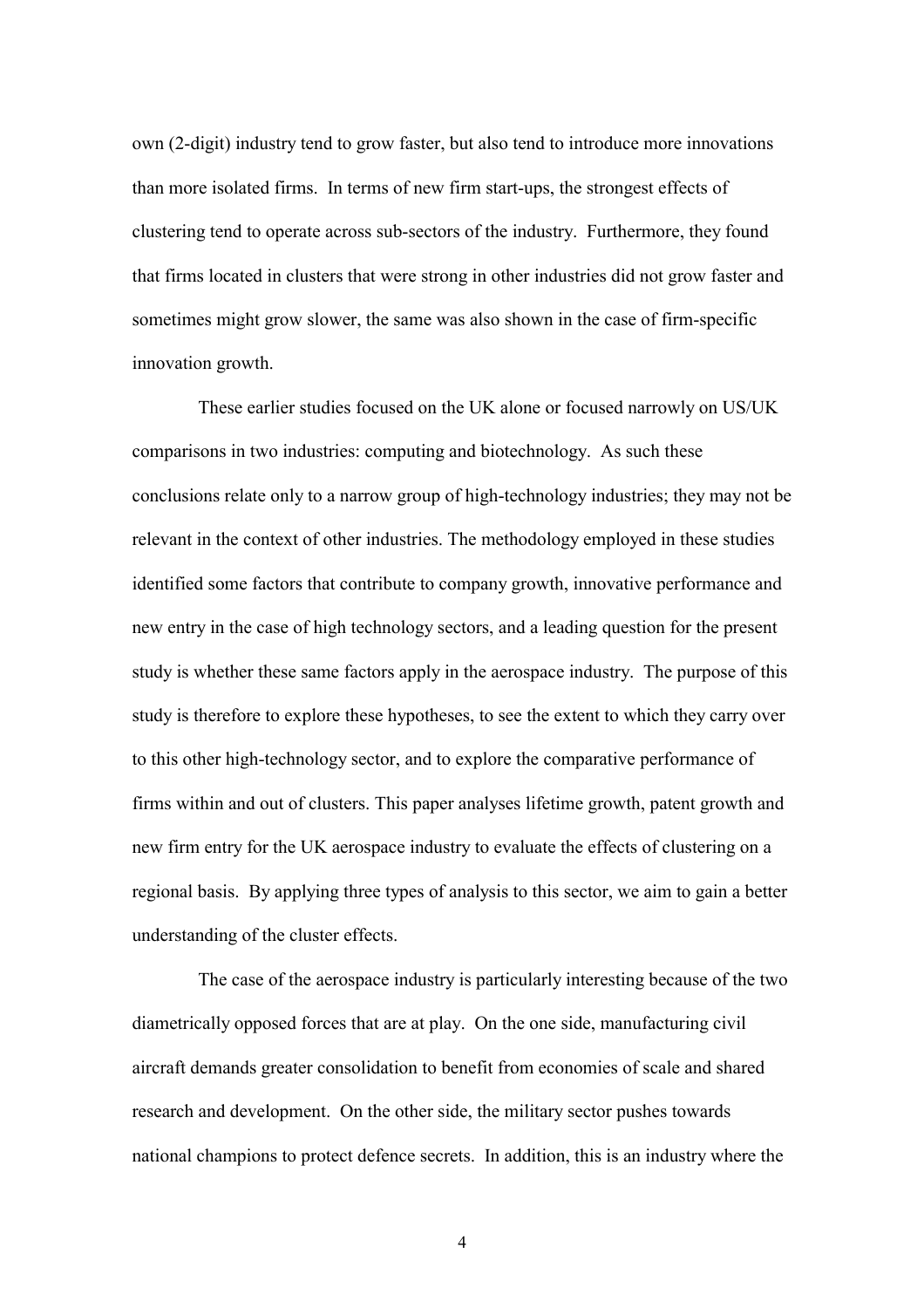fixed costs of development are considerable and must be spread over a relatively small production run compared with say the computer industry. An additional difference between the aerospace industry and the two sectors analysed in previous studies is that there are far fewer producers in the aerospace industry. Firms in the industry are increasingly sub-contracting and the practice of risk-sharing encourages collaboration between various levels of contractors. It is therefore a knowledge intensive industry and as such, strong cluster effects are to be expected. Because of these specificities, the aerospace industry is a pertinent example of the beneficial effects of clustering.

These types of studies show whether cluster effects are present but unfortunately fail to identify exactly the nature of the spillovers that they generate. Applying the same methodology in this paper allows us to determine the importance and extent of the cluster effects in the UK aerospace industry, but we can only deduce the mechanisms at play to create such effects. We cannot tell whether it is the fact that companies share a common infrastructure or a common pool of skilled labour that influences most their performance. All we can say is that something seems to be affecting the growth, innovation and entry rates for the better.

The structure of the paper is as follows. Section 2 sketches the theoretical background to the empirical analysis. Section 3 presents a description of the aerospace industry from the point of view of industrial sectors and regional distribution. Section 4 concentrates on the lifetime growth model empirical analysis. Section 5 modifies the growth model to examine patent growth in the aerospace industry. Section 6 builds and estimates an entry model to determine the sectors that most attract entry into clusters. Finally, section 7 discusses the significance and interpretation of our results.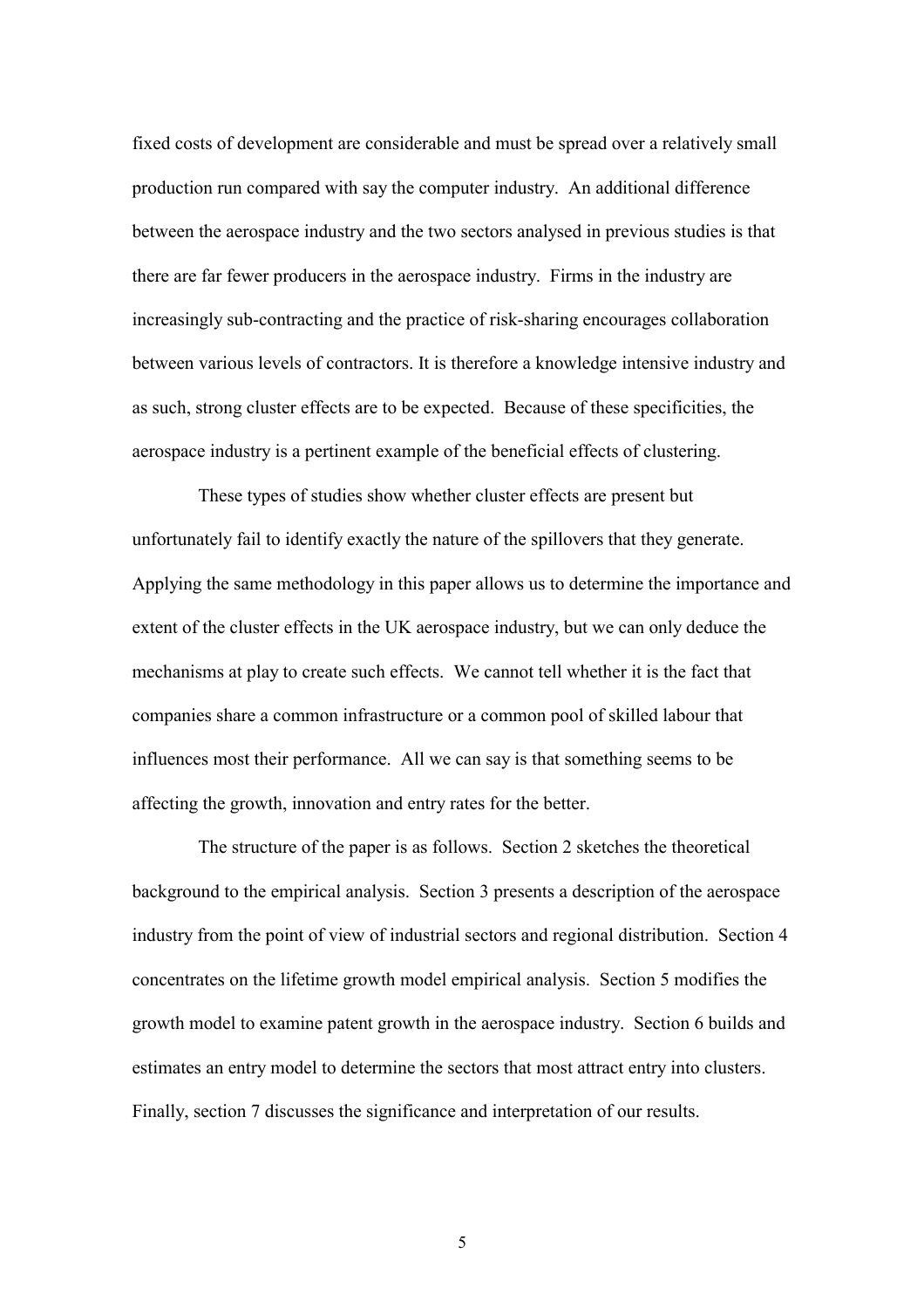#### **2. Theoretical interpretation of models used in this study**

From earlier work, and building on Baptista's (1998) literature review, a wide range of empirical observations and theoretical perspectives were implemented into various models of clustering (Swann, 1998a, 1998b). In general, a model of clustering consists of two broadly defined features that impact on the performance of firms located in a cluster: agglomeration externalities referring to advantages of clustering, and congestion externalities relating to its disadvantages (Swann, 1998a). The benefits of clustering can be divided into demand and supply sides advantages.

On the demand side, firms may cluster in a particular location to take advantage of strong local demand. Some of these advantages are most likely to be felt if the firm is located in a cluster that is strong in its own sector; for example, a chemical firm that is located in a region with a strong chemical industry. Firms located in a cluster may also enjoy demand-side advantages emanating from the strength of *another* industry in that cluster; Suppose for instance that strong local demand for the output of sector *i* emanates from another sector *j*, which is a major consumer of the products of *i*. Further, in the tradition of Hotelling (1929), a firm stands to take market-share from its rivals (under certain assumptions) if it locates close to other firms. In markets where potential customers are discerning and have very specific requirements, agglomerations also reduce consumer search costs. Finally, demonstration effects arising from the observation of successful firms in a cluster incite new entrants in the cluster. In terms of innovation, customers are an important source of new ideas within the framework of localised user-supplier interactions (von Hippel, 1998; Lundvall, 1993).

Turning to supply side advantages, a wider variety of intermediate inputs at a cheaper price can be obtained by a localised industry that supports a greater number of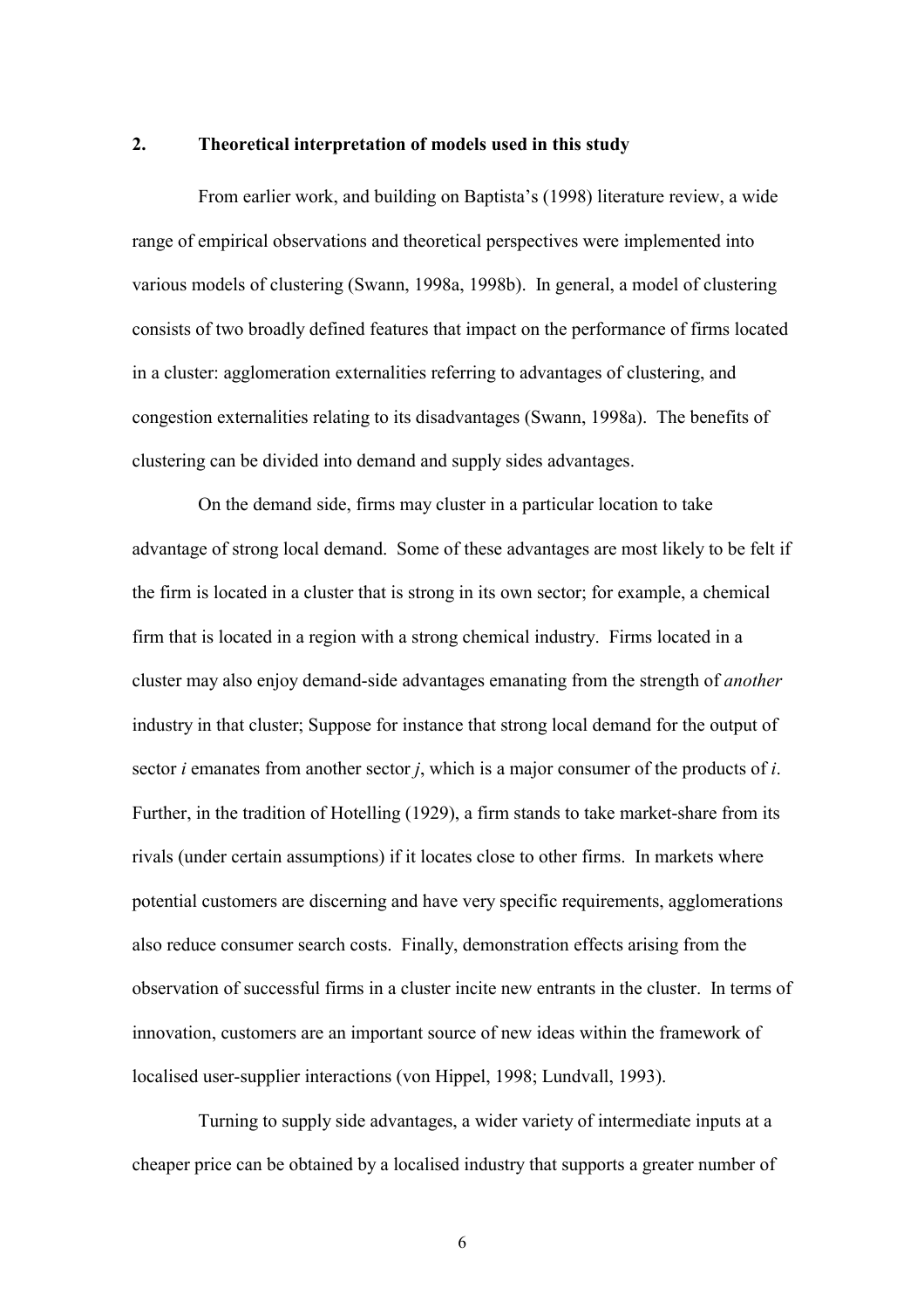specialised local suppliers. Further, a localised industry can attract and create a large pool of skilled workers, smoothing the effects of the business cycle through increasing numbers (David and Rosenbloom, 1990). Some supply side advantages may be strongest when companies are co-located with their peers from the same industry. Indeed, some Marshallian externalities are sector-specific (Marshall, 1920), notably the availability of labour with sector-specific skills. In addition, infrastructure benefits such as access to major motorways, railways and airports is often cited as an attractor of firms into a cluster. Some infrastructure benefits are not specific to any sector(s), while some may be more relevant to some sectors than to others. Similarly to the demand side, informational externalities accrue to the new entrant from seeing established firms *producing* successfully at a particular location. These informational externalities are in some measure sector-specific.

A very important supply-side benefit consists of knowledge spillovers, i.e. the positive externalities of technical and scientific discoveries on the productivity of firms that neither made the discovery themselves nor licensed its use from the holder of the intellectual property rights. Knowledge spillovers are facilitated because tacit knowledge flows more easily within a cluster (Jaffe *et al.*, 1993). Firms are embedded in a network of relationships with users, suppliers, competitors as well as research centres, whether public or private (Kline and Rosenberg, 1986; Nelson, 1993). These networks are often highly localised to facilitate knowledge flows and general communication among agents (Storper, 1992; Freeman, 1991). Codified information that has a singular meaning and interpretation can be transmitted at low cost over long distances, while knowledge is more vague, difficult to codify and is better transmitted through repeated face to face interactions, which are better managed in close proximity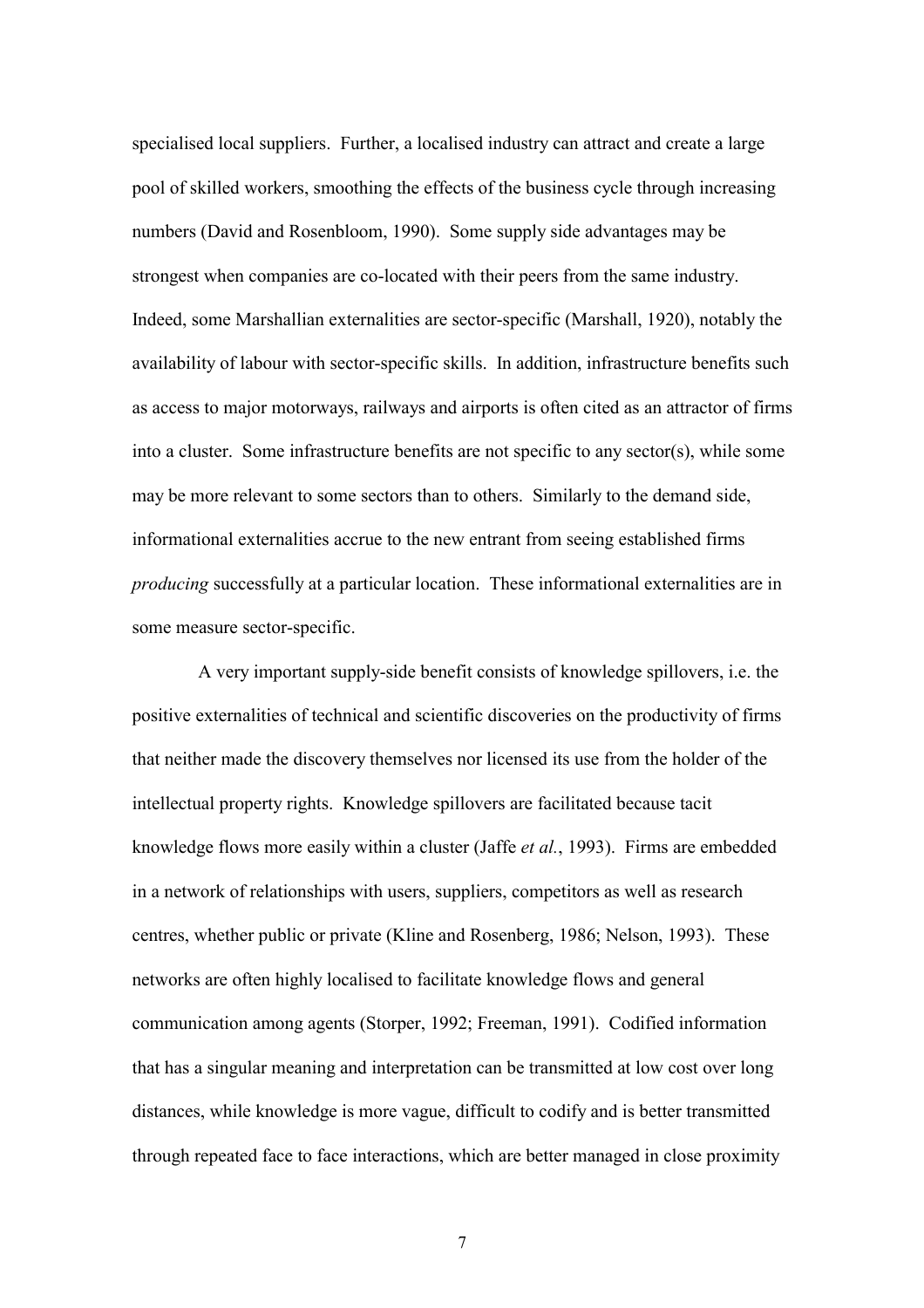(Audretsch, 1998). This implies that firms and inventors operating in a specific industry will be more innovative when located next to each other than when isolated from one another because of the greater probability of sharing tacit knowledge and having access to local universities and research centres (Jaffe, 1989; Jaffe *et al.*, 1993; Feldman, 1994; Audretsch and Feldman, 1996, 1999; Mansfield, 1995). While the greater part of technology spillovers, perhaps, is sector-specific, firms seek to sustain competence in a wider range of technologies than the range of their output markets would suggest (Patel and Pavitt, 1994). For this reason, we can expect technological spillovers to cut across sectoral boundaries. Malerba (1992) identified a further supply-side advantage in the learning-by-doing and learning-by-using that is facilitated in clusters because of the opportunities to experiment with new techniques through production problem-solving, meeting customer's needs, and overcoming technical imbalances (Pred, 1966).

Moreover, as Arthur (1990) argues, any advantage from clustering, and particularly innovation, is likely to become cumulative and self-reinforcing. Hence, a key aspect of the effect of clusters on a firm's innovative activities and subsequent growth resulting from acquisition of market share is not so much the current size of an industry in a particular area, but the accumulated stock of knowledge. Regions that first emerged as centres of innovative activity in a particular sector tend to maintain their advantage over time.

Unfortunately, there can also be disadvantages of locating in a cluster, and as with the benefits, these can accrue on the demand side as well as the supply side. Many of these disadvantages are likely to be generic rather than sector-specific, just think of high property rentals in very dense metropolitan areas.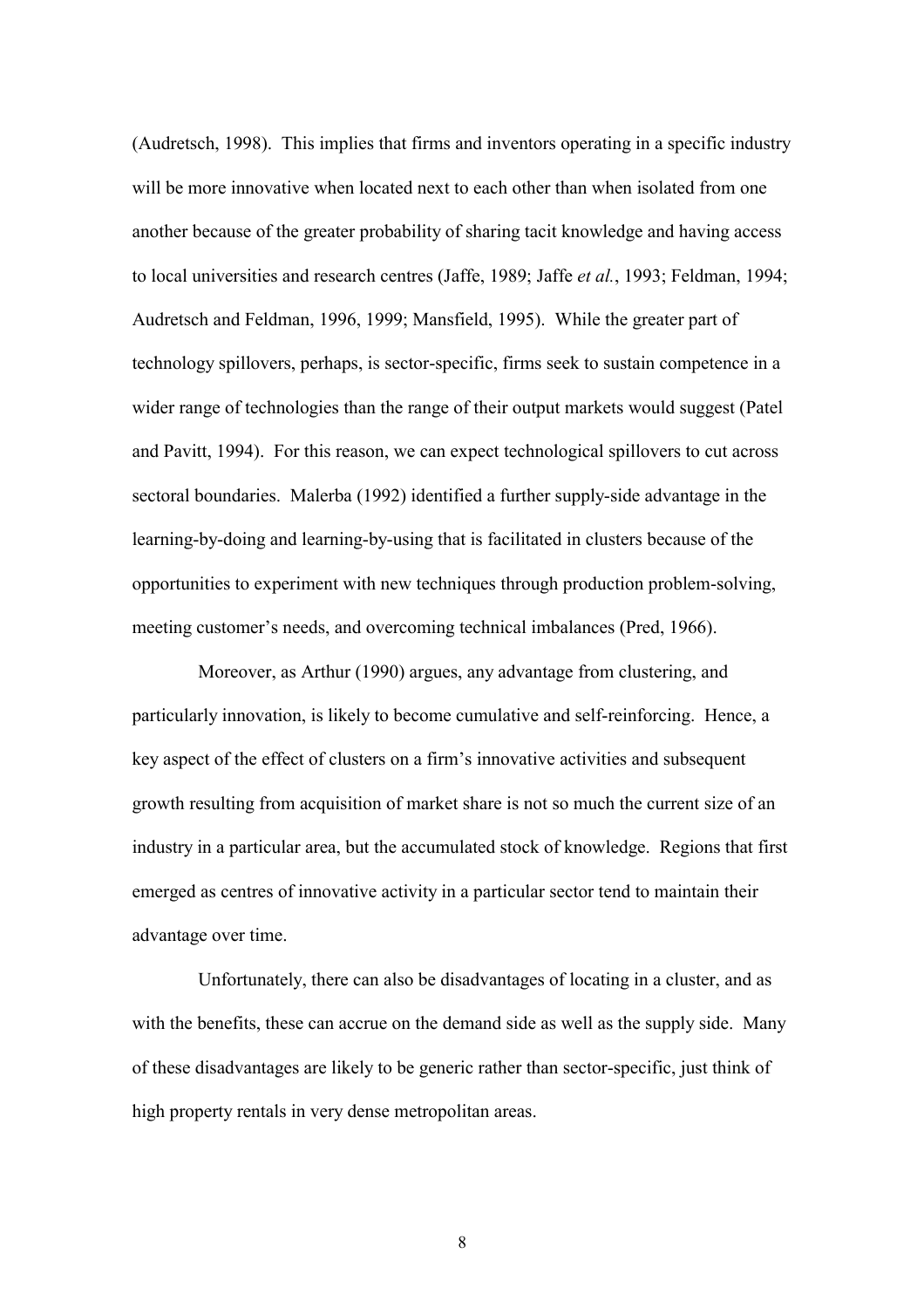On the demand side, the disadvantages of clustering are relatively obvious. Increased local competition in *output* markets arising from congestion or external diseconomies detracts from company performance and may result in lower profit margins, thereby reducing the amount of resources potentially devoted to research and development. In a Cournot model, for instance, an increased number of competitors will reduce per-firm sales, prices and hence future growth. As congestion becomes heavy, it is very likely that these disadvantages will start to dominate the demand-side benefits. In addition, these effects are most likely to be felt by firms located with their peers in the same industry, i.e. in the case where the competition in the output market is strong. Here, the demand-side disadvantages are generic rather than sector-specific.

Similarly to the demand side, the disadvantages of clustering on the supply side also relate to congestion and competition but in *input* markets, the most flagrant examples being the cost of real estate and labour. Once again, many of the disadvantages are generic rather than sector-specific. For instance, a firm located in the centre of a large metropolitan area faces congestion, high property rentals and high labour costs, but these costs are also imposed on all businesses located in this area, regardless of the sector. Nevertheless, some disadvantages may be sector-specific.

To summarise, clustering effects can in principle emanate on the demand side or the supply side, and can be positive or negative. Empirical analysis can therefore help measuring the *relative* magnitudes of these different effects. To some degree, the *relative* magnitudes of these effects for a given firm in a given cluster will depend on the sectoral makeup of that particular cluster. The models estimated in sections 4 and 5 estimate the effect of own-sector employment and other-sector employment on the lifetime growth and patent growth of a particular company. To help the reader interpret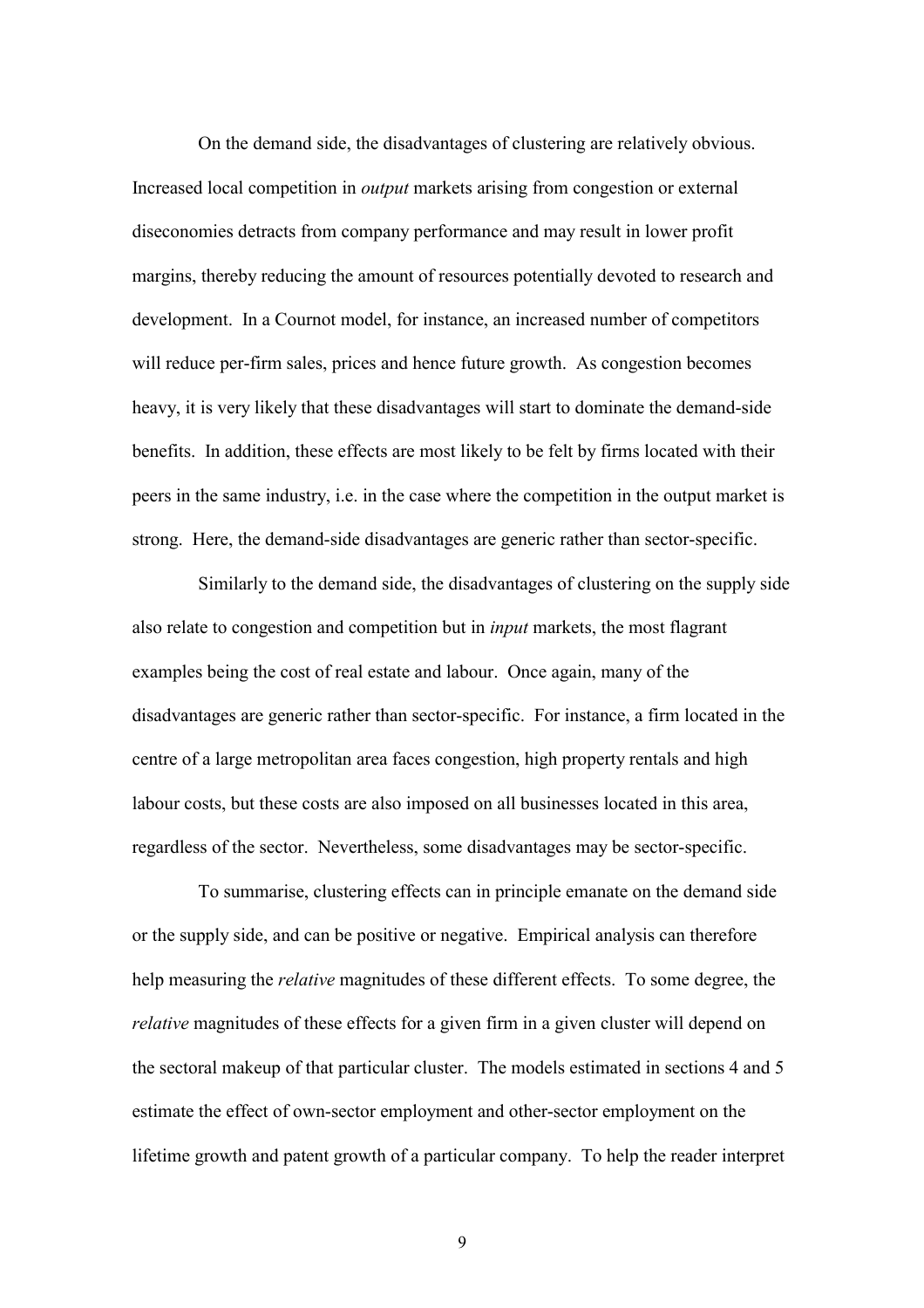the parameter estimates in these two sections, it is useful to sketch four scenarios, where the effects mentioned above are of different magnitudes. Table 1 summarises the sector-specific and generic advantages and disadvantages described above into four scenarios measured in terms of their effects on own-sector and other-sectors employment.

#### **[Table 1 should appear approximately here]**

The earlier empirical results referred to in the last section often corresponded to the scenario described in the top right corner of Table 1. But even if the other scenarios seem at first sight less likely, they are all possible. The results of sections 4 and 5 may suggest that all four scenarios may be more common than has previously been thought.

A final point on the sectoral makeup of clusters needs to be addressed before going further. From the recent literature on new growth economics, two types of localised knowledge externalities can be identified (Glaeser *et al.*, 1992). First, some of the advantages from clustering may arise from industry specialisation in that a high concentration of an industry's activities in a particular location may induce higher levels of technology spillovers and facilitate innovation. These have been named *localisation economies*, or Marshall-Arrow-Romer (MAR) externalities. Second, some benefits may be gained from cluster diversity or variety between complementary industries, and the innovative ideas, skills, know-how and human capital that these distinct but somewhat related industries bring to the cluster, hence promoting firms' innovative activities. Jacobs (1969) has named these externalities *urbanisation economies*. Audretsch and Feldman (1999) concluded that diversity matters more than specialisation, and we will verify whether this also applies to the aerospace industry.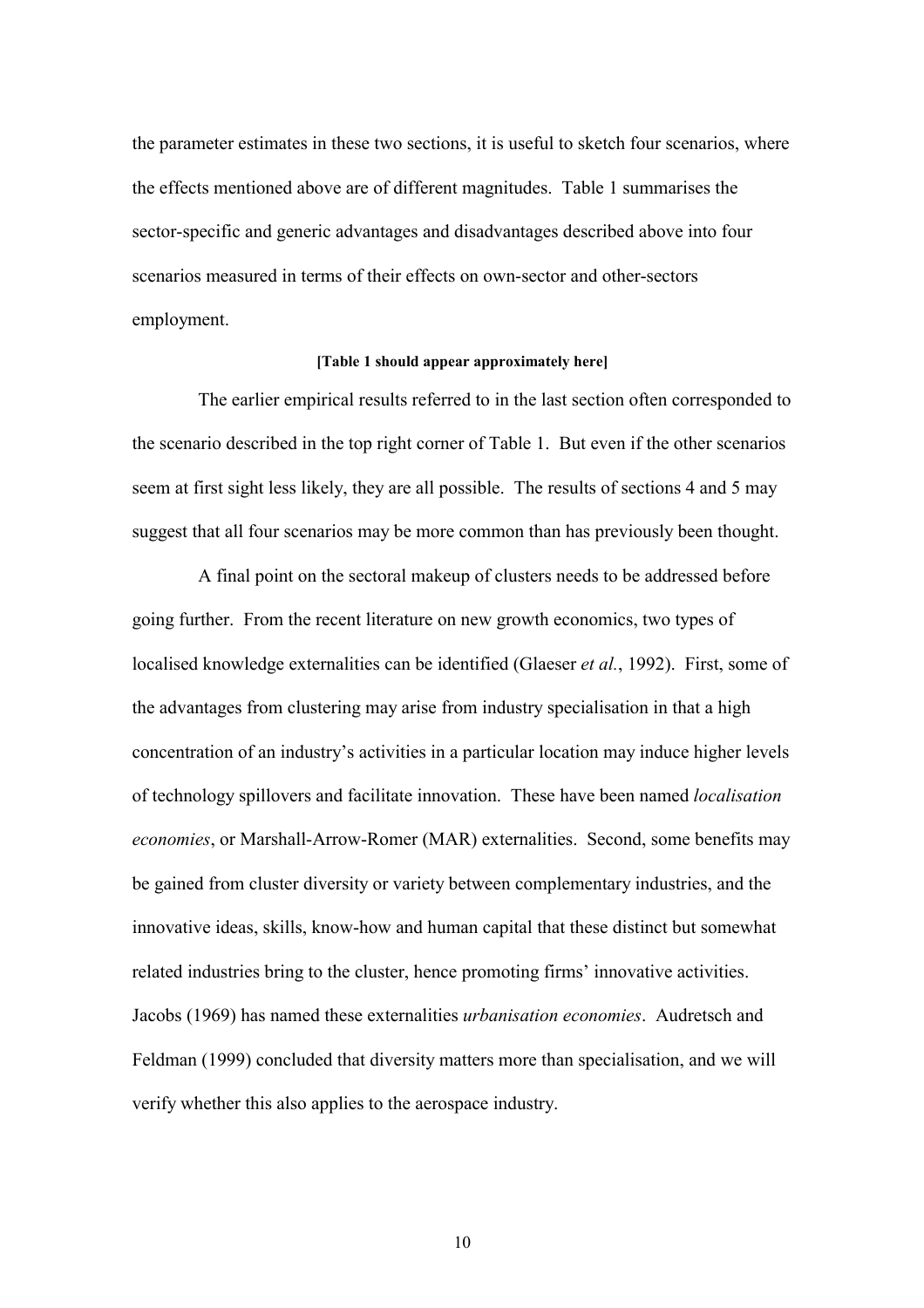#### **3. Data**

This study combines three sources of data: company data, patent data, and regional data. These three sources of data are described in detail below, accompanied by the specific issues relating to their merger into a single database.<sup>3</sup> Then follows a brief description of the aerospace industry from the simple observation of the basic data.

#### *Data sources*

Extensive work was required to extract the relevant set of companies from the full Dun and Bradstreet's OneSource *UK vol. 1 & 2* database (September 1998 edition).<sup>4</sup> Four categories of company information are considered in the econometric analysis: firm size (number of employees), sector (using four-digit UK *Standard Industry*  Classification (SIC) 1992 rev.), region (postcode) and type of company<sup>5</sup> (parent, subsidiary or independent). Each sector was disaggregated into 8 sub-sectors for the purpose of detailed econometric analysis following Swann *et al.* (1998). Table 2 presents the 8 constructed sectors of the aerospace industry, which are a subdivision of the four-digit UK SIC codes. $<sup>6</sup>$ </sup>

#### **[Table 2 should appear approximately here]**

Skimming through the data, we noticed that many firms were involved in more than one of the eight sectors chosen. The author's in-depth engineering knowledge provided invaluable information in determining a single 'main sector' of activity for each company. This is an over simplification in the case of multi-sector firms, which may be unsatisfactory when the firm has diversified into other secondary sectors, but without detailed information on such diversification, this seems a reasonable working assumption.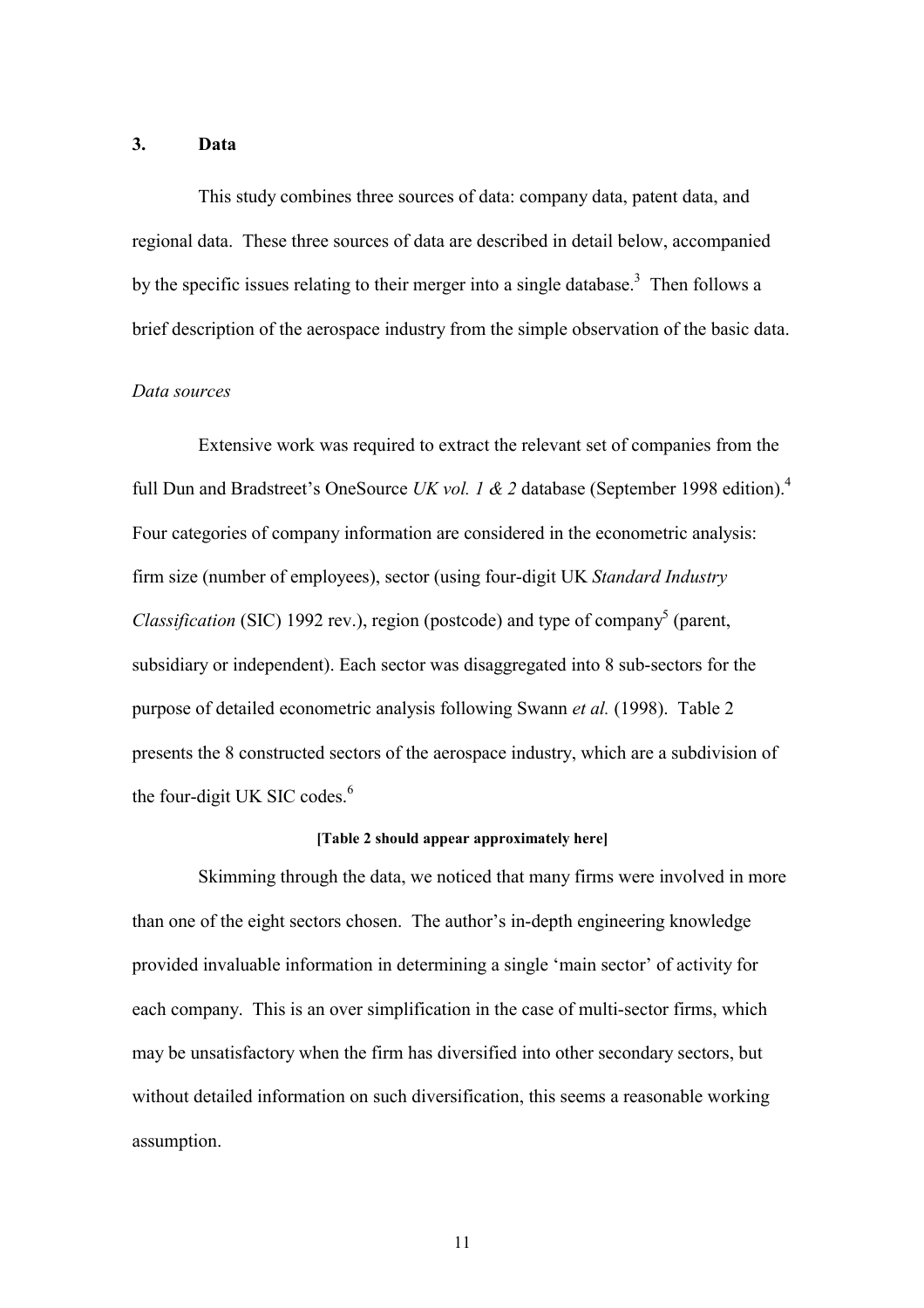The second set of data used in this study is the *REGIO* database from Eurostat and provides economic and demographic regional variables at the NUTS (*Nomenclature des Unités Territoriales Statistiques*) level 3, i.e. 65 counties for the UK. Five variables were extracted by each NUTS level 3 region: number of patents (measure of innovation activity), population density and gross domestic product (measures of cluster strength), as well as number of air travel passengers and kilometres of motorway (measures of infrastructure quality). Unfortunately, *REGIO* has some flaws; for instance, the last two variables are only available at NUTS level 2<sup>7</sup>. As *REGIO* provides limited employment data, use was made of the Annual Employment Survey from the Office of National Statistics (ONS) to obtain the total employment by county. Cumulative employment in the aerospace sector was constructed from the aggregation of the number of employees of each firm in each aerospace sub-sector extracted from Dun and Bradstreet's database.

The third data source used in this study is the EPO-CESPRI database which provides information on patent applications to the European Patent Office (EPO) up to 1994 for the UK. For each patent document, this database lists the innovators (name and address<sup>8</sup>), filing date to the EPO and assigned technological field<sup>9</sup> to the invention.

Finally, some important issues arise while merging the databases, especially in preparing the data for the patent growth analysis. The most complex problem encountered occurred while merging the patent database with the company information database; The sole point of correspondence between the two sources is the name of the companies, which may not be spelled identically in the two databases. This merger had to be performed case by case with considerable care.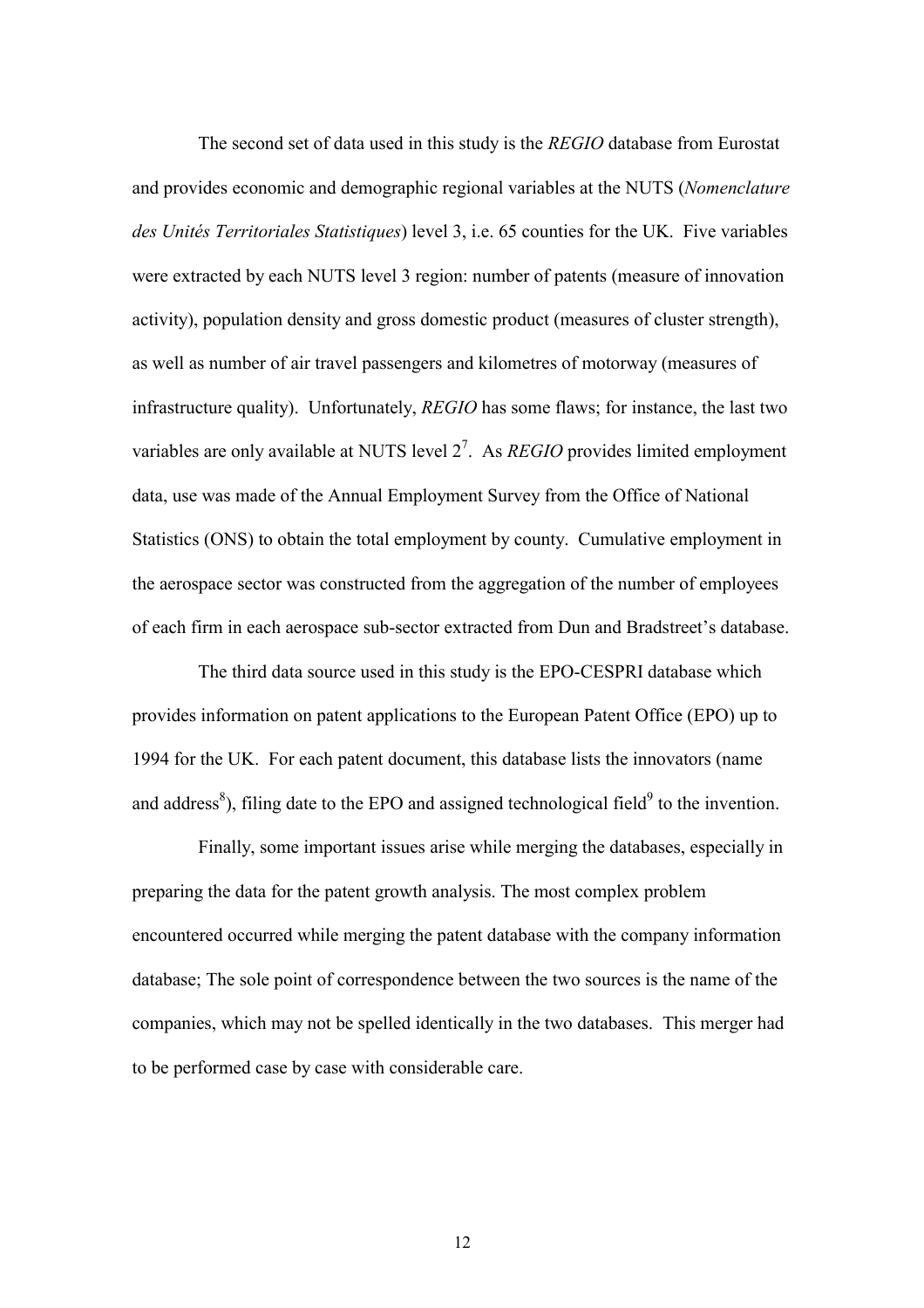#### *Distribution of firms*

Out of 360,000 companies included in the Dun and Bradstreet OneSource *UK*  Vols. 1 & 2 database, 750 firms are involved in aerospace-related activities, of which only 548 firms list the necessary employment data.

Let us first examine the distribution of firms across the regions of the UK (see Figure 1, and appendix 2 for a breakdown by sector). The main part of aerospace activities appears to be located in the South East of the country. In addition to more than 25 firms per county, the Midlands and part of the South East also possess a number of international airports (Birmingham International, Heathrow, Gatwick and Stansted). A great proportion of the support services to the aerospace industry is located near the main two airports of the country, Heathrow and Gatwick. Further, companies like Lucas Industries and BAe, which have plants all over the country, from Hampshire to Hertfordshire, Clwyd to Avon, are very difficult to analyse for various reasons: First, most of these important companies file consolidated accounts; Second, plants are located in different UK counties and potentially generate spillovers locally; Third, they produce various outputs, which may be used in different applications. As shown in Figure 2, most of the activity of the aerospace industry is located in the South East (58.2 %, London), the rest being divided into the South West (10.9 %, mainly around Bristol), the West Midlands (9.1 %, Birmingham) and the Northwest (6.6 %, Manchester).

## **[Figure 1 should appear approximately here] [Figure 2 should appear approximately here]**

Out of the 548 companies operating in the aerospace industry as defined for this study, only 8.3 % of firms patented during the years 1988-1994 (see appendix 3).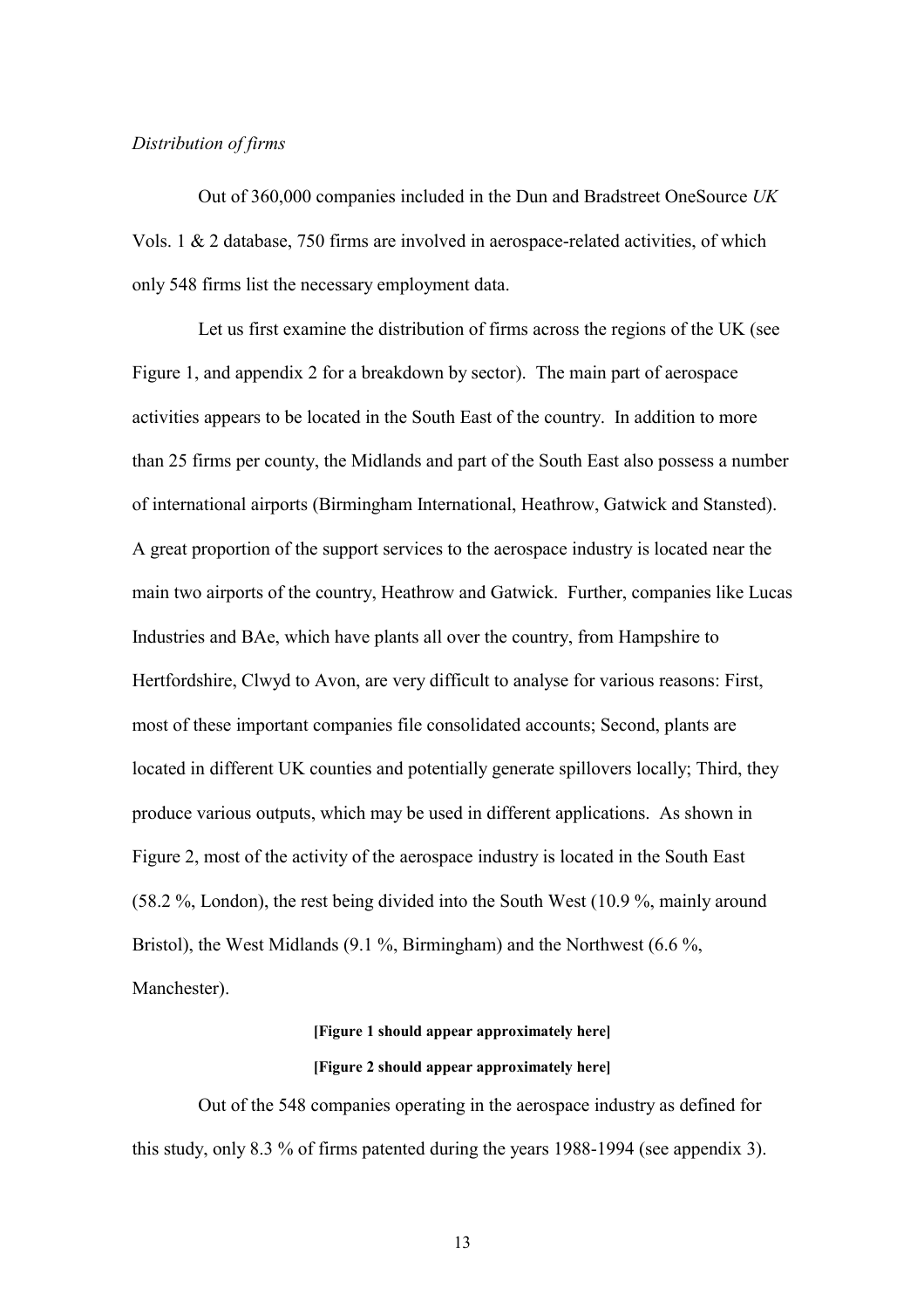Obviously, the vast majority of firms did not patent, while those that did, patented in a relatively restricted number of patent classifications. Only the largest firms such as GEC-Marconi, Lucas Industries and British Aerospace patented in a wide range of technological classifications. Patents will be considered as an aggregate for each firm for the purpose of this paper for two reasons. First, the focus of this study does not involve the diversity of patents in terms of technological classifications as the number of firms involved here is too small. Second, analysing each patent separately to judge whether it is related to the aerospace industry would require considerable technical knowledge and would not bring much more accuracy to the results.

A frequency analysis of the firms that patent was calculated per sector and county. Table 3 presents the number of patent applications filed to the European Patent Office (EPO) per sector and per region.

#### **[Table 3 should appear approximately here]**

Mechanical and electrical engineering firms and parts manufacturers possess a much greater number of patents than their counterparts. Some firms, due to the aggregation of all the patent applications, appear to be producing a greater number of patents. For example, British Aerospace, which has been classified in the airframe sector, filed 242 patent applications during the period 1988-94 in 18 technological classifications: 62 patents in the category control technology and 54 patents in the transport category to name a few. GEC-Marconi, has filed an equivalent number of patent applications (248) in an equally vast array of fields. In the engine manufacturing sector, Rolls Royce is obviously the main patenting company. Lucas Industries, in the parts manufacturing sector, filed 506 patents in 19 categories with the majority in transport and engines.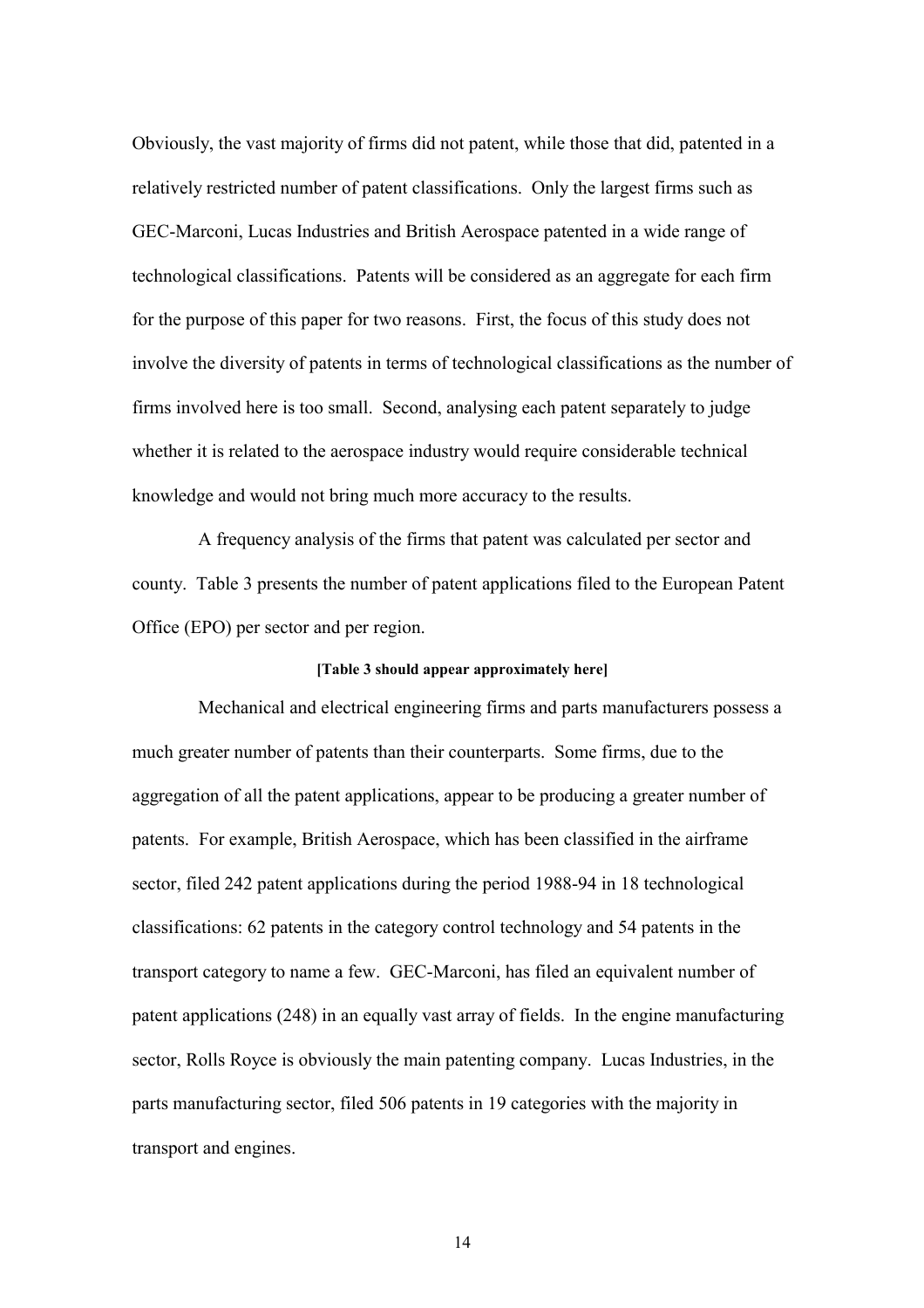### **4. Lifetime growth analysis**

The first of our three analyses is concerned with the growth of firms throughout their lifetime. The purpose of this exercise is to determine whether location in a cluster is beneficial to the general growth of firms.

#### *Model*

Two approaches to modelling lifetime growth can been used, one at the level of the firm, and the other at the level of the cluster. The most successful approach works at the firm level, and identifies whether firms located in strong clusters (with strong industry and/or a strong science base) grow faster than isolated firms do. In its simplest form, a model of the lifetime growth of the firm can be written using employment<sup>10</sup> as a measure of cluster strength:

$$
\ln e_n = a_0 + b_1 A g e_n + b_2 \ln E_{ic} + b_3 \ln E_{jc} + \sum_{\nu=1}^{V} d_{\nu} V_{\nu}
$$
 (1)

$$
b_1 = \sum_{c=1}^{C-1} d_c D_c + \sum_{s=1}^{S-1} d_s D_s \tag{2}
$$

where:

- firm *n* is active in sector *i*, and located in cluster *c*;
- *en* is employment in firm *n* [*FirmEmp*];
- *Agen* is the age of the firm in 1998 (1998 date of foundation of firm *n*);
- *Eic* is employment in sector *i*, cluster *c* [*OwnEmp*];
- $E_{jc}$  is employment in other sectors  $j \neq i$ ), cluster  $c$  [OthEmp];
- $V_v$  represents other cluster strength variables;
- *D<sub>c</sub>* are cluster dummy variables;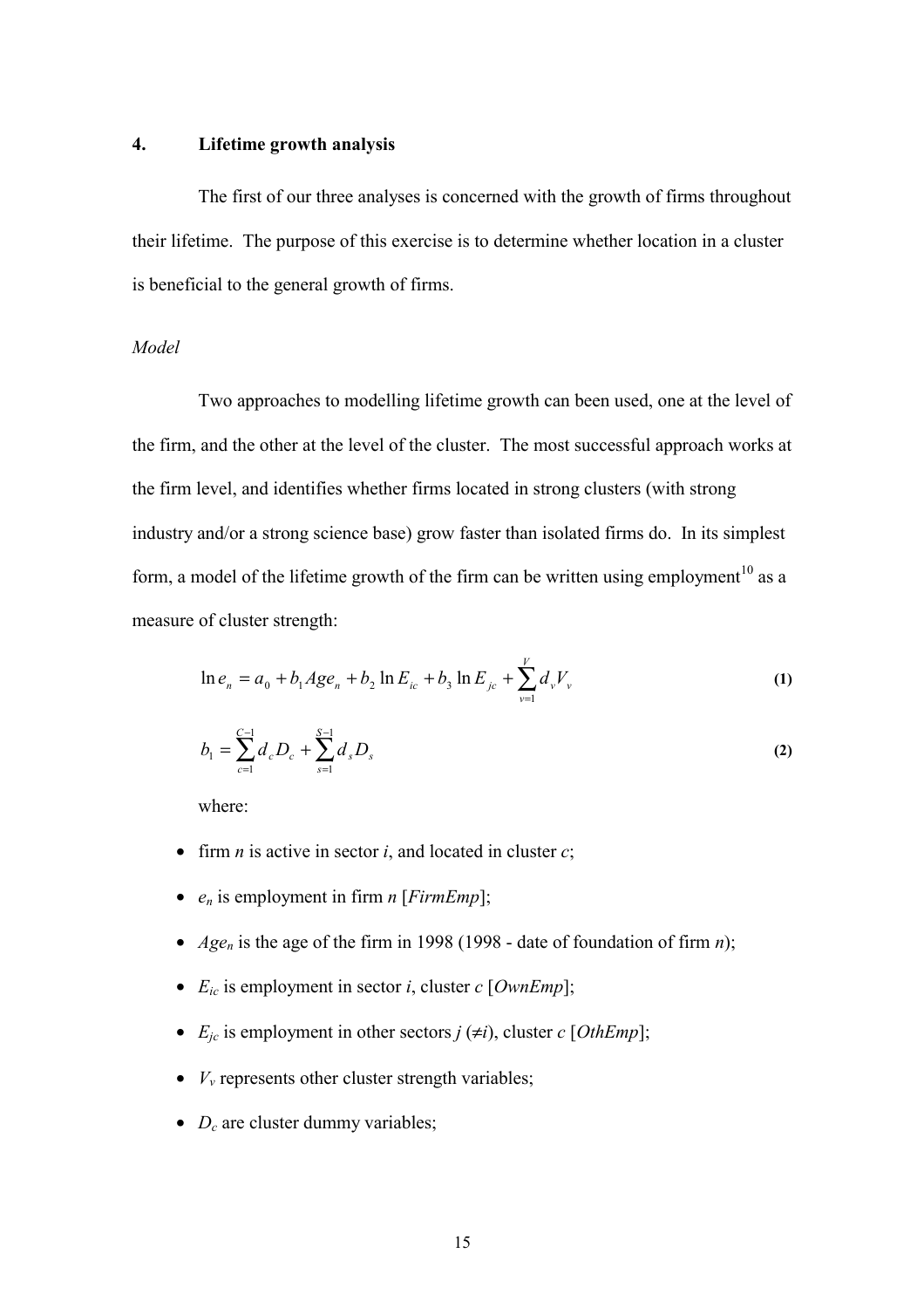• *D<sub>s</sub>* are sectoral dummy variables.

The double-log format is the most useful for this study, as its parameters are easiest to interpret. Thus the model estimates the trend rate of growth  $(b_1)$  but also makes allowances for the fact that growth may be influenced by the presence of similar firms  $(b_2)$  and of other firms  $(b_3)$ . The cluster and sectoral dummy variables are introduced in the model as interactive with the age of the firm. This formulation implies that being located in a particular cluster and sector affects the 'growth rate' of the firm rather than giving it a 'fixed' number of employees (if they were standard intercept dummy variables). In principle,  $b_3 \ln E_i$  can be replaced by a sum of effects, one for each sector in cluster *c*, but given the likely collinearities and the size of the sample, this was thought impractical for the present study.

The reader will have noted that the model used in this section uses a single time period rather than a time series model of company size growth. Using year-to-year growth rates as opposed to a single census lifetime growth model would cloud the results in the volatility and unpredictability that is intrinsic to yearly employment growth figures. In addition, while we can build such a time series for many firms, this is not possible for the smaller companies of our database.

#### *General results*

Two types of regressions were estimated in this study of the aerospace sector. First, regressions were estimated on the pooled data (in Table 4 in this sub-section), and dummy variables for sectors were introduced to evaluate the necessity for splitting the sample into 8 distinct sectors. Following the positive results on the sectoral dummy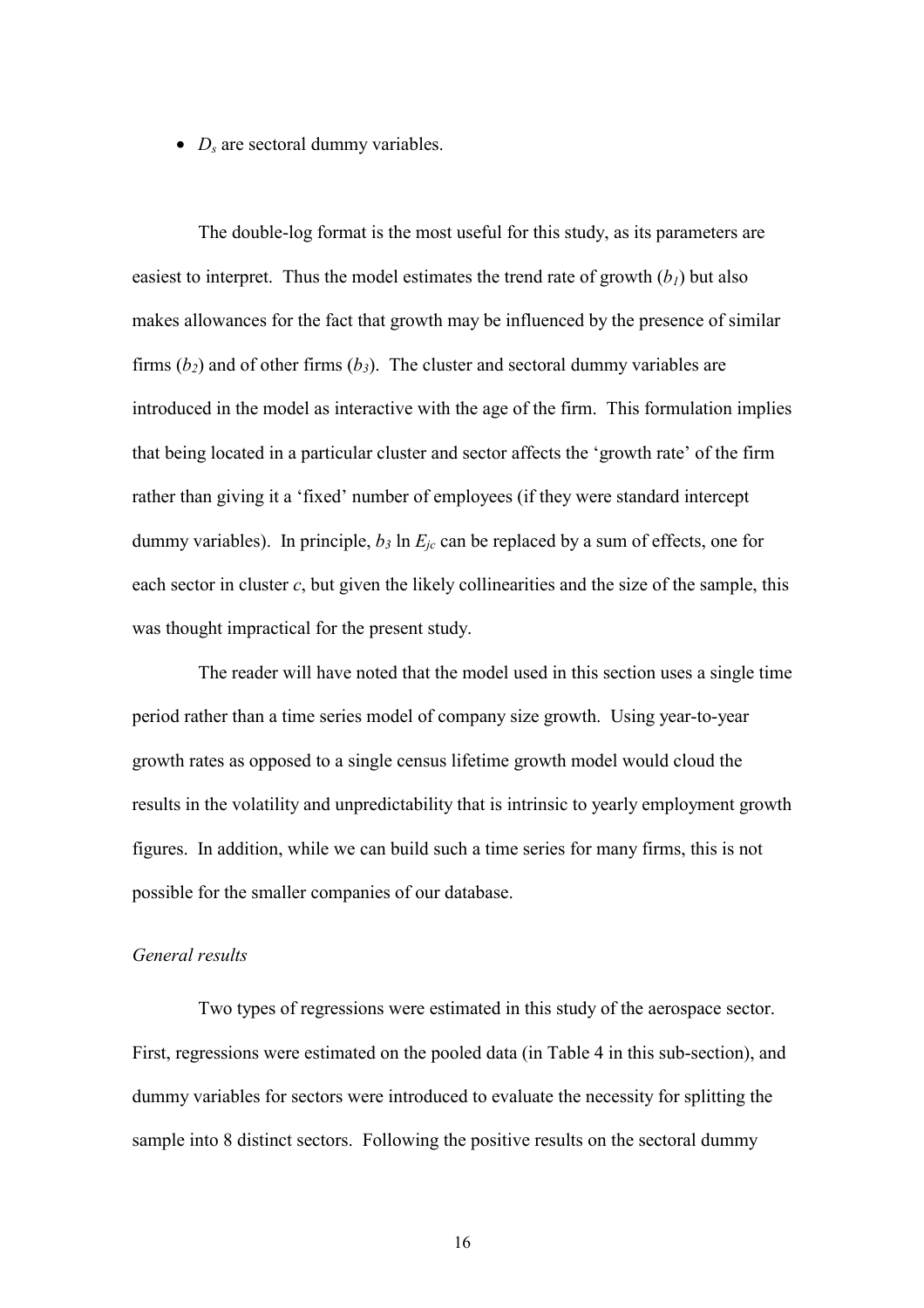variables, industry specific regressions were fitted to each sub-sample (in the next subsection).

#### **[Table 4 should appear approximately here]**

The results show that employment in your own sector (in this case one of the eight sectors described above), has a positive effect on firm employment. That is to say that an increase of 10 % of employees in the sector of activity of the firm, in a particular region, will generally be accompanied by an increase of around 3 % of employees in the firm. In other words, a firm located in a cluster with strong own-sector employment has a tendency to grow faster than a firm that is not surrounded by its peers. In contrast, a rise in employment in all other sectors, has a negative effect on firm employment, but to a lesser extent than the own-sector employment. That is to say that a firm located in a region that has a strong other-sectors employment (other than the own sector of the firm), will tend to grow slower than average.

The coefficient of *Age* is positive, implying that older firms are larger on average, or in other words that the trend rate of growth is positive and around 2.3 % for the entire industry. When sectoral dummy variables (interactive with *Age*) are included in the estimation, avionics appears with the highest trend rate of growth. These sectoral trend rates of growth may appear very small compared with other high tech industries, but if turnover was used as the size variable, then the average growth rate would be much higher.

With the exception of the number of air travel passengers<sup>11</sup> and the number of patents, the other cluster strength indicators have a small negative impact on firm growth. For instance, a firm located in a very densely populated cluster would tend to grow more slowly than average. It is difficult to bring in new employees if they cannot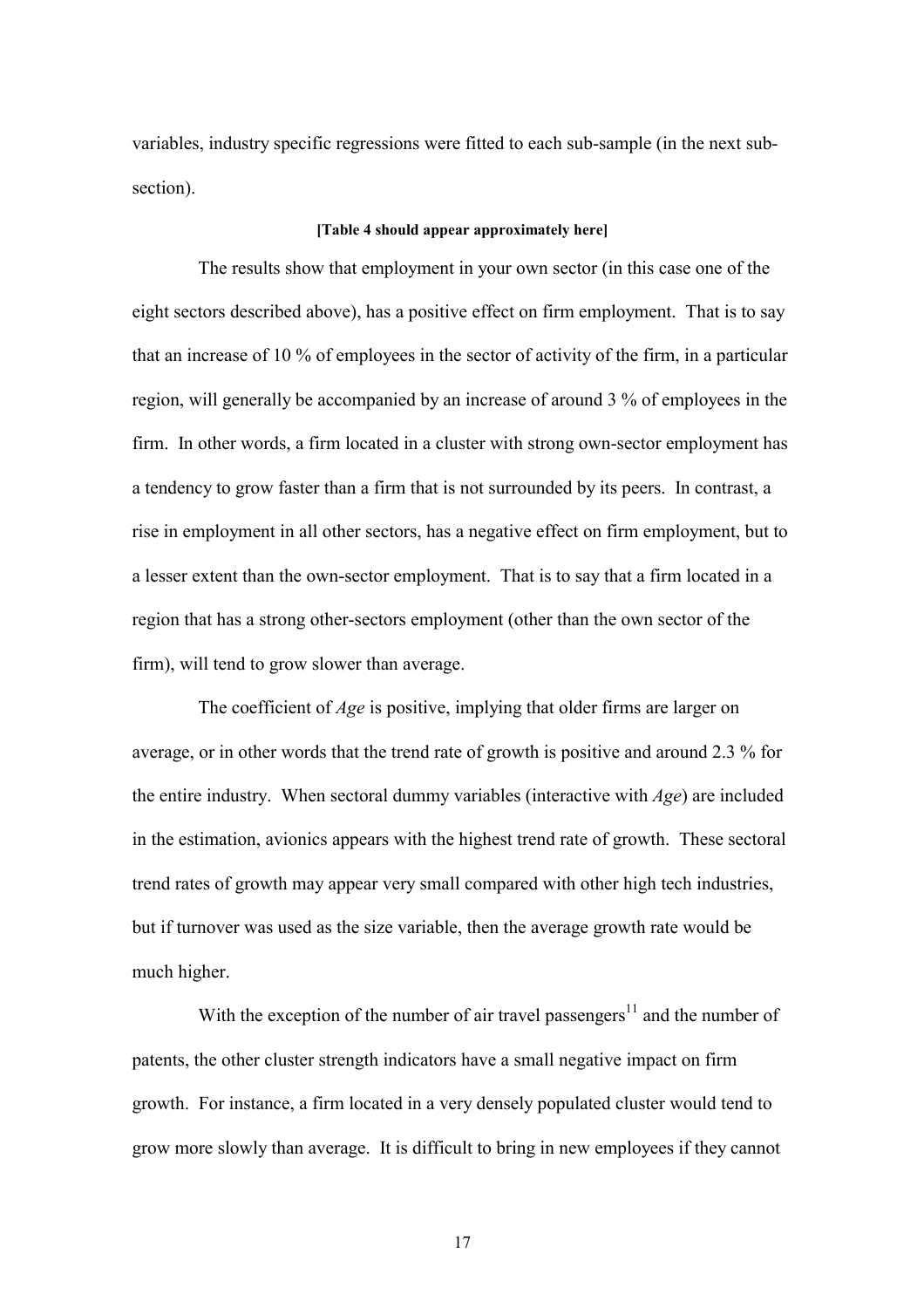find places to live. This is a further indication of congestion in some densely populated clusters. Moreover, the negative but non-significant coefficient of the employment Herfindahl index (*EmpHerf*) suggests (weakly) that diversity is more important in a cluster than specialisation, as concluded by Audretsch and Feldman (1999).

In contrast, variables representing firm characteristics such as the three dummy variables on the ownership status of the firm have strong positive effects on firm growth. Indeed, a firm benefits from being a holding company (*DHold*), but not so much as if it were a subsidiary of a bigger organisation (*DSubs*). This result clearly identifies the strong impact on firm growth resulting from ownership by a greater organisation. The size of the coefficient on the consolidation dummy variable (*DCons*) was expected to be significantly large, as firms who file consolidated accounts include all their subsidiaries in their employment count and as a consequence, appear much bigger than they really are.

Sectoral dummy variables were introduced in the lifetime growth model of the firm to evaluate the need for regressions by sector. All the coefficients on the dummy variables are positive and significant, with mechanical and electrical engineering as well as cabin manufacturers with the strongest effects. Because they are not intercept dummy variables, we cannot say whether the effects on growth are more important in certain sectors or firms are simply older in these sectors. But their significance certainly points towards sectoral-split regressions.

The graphical representation on a map of Britain of the fixed effects for each county (NUTS 3), i.e. the coefficients of the regional dummy variables normalised with respect to the smallest value, is presented in Figure  $3<sup>12</sup>$ . These fixed effects account for all other influences on firm growth that are not accounted for in the model.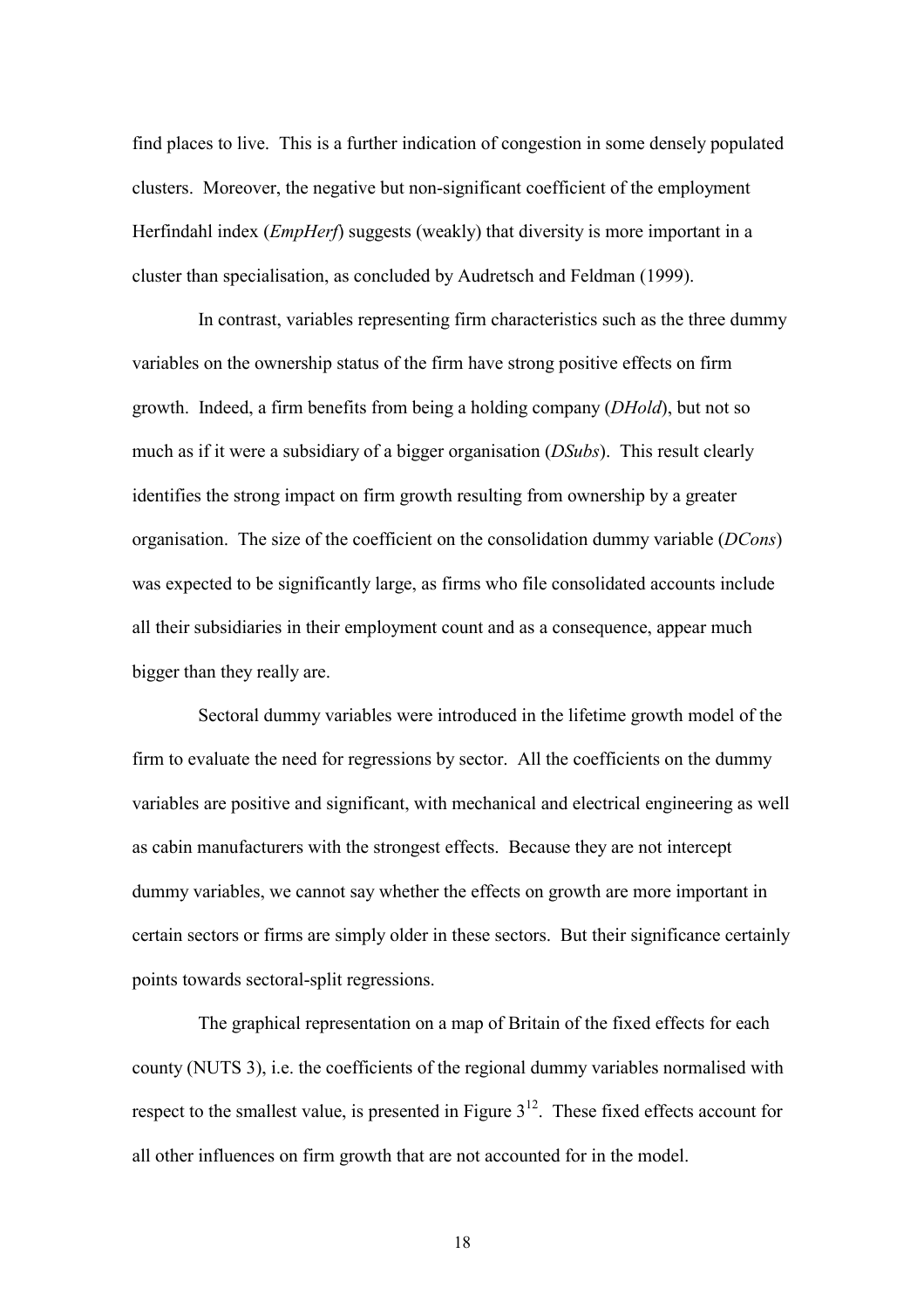#### **[Figure 3 should appear approximately here]**

The strongest fixed effects are located in Greater Manchester and Mid-Glamorgan. The Bristol/Cardiff region which counts 30 aerospace-related firms is also highlighted as an important region. So is Clwyd, where British Aerospace manufactures the wings of the Airbus in the northern part of Wales. Other important clusters are located in Hampshire (5 avionics firms), Bedfordshire (3 airframe manufacturers), the periphery of London, as well as in the regions west of Glasgow and north of Manchester. The West Midlands county, with 34 firms, shows relatively small fixed effects compared with Manchester say, with only 7 firms. In the West Midlands, the majority of firms operate in the mechanical engineering (8 firms) and parts (14 firms) sectors.

#### *Results by industry*

In the pooled regression described above, dummy variables for seven of the eight sectors defined for this study were found to have positive significant effects on firm growth. This result clearly suggests a further examination of each sector in particular, as is presented in Table 5.

#### **[Table 5 should appear approximately here]**

From the sector specific regressions, we can deduce that own-sector and othersectors employment have different effects on firm growth. This will be treated in greater detail below in Figure 4. The growth rate (coefficient of *Age*) is positive and significant in the majority of sub-sectors with the exception of mechanical engineering, engine manufacturers and maintenance. These three sub-sectors probably consist of the longest established firms and may no longer experience 'exponential' growth. The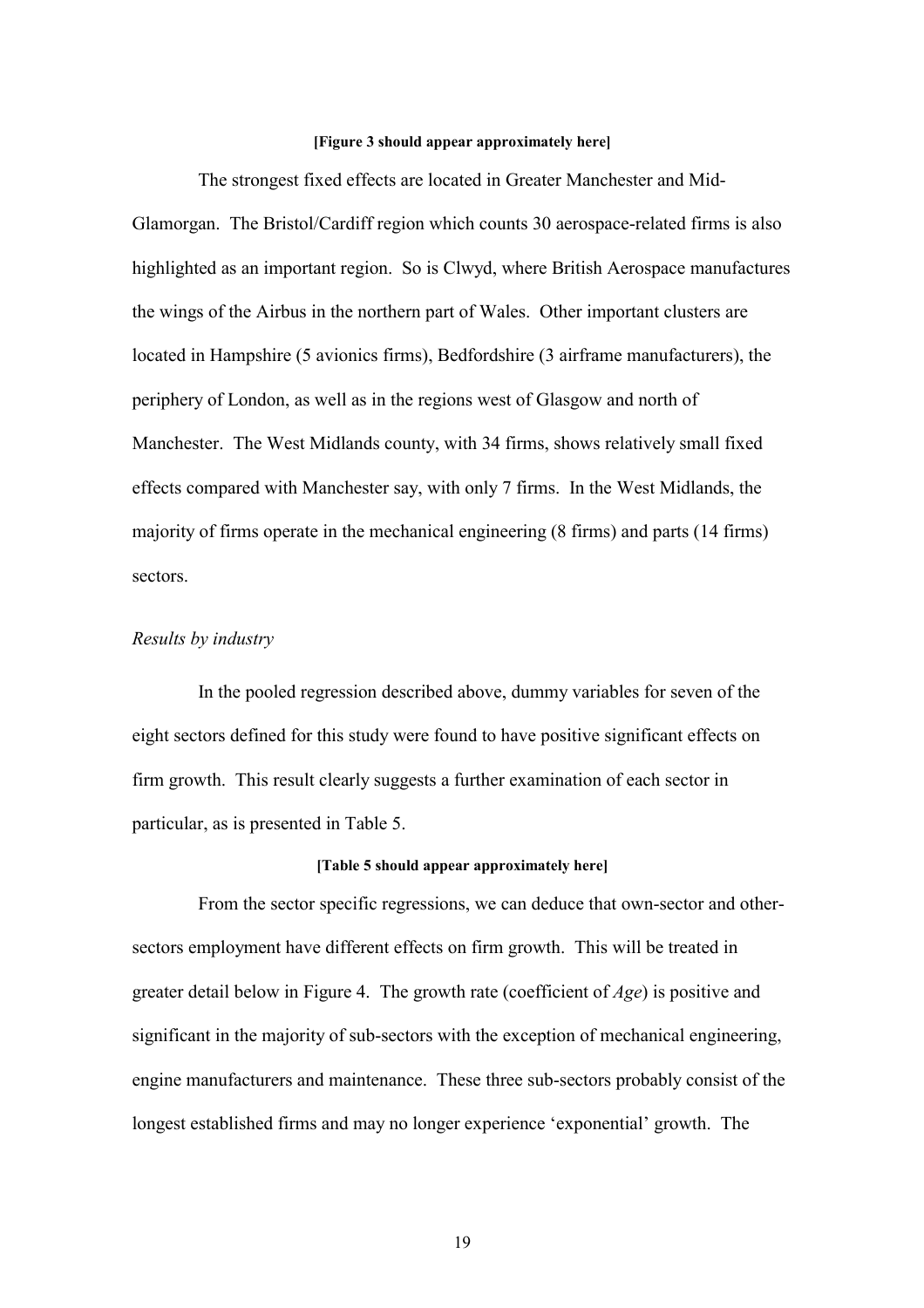consolidation account dummy variable has a strong positive effect in mechanical and electrical engineering, engine and parts manufacturers.<sup>13</sup>

#### **[Figure 4 should appear approximately here]**

Very strong positive cluster effects are observed for electrical engineering, engine manufacturers as well as maintenance and repair sectors, two of which are core sectors in the aerospace industry. Among all the sub-sectors, only electrical engineering possess a positive and significant coefficient for other-sectors employment, implying that this avionics sub-sector does not suffer from the congestion and competition effects that other sub-sectors encounter. Engine manufacturers experience mild congestion and competition effects, while maintenance and repair is the sub-sector that appears to be suffering the most from these negative cluster effects. Understandably, these firms tend to be located near airfields, which are generally also located near densely populated areas. Note that maintenance and repair firms also benefit from very strong positive cluster effects from their own sub-sector. Mechanical engineering, cabin and parts manufacturers, however, benefit from lesser positive own-sector employment effects but also experience lesser negative cluster effects. Firms in these three sub-sectors do not necessarily need to be located near commercial or military airports, moreover, in the case of airframe manufacturers, they often have access to their own airfields. For instance, the North Wales plant of British Aerospace possesses its own airfield from where they fly the wings of the Airbus to Toulouse.

In brief, we have found significant cluster effects in many sectors of the aerospace industry. Moreover, in many of these sectors, a strong employment position in other sectors was found to be detrimental to firm growth in a particular cluster. With the exception of avionics, an important positive effect on own-sector employment and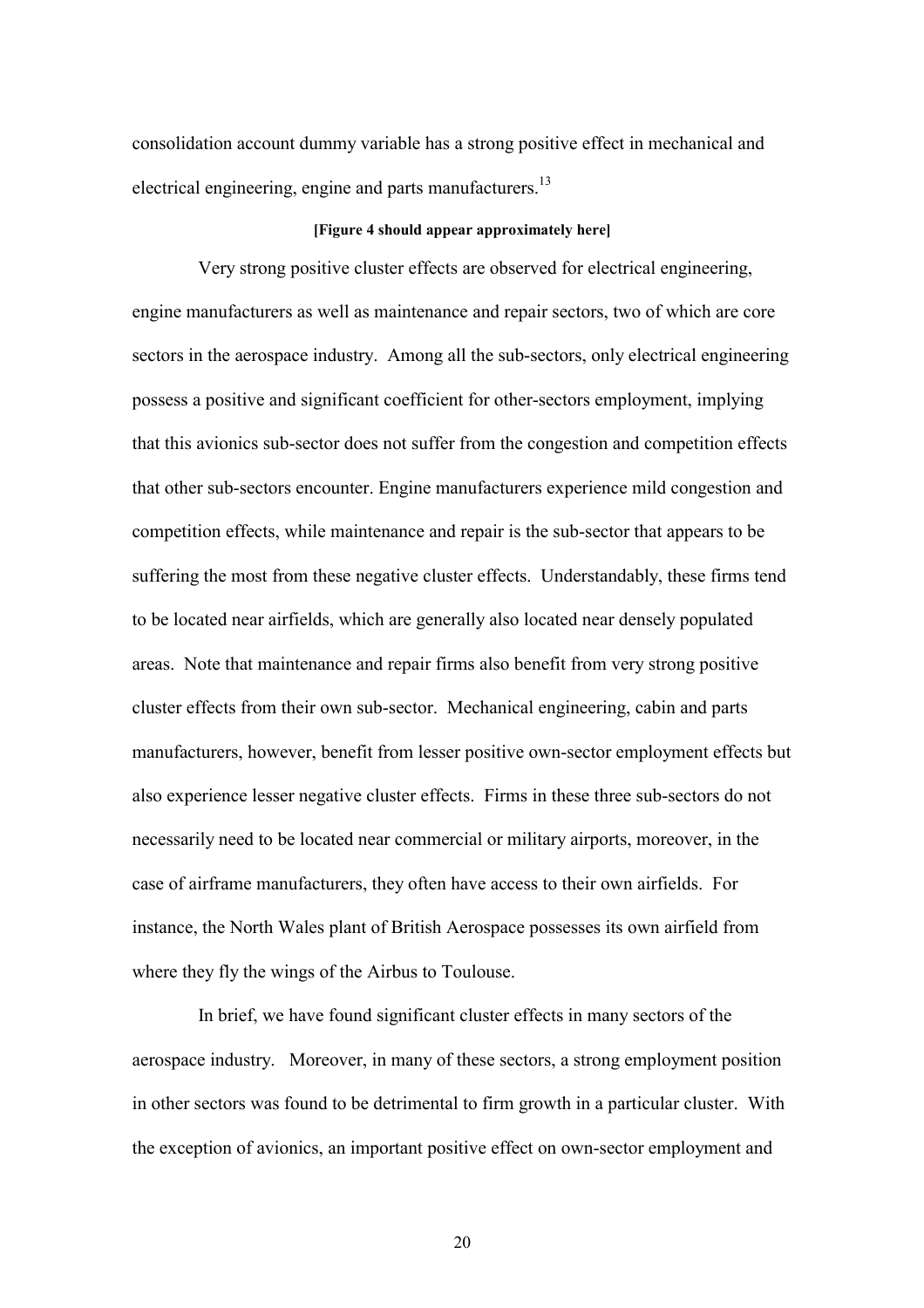conversely negative effect on other-sectors employment were discovered in manufacturing industries of large subsystems.

### **5. Patent growth analysis**

Following the results on the lifetime growth models presented in the previous section, we pursue the analysis by replacing the left-hand side variable with a measure of innovation. Firm employment is relegated to the right-hand side, and patent counts from 1988 to 1994 are chosen as the dependent variable. This second analysis attempts to measure the effects of clustering on patent growth in the firm. Note that to be consistent with the patent data, 1994 is used for the employment variables (firm, ownsector and other-sectors) and consequently, the sample size for which data is available for 1994 declines to 421 firms.

#### *Model*

Because the left-hand side variable is discrete and consists of a majority of zeros, Poisson and negative binomial regression methods of analysis will be used (see Hausman *et al.*, 1984). The following functional form was used for the estimation:

$$
P_n = a_0 + b_1 A g e_n + b_2 \ln e_n + b_3 \ln E_{icp} + b_4 \ln E_{ic-p} + b_5 \ln E_{jcp} + b_6 \ln E_{jc-p}
$$
  
+ 
$$
\sum_{\nu=1}^{V} d_{\nu} V_{\nu} + \sum_{s=1}^{S} d_s D_s
$$
 (3)

where the new variables are:

- *Pn* represents the number of patent applications for each company *n* [*Pat8894*];
- $\bullet$  *E<sub>icp</sub>* is the part of own-sector employment associated with innovative firms [*OwnInn*];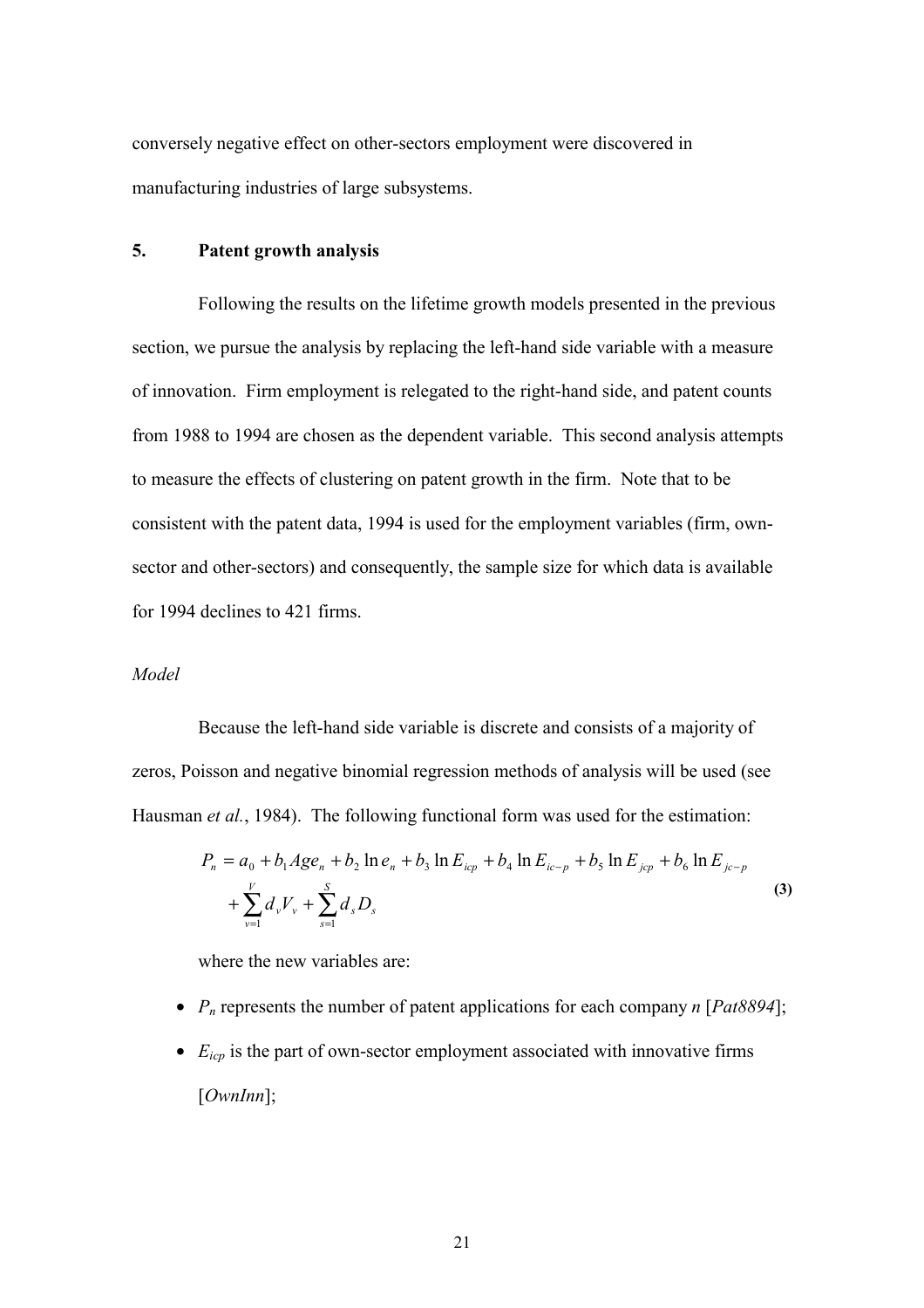- $\bullet$  *E<sub>ic-p</sub>* is the part of own-sector employment related to non-innovative firms [*OwnNoInn*];
- *Ejcp* is the part of other-sectors employment from innovative firms [*OwnInn*];
- $E_{j \ncap$  is the part of other-sectors employment associated with non-innovative firms [*OwnNoInn*].

The separation of the own-sector and other-sectors employment into innovative and non-innovative employment results from the counter-intuitive estimates obtained for the original cluster strength variables. Indeed, in some cases, the coefficients obtained had the reverse sign of what was expected from the lifetime growth analysis. Following Beaudry and Breschi (2000), we separated the original employment variables into innovative and non-innovative employment to investigate the effects arising from the location in a cluster of an important group of innovative firms.

#### *Results*

The analysis performed on the model in equation (3) used employment data for the year 1994 and the sum of patents for the years 1988 to 1994. This kind of set up seems to imply that company employment is a consequence rather than a cause of the innovation activity. The problem of 'reverse' causality would be an important problem for a time series model, but not for a single time period as is the case here. Nevertheless, the EPO-CESPRI database for the UK is currently being updated up to 1998 and this should remove any 'apparent' causality. Results of the Poisson and negative binomial regressions estimated here are presented in Tables 6 and 7.

**[Table 6 should appear approximately here]**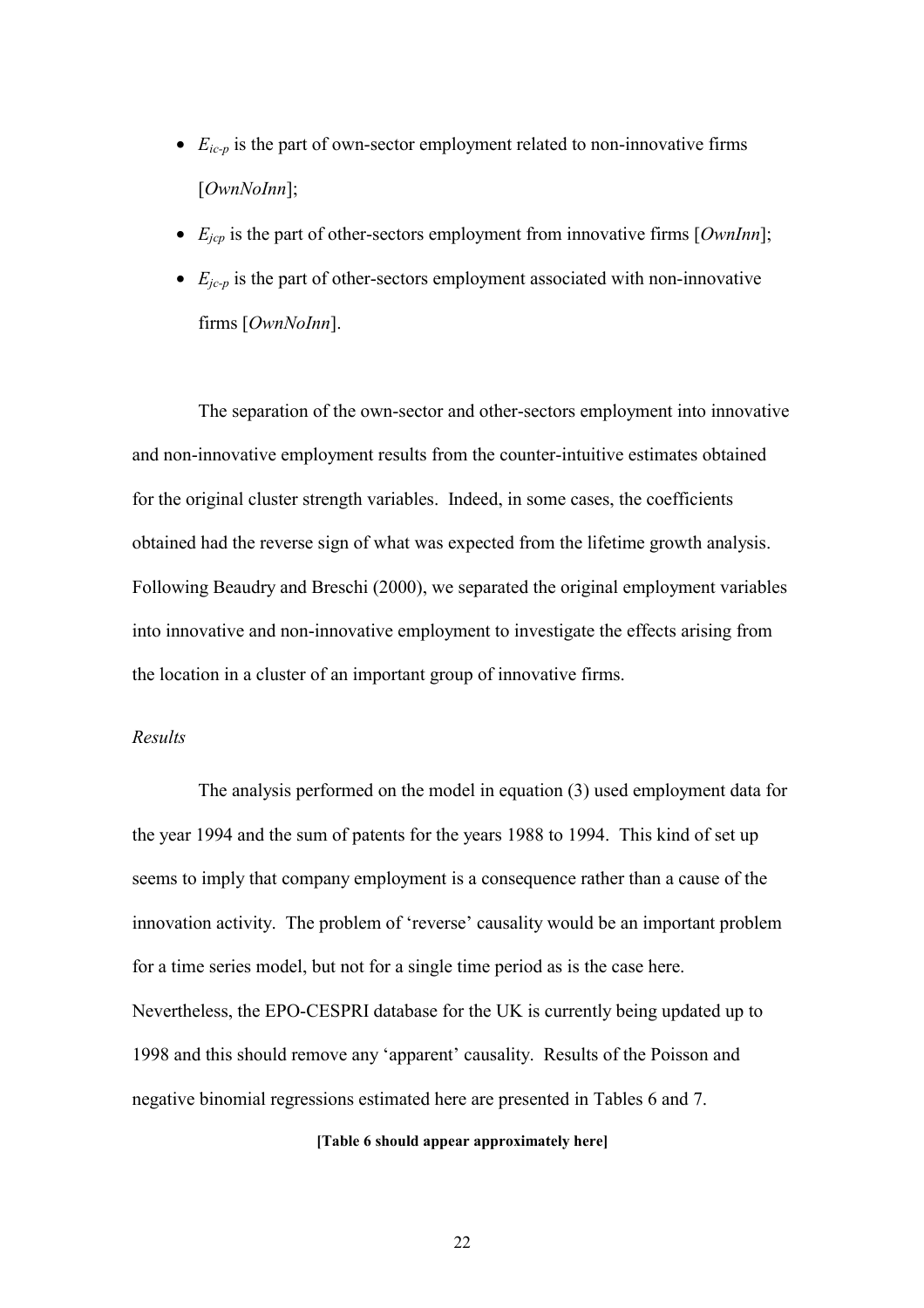#### **[Table 7 should appear approximately here]**

Intuitively, the effects of innovative own-sector employment and firm employment on patent growth are both positive and significant with the latter much more important than the former. Innovative other-sectors employment is also positive (in the fuller models *3* to *5*) but much less important than the first two cases, implying that inter-sectoral positive externalities are likely to flow locally from innovative firms. Moreover, from the negative and significant coefficient on non-innovative own-sector and other-sectors employment, we can deduce that firms located in clusters with strong non-innovative employment in all sectors have a slower patent growth than if the region was strong in innovative firms, clearly indicating congestion effects. The benefits of clustering are therefore more generic than sector-specific and strongly depend on the accumulated stock of knowledge (*Stock*) in the cluster and whether a firm is located with other innovators. As expected from the coefficient of *PatPrev*, if a firm patented before, it is more likely to patent in the current period, hence reinforcing the cumulative and persistent aspect of innovative activities. Regarding employment and patent diversity, both coefficients of the Herfindahl indices are negative (when industry dummy variables are omitted) implying that the more diversified the cluster, the better for successful innovative activities. This result therefore supports Audretsch and Feldman's (1999) claim that diversity matters more than specification.

A higher population density and a better motorway infrastructure seem to also benefit a firm's innovative performance. In contrast, the number of air traffic passengers has a negative impact on a firm's innovative record.<sup>14</sup>

In addition, younger and more dynamic firms tend to be more innovative than older more 'bureaucratic' companies. We may deduce from this that post-innovation,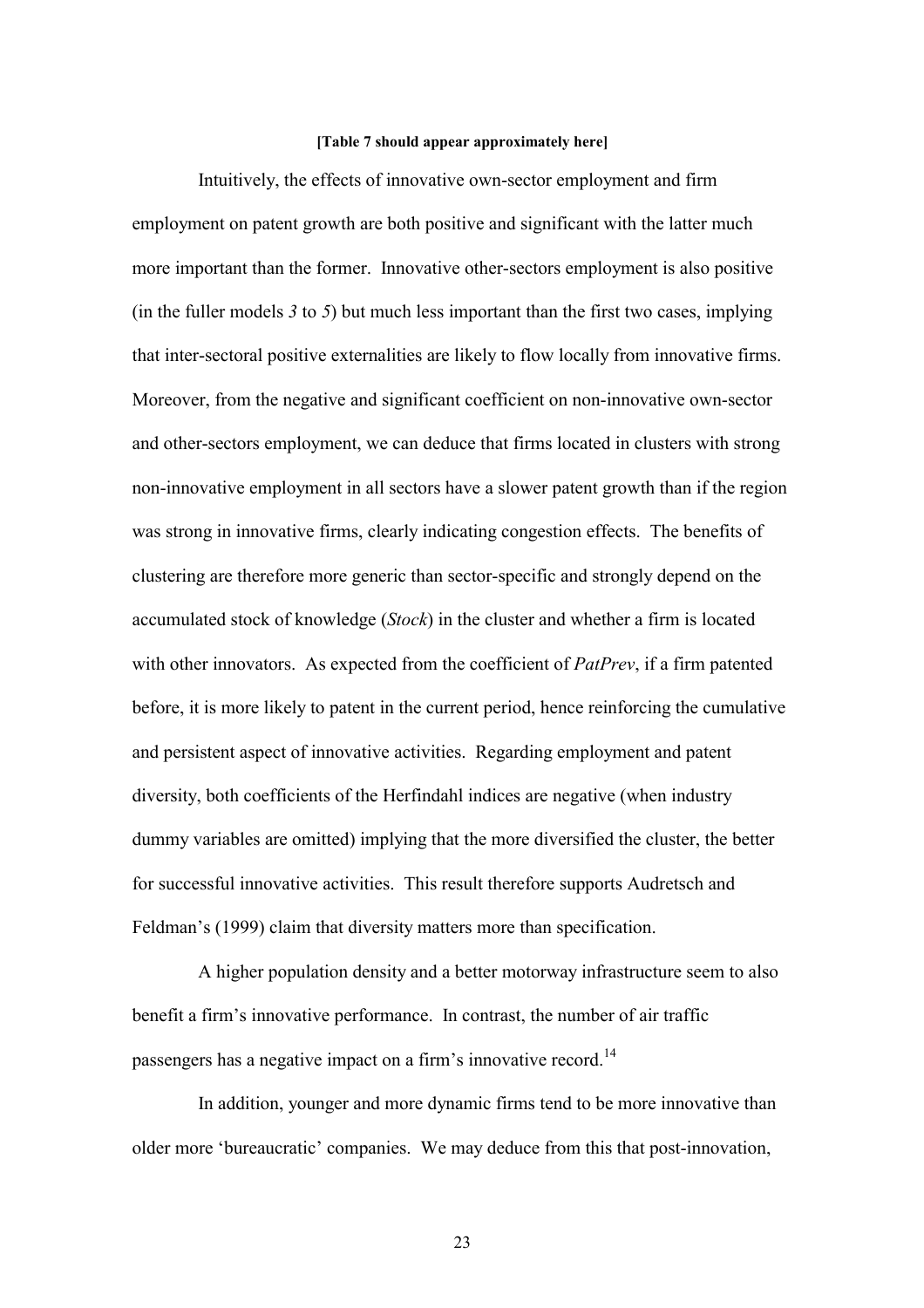firms will grow faster but that their most innovative period is the early years. Once a firm reaches a certain size, heavy infrastructure and overheads take over and the innovation performance declines in general (although it does not stop altogether). It may also be the case that entrepreneurs on the brink of a new innovation will enter the market and start their own company on the back of this new innovation. This phenomenon contributes to lowering the average age of innovative firms.

The consolidation effect is strong again but its significance disappears with the introduction of industry dummy variables, implying that some sectors are more consolidated than others. Surprisingly, the coefficient on the holding company dummy variable is negative. This suggests that holding companies do not patent as much as independent firms or even as their subsidiaries (as is shown by the less negative significant coefficient on the dummy variable for this particular status).

Once again, the avionics sub-sector stands out: represented by the dummy variable *DElec*, it has the strongest positive coefficient effect on patent growth. This sector is viewed by many experts in the field as the key to the future of the aerospace industry. This probably implies that the avionics sector is the most prolific in terms of successful patent applications. In contrast, the coefficient of the dummy variables for mechanical engineering firms has a negative effect on patent counts.

#### **6. Entry analysis**

This third analysis of the aerospace industry wants to establish the extent to which new firms are attracted by existing clusters in the industry. Specific sub-sectors and particularly the main core sub-sectors of the aerospace industry may play a more significant role in attracting new entry than more peripheral sub-sectors. The entry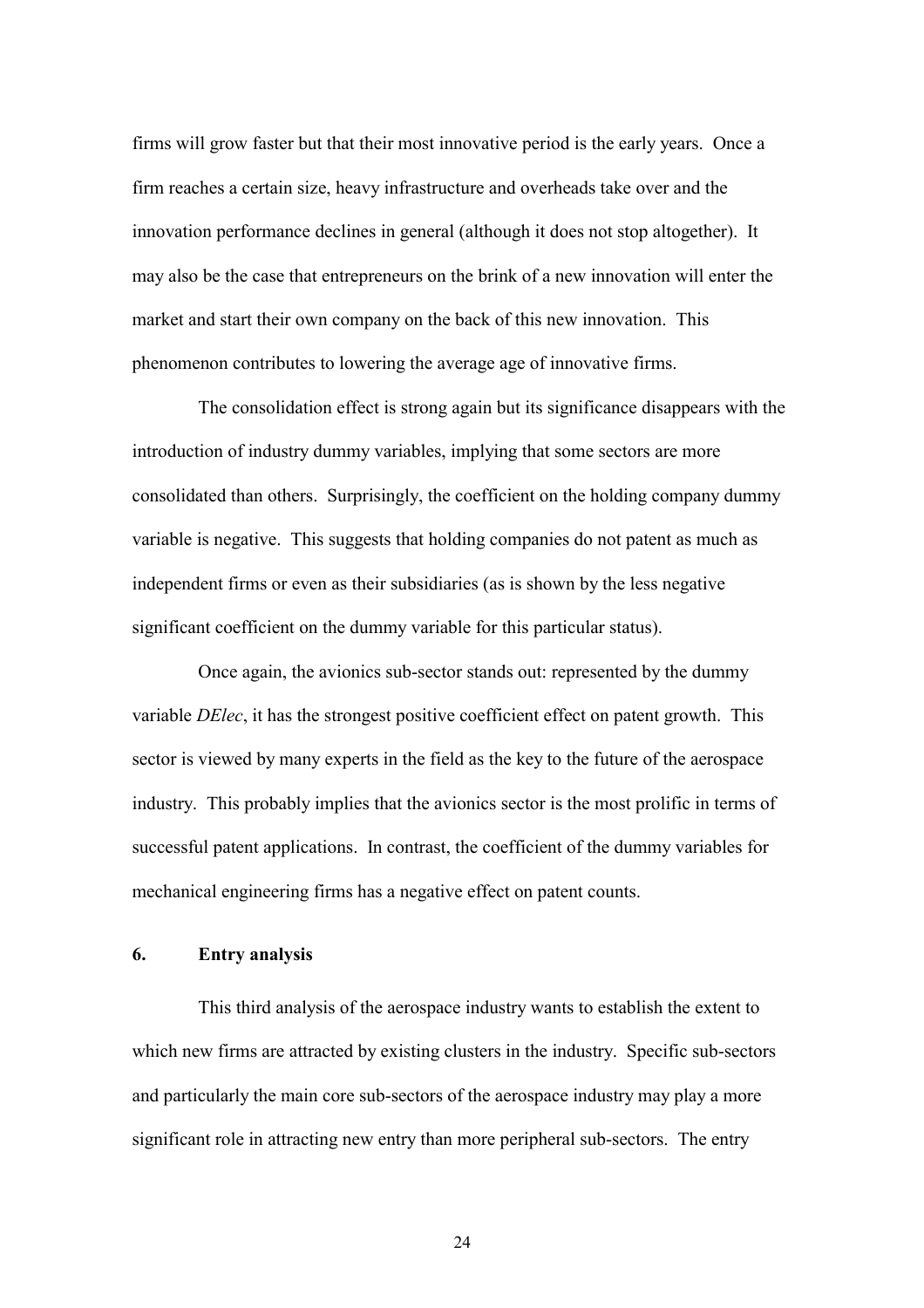model required to study the impact of innovations on entry in the aerospace industry is very complex and necessitates a longer and more detailed time series than is currently available. A simpler entry model is therefore presented in this section.

#### *Construction of the data*

Without a comprehensive database of yearly entry in the aerospace sector, a good proxy consists of constructing an entry database using current company data. Assuming that each company started with one employee in its year of formation (year of incorporation in Dun and Bradstreet's OneSource database), then grew exponentially up to year 1998, it is possible to build such an entry database.<sup>15</sup> The database obtained examines entry in the same 8 aerospace sub-sectors from 1970 to 1995.

## *Model*

Three types of models of entry have been used in Swann *et al.* (1998), a principal model of entry, an average entry model and a full model of entry. Only the latter will be investigated here even though the data necessary to this analysis is fairly limited. A very simple model will be used in this section to evaluate whether firms in a sector *i* in a particular cluster affects entry of other firms from the same sector in the cluster, but also affects entry of firms from other sectors *j* into the cluster. Here, total entry in cluster *c*, and sector *i* is assumed to be a function of industry strength measured by employment in each sector in the cluster at the end of the previous year. The model is defined as follows:

$$
n_{\text{cit}} = \alpha_i + \beta_i n_{\text{it}} + \sum_{j=1}^{J} \gamma_{ij} \ln(E_{\text{cjt}-1})
$$
\n(4)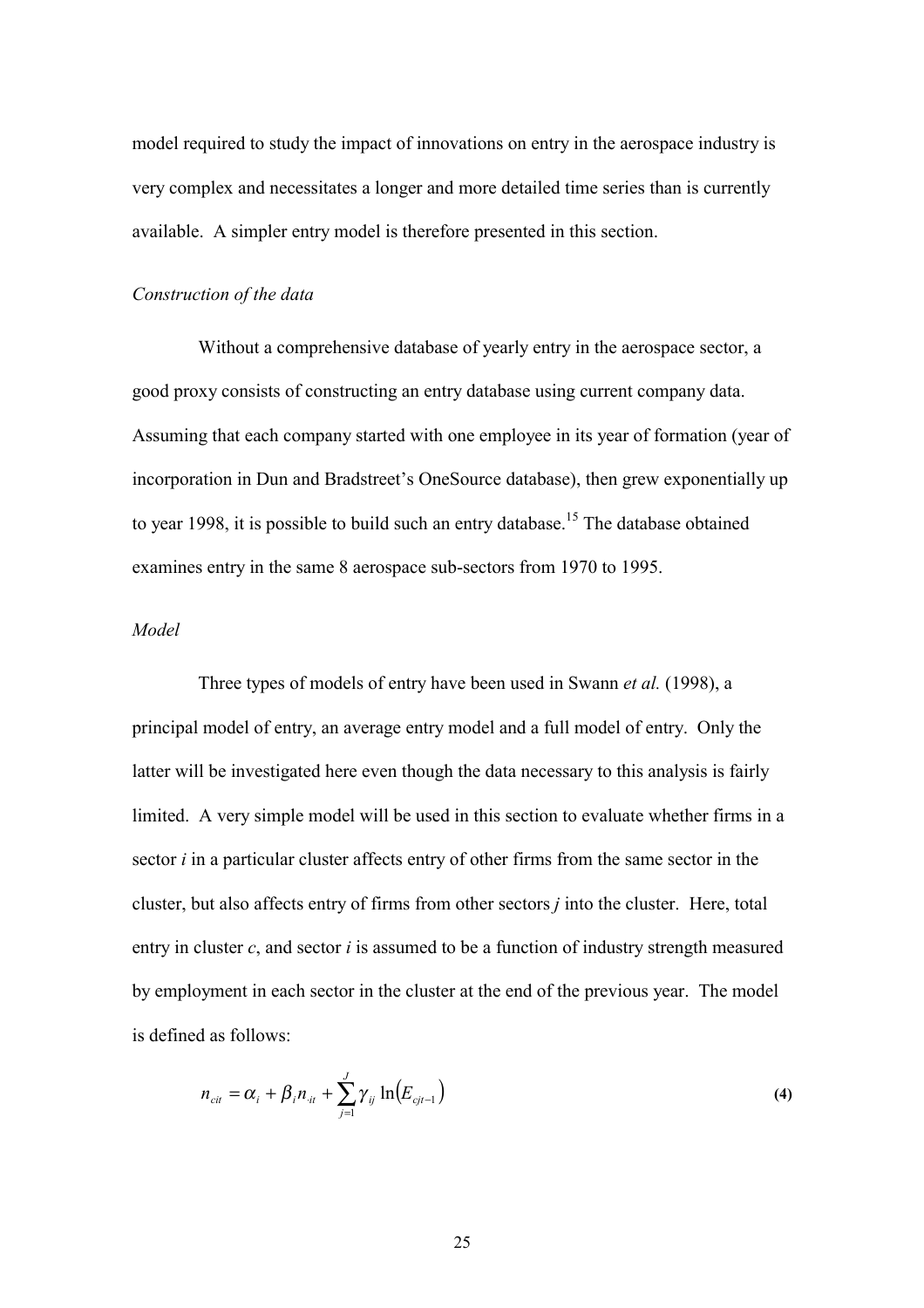$$
n_{\cdot it} = \sum_{c=1}^{C} n_{\cdot cit}
$$

where:

- $n_{\text{crit}}$  is total entry in sector *i*, in cluster *c*, in year *t*;
- $n_{it}$  is total entry in sector *i*, in year *t*;
- $E_{\text{cjt-1}}$  is the number of employees in cluster *c*, in sector *j*, in year *t*-*1*.

This is a somewhat simplified model from the one used by Swann *et al.* (1998) which includes a fourth order polynomial used to study the contribution to entry of clusters of certain sizes. This particular model was examined in the course of this study but the results are not conclusive and will therefore be omitted from the present paper.

## *Results*

For each of the eight aerospace sectors defined earlier, a Poisson regression was fitted to equation (4). The coefficients of the variables obtained from these eight sectoral regressions are presented in Table 8. In each regression, positive sectoral coefficients can be interpreted as attractors of entry, while the most negative coefficients represent congestion effects in clusters. In a sense, the former encourage entry whereas the latter restrain entry in particular sectors. In contrast with the diagonal coefficients<sup>16</sup> found for the computer industry (see Swann, 1998b), in the present case, most coefficients are positive and significant implying that successful companies in a particular sector and cluster attract other firms in the same sector and cluster. This result is not surprising as most operations in the aerospace industry are based on specific contracts, i.e. the order of 20 Tornado fighters, for a particular country. It is very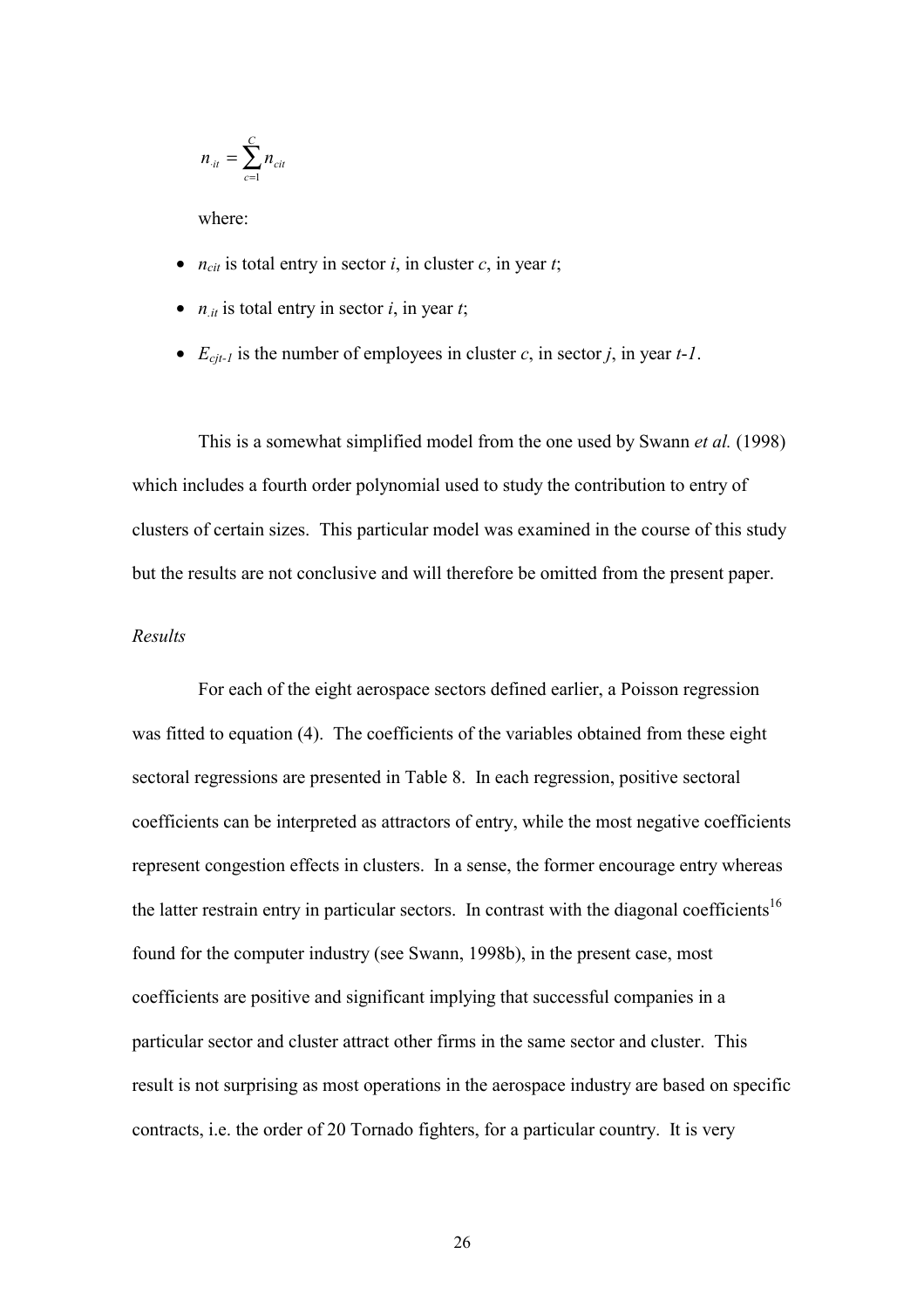difficult therefore for a firm to set up in isolation because of the problems related with attracting a skilled workforce to an isolated location for a fixed number of years. Aerospace engineers hence prefer to stay within proximity of a number of potential employers and follow the contracts from one firm to another.

#### **[Table 8 should appear approximately here]**

From the positive and significant coefficients on sectoral employment, it is possible to measure the attraction of entry between sectors. Figure 5 shows the resulting flow diagram of entry attractors in the aerospace industry. Arrows represent attraction of another sector and the larger the arrow, the stronger the attraction effect from the originating sector towards entry in another sector. Crosses on the top right-hand corner of the box represent entry attraction in the own sector (the diagonal elements mentioned above).

#### **[Figure 5 should appear approximately here]**

Mechanical engineering, the core sector of the aerospace industry because it ultimately assembles the final product, attracts entry in three other sectors: support services, engine manufacturing and cabin manufacturing. A positive feedback loop exists through mechanical engineering, engine manufacturers, electrical engineering, other aerospace sectors and parts manufacturers. The three most important sectors of this industry, avionics, airframe and engine manufacturing represent the core of this feedback loop. Two other secondary feedback loops also exist, one from parts to engine manufacturers, and another from cabin manufacturers to electrical engineering. The former seems more intuitive than the latter as engine and parts manufacturers are often grouped into one sub-sectors by most aerospace specialists (Business Ratio Plus, 1994; Smith, 1998).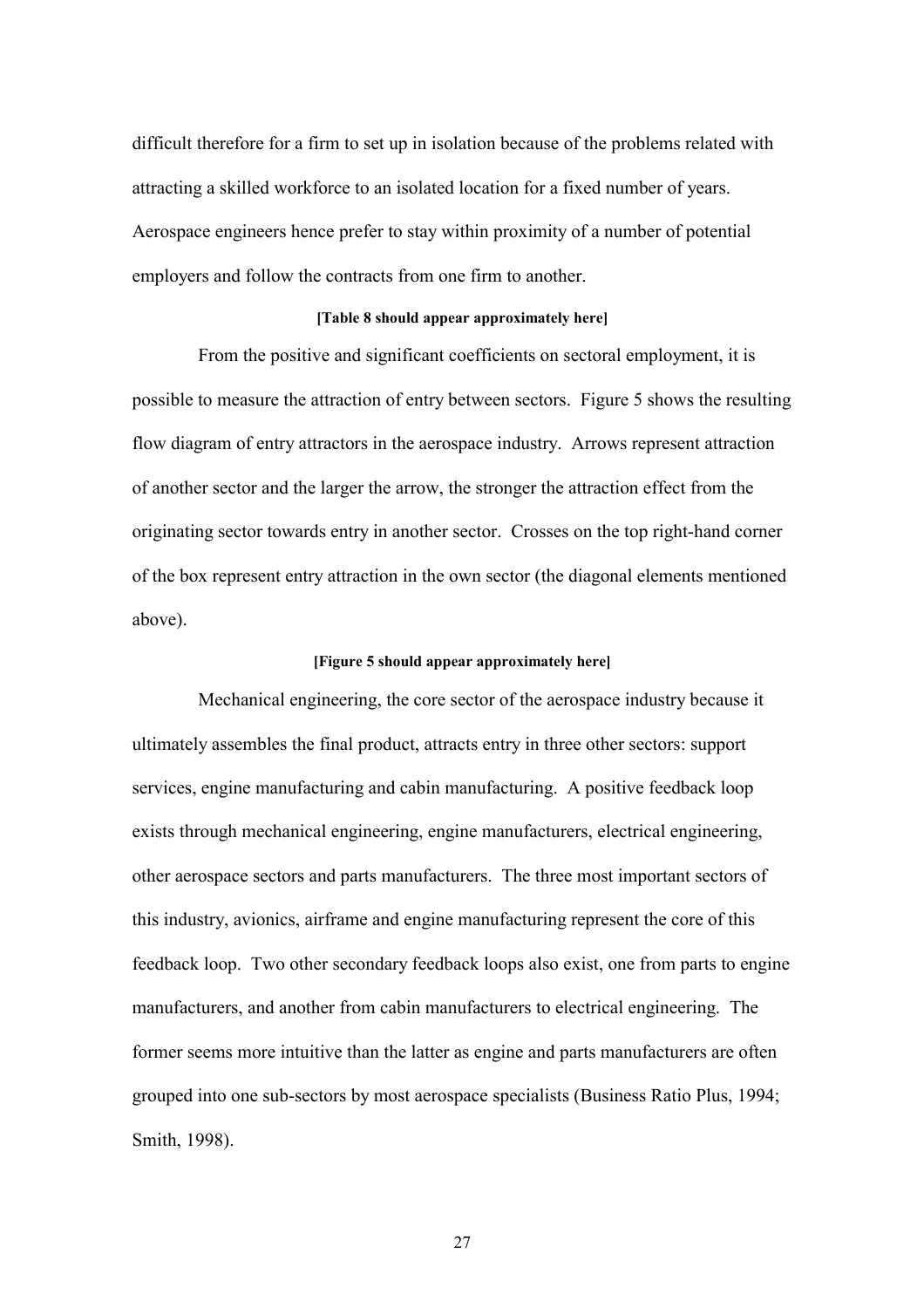Entry by maintenance and repair firms is attracted by electronic engineering firms and other firms. There is also an effect from maintenance and repair firms on entry into the cabin manufacturing sector. Not surprisingly, a strong effect exists on entry of support services from the miscellaneous sector. This last sector mainly comprises travel agents and leasing companies which require airport services to support their air transportation activities.

Cabin manufacturers and support services are solely attracted sectors, i.e. they are not attractive to any other sectors. All other sectors are attractive to entry by firms from other sectors. The two core aerospace sectors, mechanical and electrical engineering, are both attractive to entry in three other sectors, but the most attractive sector of all is the miscellaneous sector, which ultimately operates the commercial airline industry and orders aircraft and parts from the manufacturing side of the industry.

## **7. General conclusions**

The full implications of this work will not perhaps be appreciated until we have compared our three findings. Four main results stand out. First, companies co-located with others in the same sub-sector show a strong tendency to grow faster than average. This is especially true in some of those sub-sectors of aerospace where we would expect that physical proximity is a marked source of competitive advantage, for example: electrical and mechanical engineering, and engine manufacture. Second, some quite strong and negative "other-sectors" cluster effects are found. This means that companies co-located with many companies from other sub-sectors do not benefit. Indeed, the resultant congestion costs appear to detract from company growth. These effects are not strongly negative in all cases: in many, they are small and insignificantly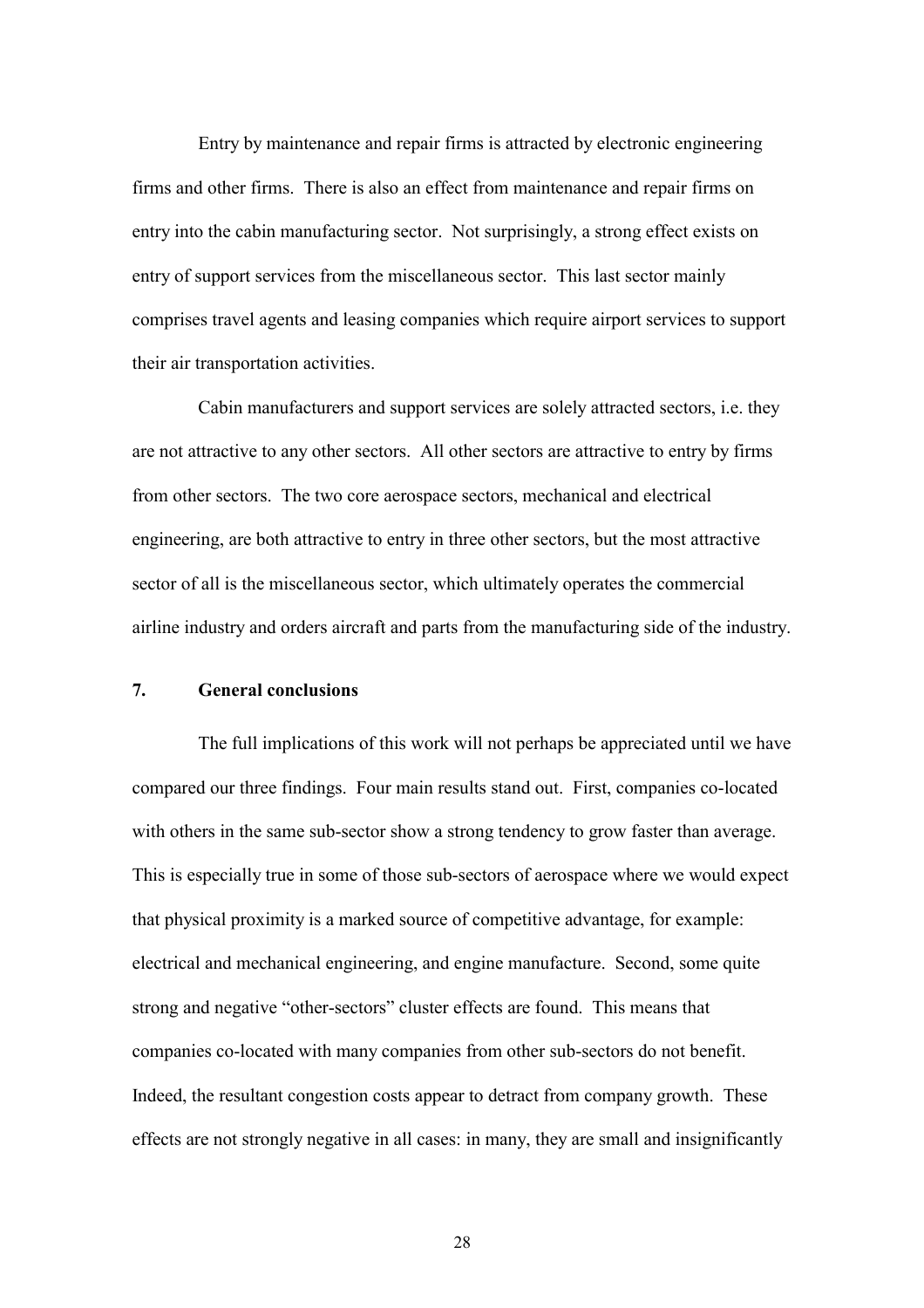different from zero. But we do find a sole example of positive cross-sectoral effects on company growth for the avionics sector - suggesting that cross-sectoral learning is generally weak. Third, our analysis of relative patenting within and without clusters finds a similar pattern of positive own-sector effects on patenting and negative othersectors effects. Within-company employment has the strongest effect on patenting, but within-cluster, own-sector employment, particularly that of other innovative firms in the same sector, also has a marked effect - if not so strong. Finally, the main three core sectors in the aerospace industry: mechanical engineering, avionics and engine manufacture sub-sectors are the centre of entry attraction of the entire industry.

Clustering not only helps to attract new entry, but also benefits the growth of firms and their propensity to innovate. Sub-contracting is one way to generate such clusters and is probably the main mechanism of knowledge flow in the UK aerospace industry, with workforce mobility.

The case of the avionics or electrical engineering clearly stands out in this industry, and that from the three analyses performed. First, avionics is the only sector with both strong positive effects on own-sector and other-sectors employment implying that it benefits from strong cluster effects but does not appear to suffer from the congestion effects noticed in other sub-sectors. Furthermore, this sector possesses the highest trend growth rate in the industry. Second, the coefficient of the dummy variable associated with this sector corresponds to the only strong positive effect in the patent growth model, signifying that after accounting for specific effects represented by the variables in the model, the fact of operating in the avionics sub-sector has a positive effect on patent growth. Finally, electrical engineering is at the centre of the entry attraction flowchart, both attracting and being attracted by three other sub-sectors. This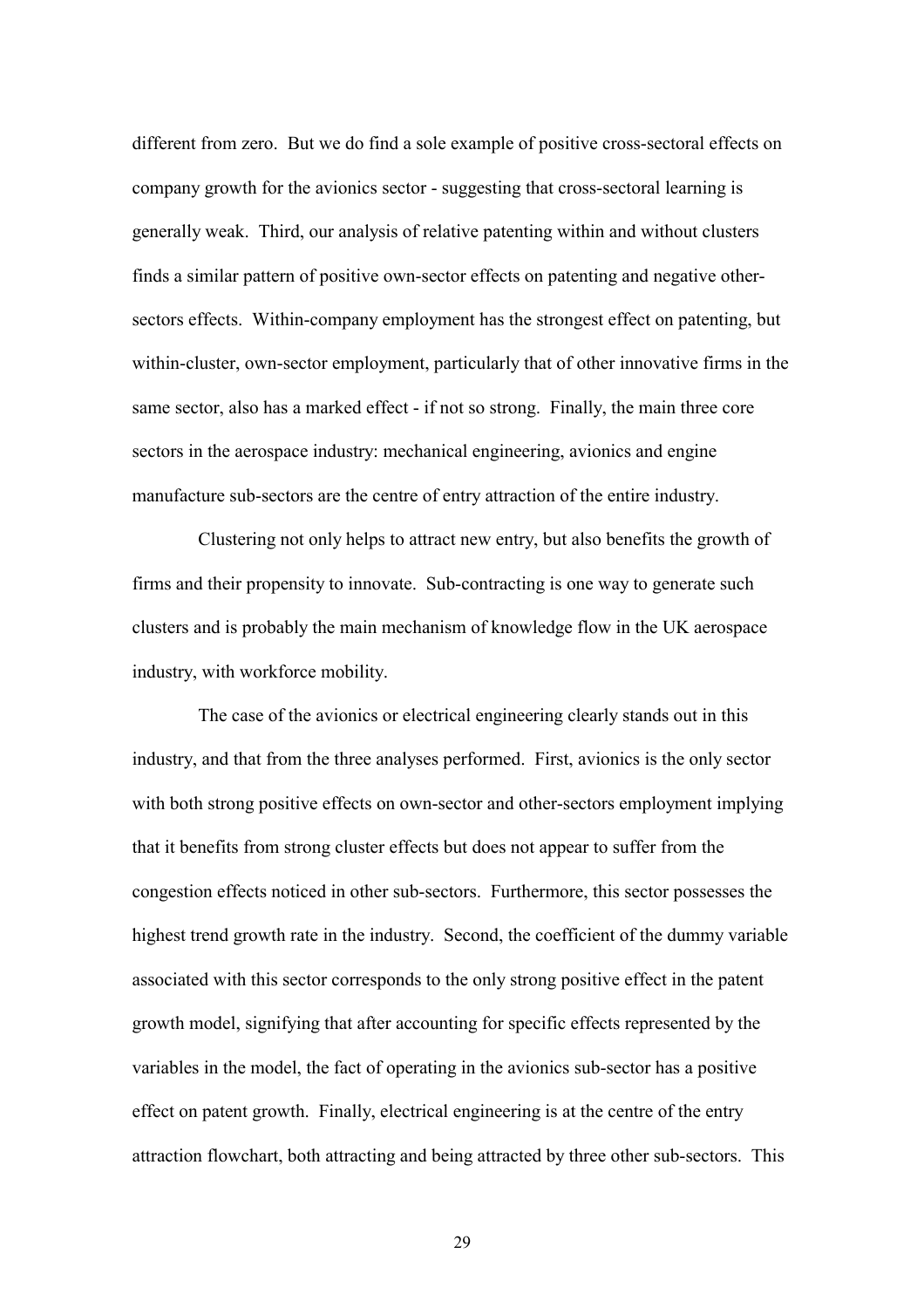result is not surprising when we consider that an increasing number of specific functions are performed by electronic systems that replace old hydraulic and mechanical systems. Avionics are slowly becoming the essential partner in the high tech industry. It has been recognised in the industry that the core sub-sector of the aerospace industry is no longer airframe but systems integrators, or avionics.

In a sense, clustering benefits from being studied from various angles or research processes. On the one hand, detailed case studies provide insights into the mechanisms through which clustering brings economic benefits. On the other and, broad economic approaches will tell us about the overall picture of the importance and extent of clustering, omitting the details. It permits the comparison of clusters throughout a country and allows the identification of those that perform better. It is rather like the difference between the diagnostic tools of the general practitioner and those of a microbiologist. The general practitioner will examine the entire body including the history of the patient to pose a diagnostic, while the microbiologist will concentrate on a very small portion of the body. Similarly, the bird's eye view of the aerospace industry presented here is useful as a complement to the detailed studies of particular clusters in particular regions that focus on the effects of the infrastructure, pool of skilled labour or local demand on firm performance. Evidence of firm networking, transfer of tacit knowledge via staff turnover, sub-contracting or joint research and development do not lend themselves to large-scale quantification necessary to macro-statistics as used in this paper. However, the improved economic performance of firms located in clusters as shown in this paper clearly indicate that something is at play in these agglomerations. Using three types of analyses for growth, patenting and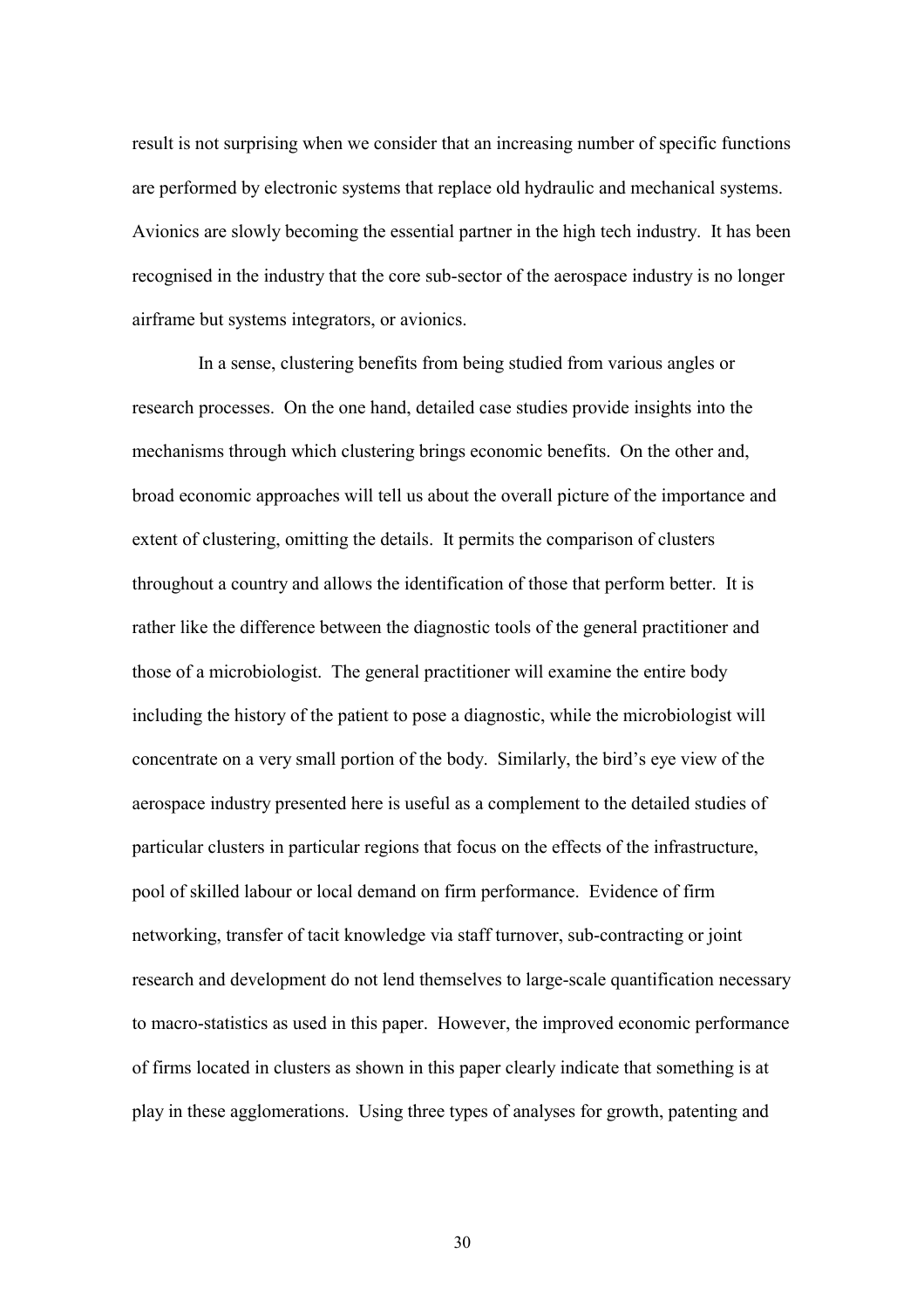entry, allows to examine different aspects of the effects of clusters on the UK aerospace industry.

Previous research suggests some interesting dynamic properties in the emergence, growth and longevity of clusters, but these issues have received very little theoretical analysis in the economics literature to date. A way forward for the type of studies on clustering used in this paper is the use of simulation techniques to combine the richness of detailed case studies with the broad view of macro-statistics to analyse complex dynamic models. These simulation models would be able to explore some questions about the evolution of clusters, such as: what factors have the greatest effects on the life cycle of a particular cluster; what is the amount of technological and industrial diversity needed to prolong the life of an industrial cluster; or what are the inter-relationships between the life-cycle stage of the industries in a particular cluster and the life-cycle stage of that cluster itself. These simulations may help to develop further econometric models of clustering.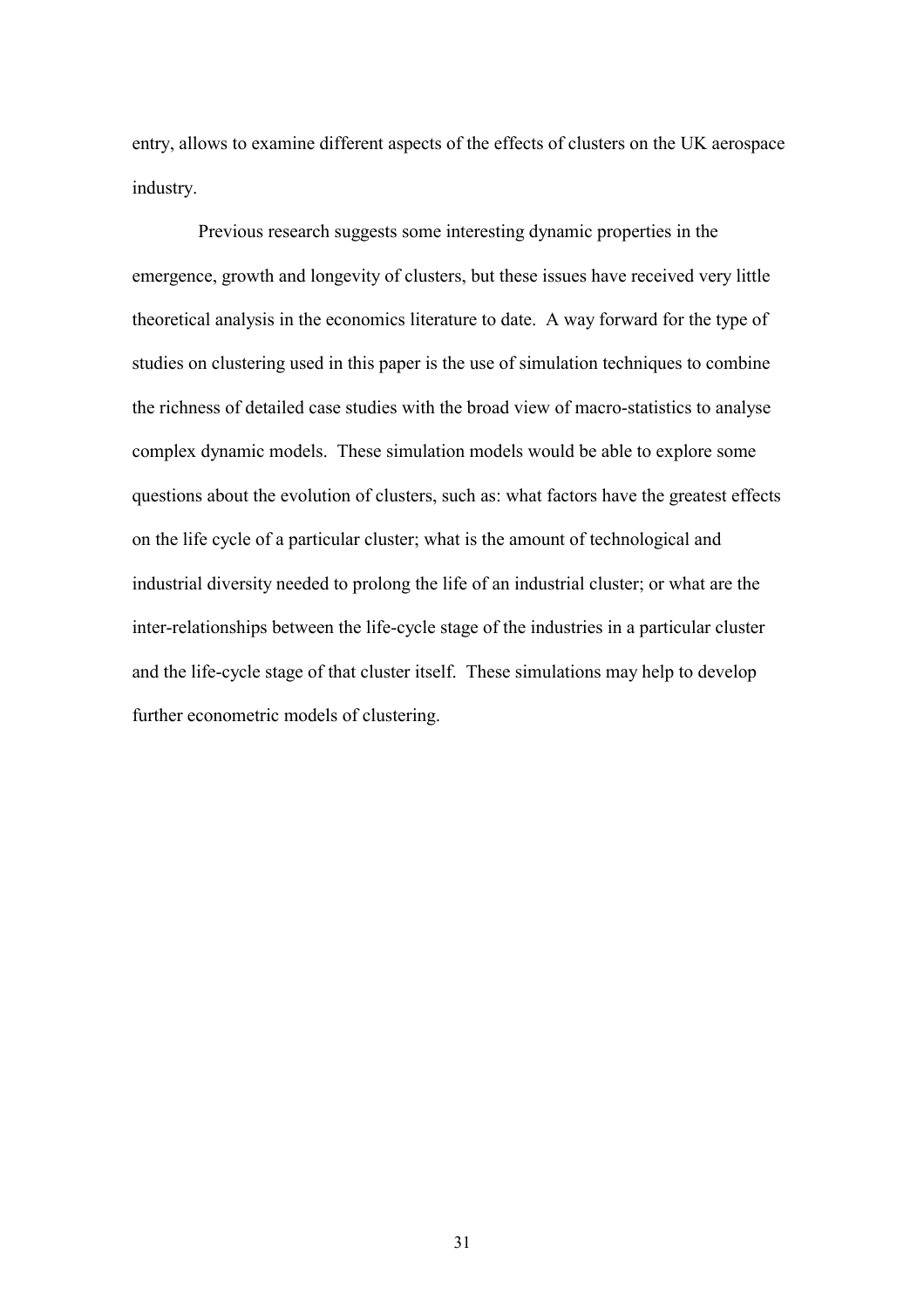#### **Notes**

1 The UK aerospace industry is regarded as the second largest in the world just ahead of France and after the US.

2 Smith (1998) separates the aerospace industry into four main sectors: airframe manufacturers and assemblers, avionics manufacturers, engine and aircraft component manufacturers as well as space and satellite manufacturers. Understandably, these figures extracted from Smith (1998) include neither suppliers of raw material and components nor service organisations. In the present paper, we add these related sectors to the main aerospace-manufacturing sector to analyse a more complete industry.

3 Appendix 1 contains a descriptive list of the variables used in this study.

- 4 A search under the relevant SIC code yields all kinds of companies whose activities are marginal to this industry - we had to consult textual company descriptors before deciding whether each firm was relevant for our purposes. The following keywords were utilised in the search: aircraft, aerospace, aeroplane, avionics, aviation, helicopter, missile and spacecraft. This was typically a problem for many of the small firms in the database.
- 5 Holding companies filing consolidated accounts potentially creates problems for the empirical analysis in that double counting of employees occurs if subsidiaries appear in the database alongside their parent. As mentioned in Beaudry *et al.* (2001), there are various ways to treat this problem: First, the consolidated firms may simply be eliminated from the sample, but that has the negative effect of diminishing an already small sample; Second, we may attempt to find the true employment of the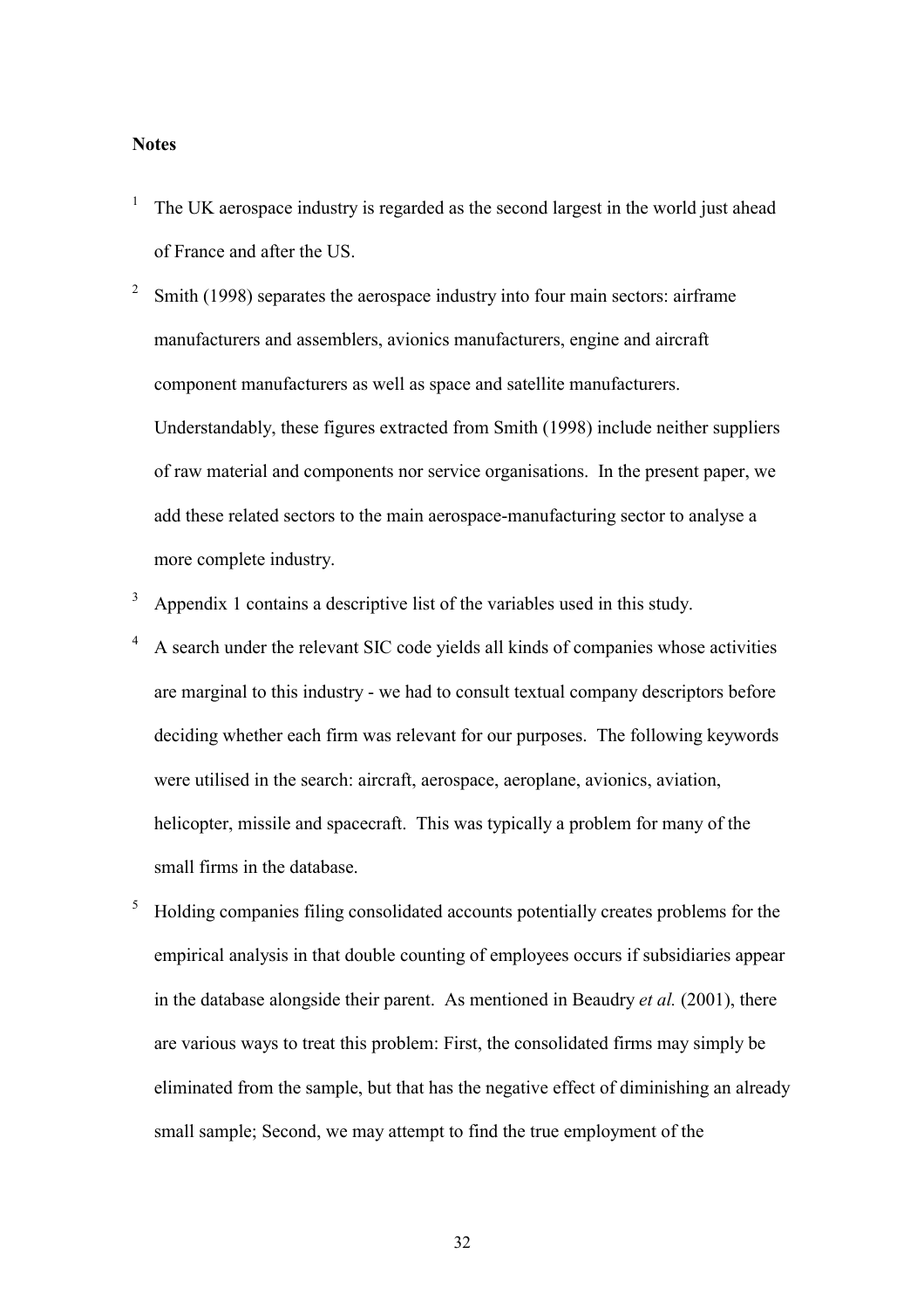consolidated firm using data on its subsidiaries; Or third, we may just have to live with the approximation given by the dummy variable. The third solution is preferred here, but the second solution will be examined in further work on the aerospace industry.

6 Under the mechanical engineering category, are firms that assemble aircraft as well as firms manufacturing wings and fuselage. These essential parts of aircraft have been separated from the parts manufacturers category simply because of the small number of these parts required per aircraft (only one airframe and two wings are required per aircraft). The electrical engineering group of companies deal with all the parts of the aircraft that require electronic systems. Nowadays, with flight control heavily depending on on-board computers and communication with ground stations, avionics represent an important part of flight instrumentation. We distinguish engine designers from the general category of mechanical engineering as aerodynamics and the manufacturing of airframes are different disciplines from propulsion. Last but not least in the manufacturing of aeroplanes is the cabin. Without it, international air travel would be very uncomfortable indeed. Repair and maintenance firms were kept separate from mechanical engineering firms even though many manufacturers repair their own aircraft and their parts. For this reason, companies that both produced and repaired aircraft were included in the mechanical engineering category. Two more sub-sectors were added to account for companies that do not produce or repair parts of aircraft, but are nevertheless essential to the running of the industry for the services they offer to the aerospace industry and to their customers. Services such as kerosene fuel for air travel and catering are only examples of support services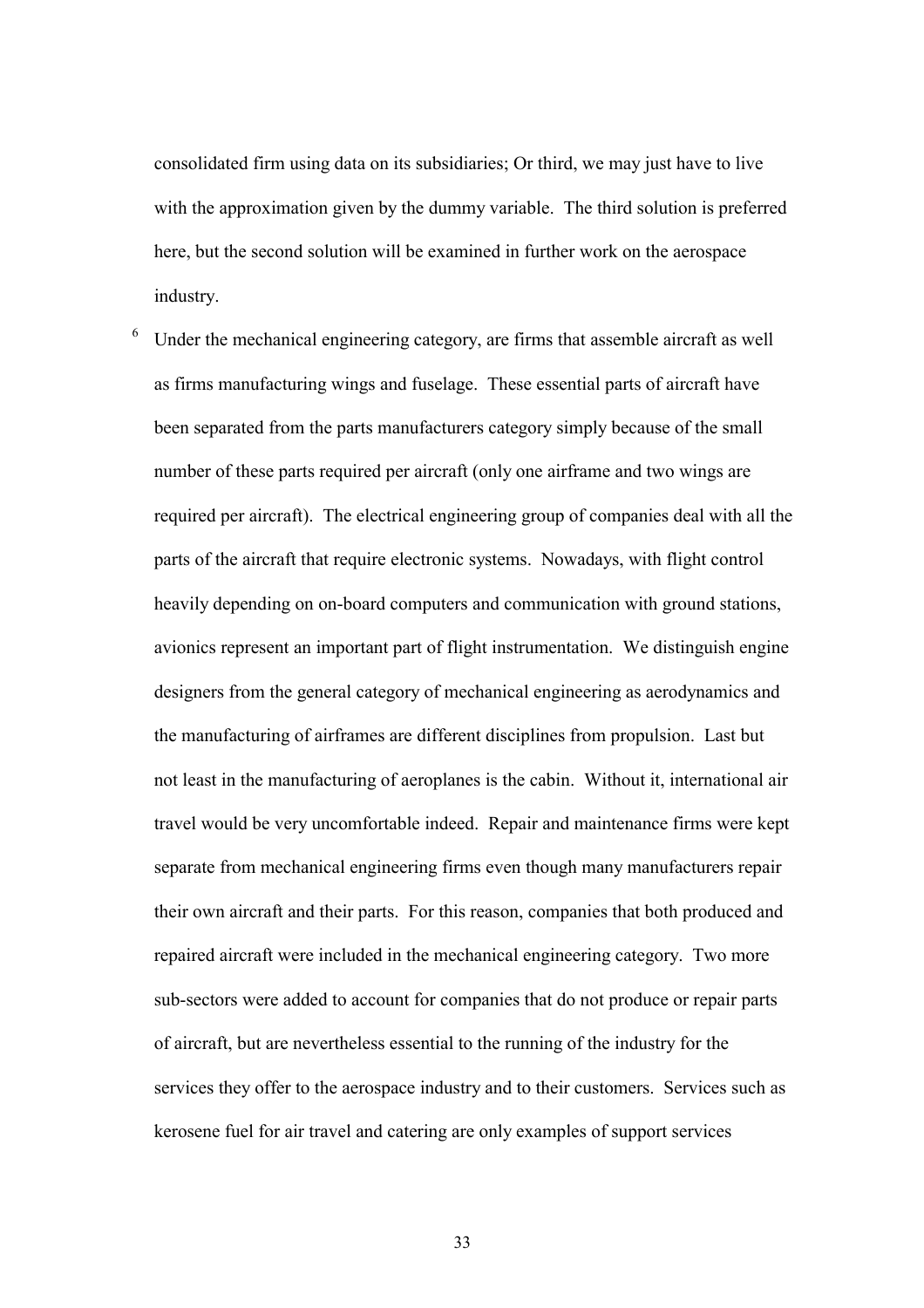provided to the industry. Travel agents, insurance and leasing companies were included in a last category for other firms involved in the running of the industry.

- 7 Clusters are generally much smaller than a NUTS level 2 area, but the use of regions has some administrative sense. For instance, in the UK, government policies and incentives towards new industries are to some extent defined at the region level (NUTS level 1). We also know from Glaeser *et al.* (1992) and Jaffe *et al.* (1993) that the external effects that are explored here with these cluster strength variables seem to grow stronger as the regional unit becomes smaller. As a consequence, the effects of the cluster variables only available at NUTS level 2 should be underestimated.
- 8 A potential bias arises from the common practice of headquarters to patent innovations originally developed by divisions and subsidiaries located in different areas. Indeed, this may lead to an over-estimation of the volume of patenting activities in large metropolitan areas where most headquarters are located. This bias, however, is likely to arise mostly in the case of large firms, which are a minority in this database of the aerospace industry. In any case, Howells (1984, 1990) has shown that research and development facilities tend to be located relatively close to corporate headquarters. Hence, if it is the R&D facilities that leak most of the spillovers, the extent of the distortion is likely to be further lessened. Moreover, it is also likely that any possible innovation has to be approved by the company headquarters before it is patented, in that case, knowledge spillovers may very well emanate from the company headquarters.
- 9 We make use here of the aggregation of the *International Patent Classification* (IPC) into 30 technological fields proposed by Fraunhofer Gesellschaft-ISI (Karlsruhe).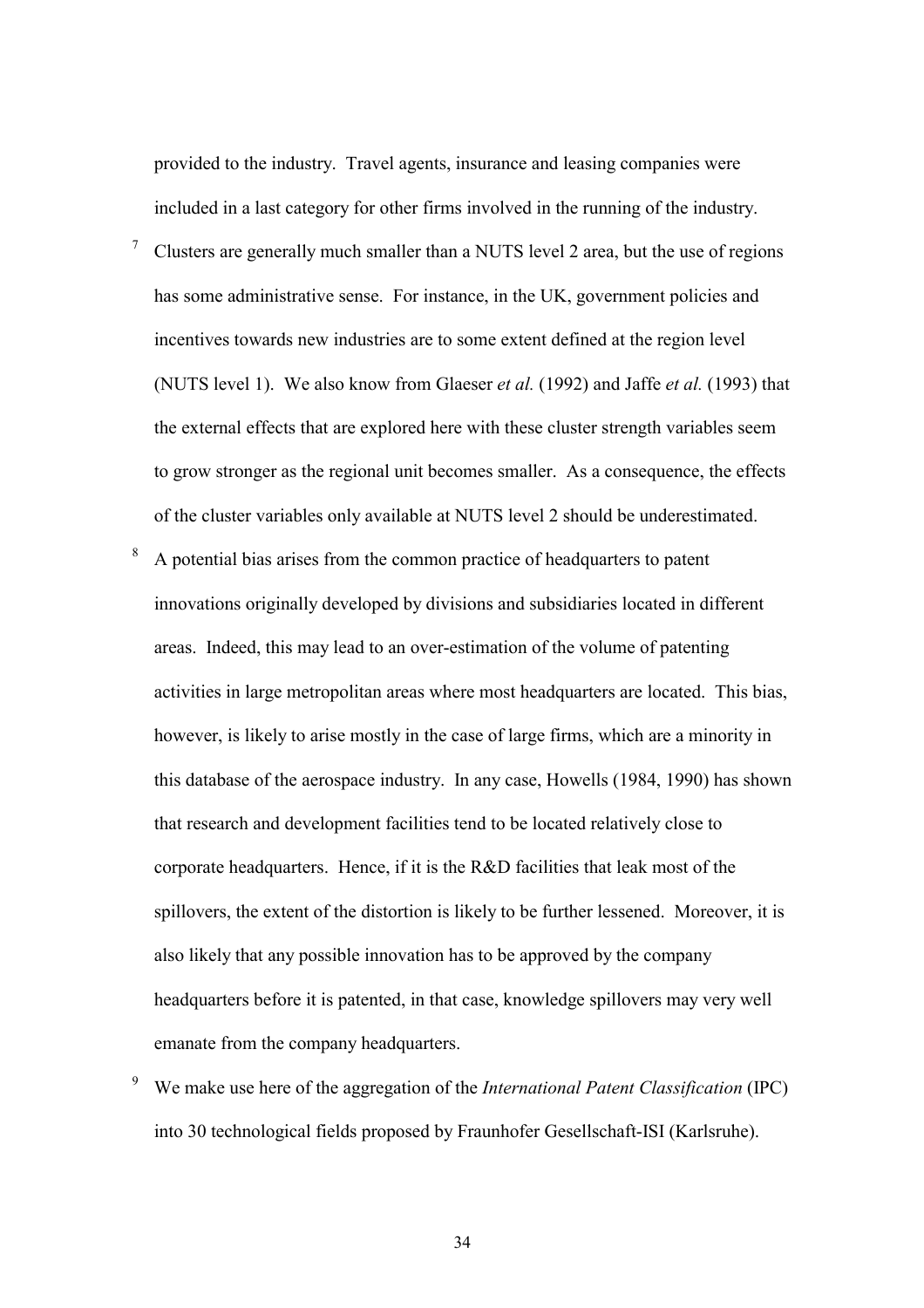- $10$  A 'holding company' effect arises when using turnover as a measure of size in these models for specific sub-sectors where companies possess substantially greater turnovers than average with a comparatively smaller workforce. To avoid the harmful influence of these outliers, employment was chosen as a more reliable measure of company size.
- $11$  One of the puzzling results from this regression is the non-significant and sometimes negative coefficient on the number of air travel passengers. In the aerospace industry, one would have expected some link between this variable and firm employment, as the proximity of airports is of importance for the firms involved in services and maintenance. It is possible that this effect may be mitigated by neighbour inter-clustering effects. For instance, in the South East, most firms are located in London, but Gatwick and Stansted are not. Further north, Manchester International Airport is on the boundary of Cheshire and Greater Manchester. Comparing the number of firms per NUTS 2 region with the number of air travel passengers in the same region, we find that in Bedfordshire/Hertfordshire where Luton airport is located, the number of passengers is relatively low compared to that of Manchester, Birmingham and London, and the same is true for Stansted airport in Essex. It is possible that this effect is a consequence in the mix between NUTS 2 and NUTS 3 regions, with air transport data only available in the former disaggregation. This may also be a clear example of the underestimation of cluster effects when the geographical unit is too vast.

 $12$  The coefficients of the regional dummy variables are listed in appendix 4.

 $13$  In the aerospace manufacturing industry, with the exception of cabin builders, a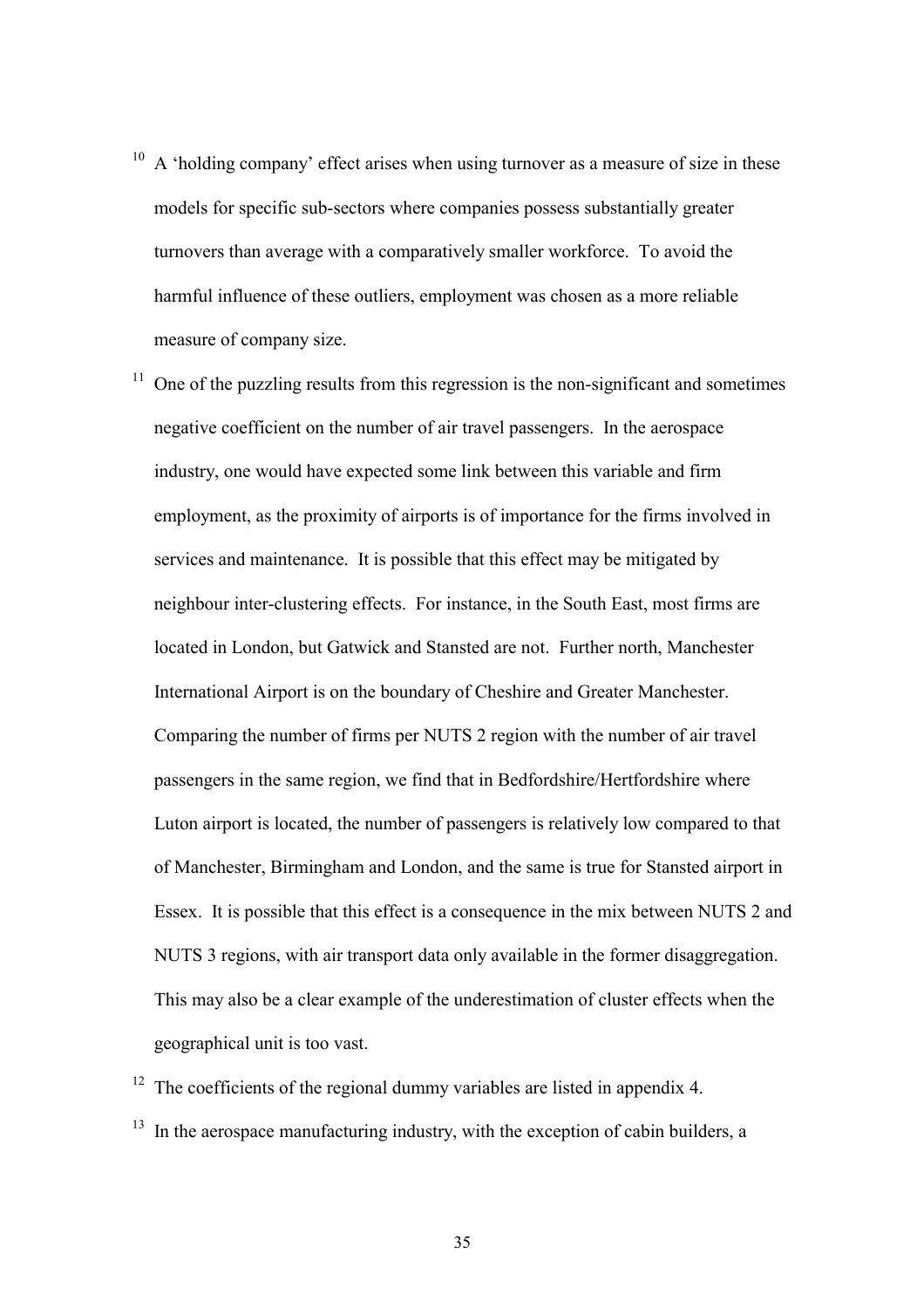significant number of companies file consolidated accounts (and are therefore holding companies of some sort). It would therefore be interesting for these sectors to sort out the employment of firms that are holding companies and subsidiaries within consolidated firms.

- <sup>14</sup> As in the lifetime growth results, this phenomenon may well be attributable to the larger area employed to define this variable.
- <sup>15</sup> We are aware of the problems underlying this approximation. For instance, in some cases, the year of formation and the year of incorporation may be substantially different implying that using the latter overestimates the growth rate of the firm. Another problem arises when firms that have exited the market before 1998 are not present in the database. On the one hand, it is arguable that in this exercise, surviving entry matters most when studying sectoral attractors. A firm that will fail will most likely do so shortly after its formation and consequently not have time to develop a reputation and attract new entrants. On the other hand, if firms fail in a particular sector or cluster, noticing this phenomenon may detract firms from entering the cluster.
- <sup>16</sup> The diagonal coefficients measure entry attraction in the same sector.

## **References**

- Arthur, W.B., "Silicon Valley Locational Clusters: Do Increasing Returns Imply Monopoly?, " *Mathematical Social Sciences*, 1990, 19 pp. 235-251.
- Audretsch, D.B., "Innovation, Growth and Survival," *International Journal of Industrial Organisation*, 1995, 13 pp. 441-457.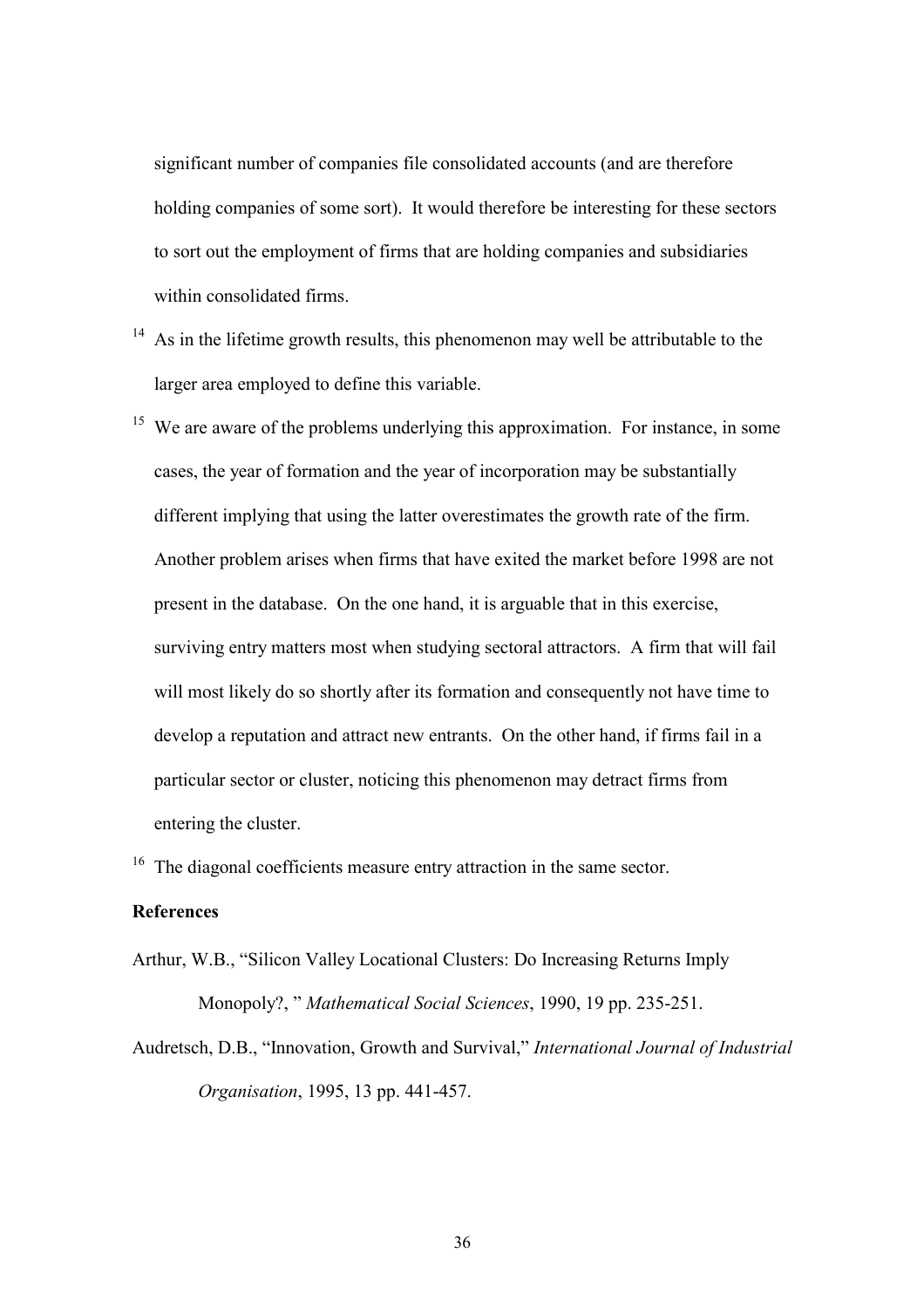- Audretsch, D.B., "Agglomeration and the Location of Innovative Activity," *Oxford Review of Economic Policy*, 1998, 14(2) pp. 18-29.
- Audretsch, D.B. and Feldman, M., "Knowledge Spillovers and the Geography of Innovation and Production, *American Economic Review*, 1996, 86 pp. 630-640.
- Audretsch, D.B, Feldman, M.P., "Innovation in Cities: Science-Based Diversity, Specialisation, and Localised Competition," *European Economic Review*, 1999, 43 pp. 409-29.
- Baptista, R., "Clusters, Innovation and Growth: A Survey of the Literature", in G.M.P. Swann, M. Prevezer and D. Stout, eds, *The Dynamics of Industrial Clusters: International Comparisons in Computing and Biotechnology*. Oxford: Oxford University Press, 1998, pp. 13-51.
- Baptista, R. and Swann, G.M.P., "Do Firms in Clusters Innovate More?", *Research Policy*, 1998a, 27 pp. 525-40*.*
- Baptista, R. and Swann, G.M.P., "The Dynamics of Firm Growth and Entry in Industrial Clusters: A Comparison of the US and UK Computer Industries," Mimeo, Manchester Business School, 1998b.
- Beaudry, C., Breschi, S., Swann, G.M.P., "Clusters, Innovation and Growth: A Comparative Study of European Countries," in J.H. Dunnning and J.-L. Mucchielli, eds, *Multinational Firms: The Global and Local Dilemma*. Routledge, 2001, *page numbers not yet available*.
- Beaudry, C. and Breschi, S., "Does 'Clustering' Really Help Firms' Innovative Activities?," CESPRI Working paper 111, 2000.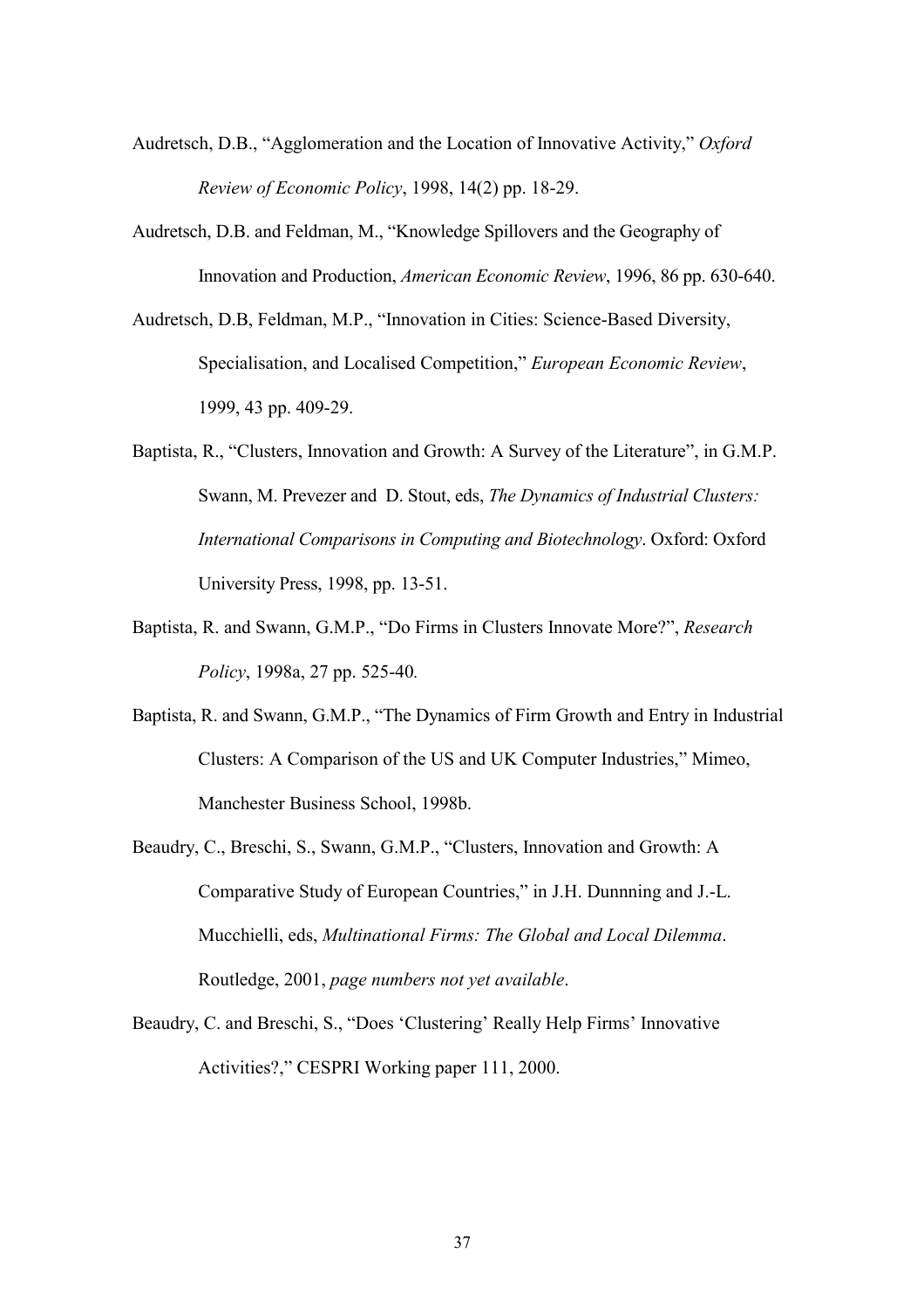- Breschi, S., "Spatial Patterns of Innovation", in A. Gambardella and F. Malerba, eds, *The Organisation of Innovative Activity in Europe*. Cambridge: Cambridge University Press, 1999, pp. 71-102*.*
- Brezis, E.S. and Krugman, P., "Technology and the Life-Cycle of Cities". NBER Working Paper 4561, 1993.
- Business Ratio Plus, *The aerospace Industry, 15th Edition*, ICC Group Publication, 1994.
- David, P.A. and Rosenbloom, J.L., "Marshallian Factor Market Externalities and the Dynamics of Industrial Localisation", *Journal of Urban Economics*, 1990, 28 pp. 349-370.
- Feldman, M.P., *The Geography of Innovation*. Dordrecht: Kluwer Academic Publishers, 1994.
- Freeman, C., "Networks of innovators: a synthesis of research issues," *Research Policy*, 1991, 20 pp. 499-514.
- Glaeser, E.L., Kallal, H.D., Scheinkman, J., Shleifer, J. and Shleifer, A., "Growth in Cities", *Journal of Political Economy* 1992, 100 pp. 1126-1152.
- Grossman, G. and Helpman, E., *Innovation and Growth in the Global Economy*. Cambridge: MIT Press, 1992.
- Hausman, J., Hall, B.and Griliches, Z., "Econometric Models for Count Data with an Application to the Patents-R&D Relationship," *Econometrica*, 1984, 52 pp. 909-938.
- Hippel von, E., *The Sources of Innovation*. New York: Oxford University Press, 1988. Hotelling, H., "The Stability of Competition", *Economic Journal*, 1929, 39 pp. 41-57.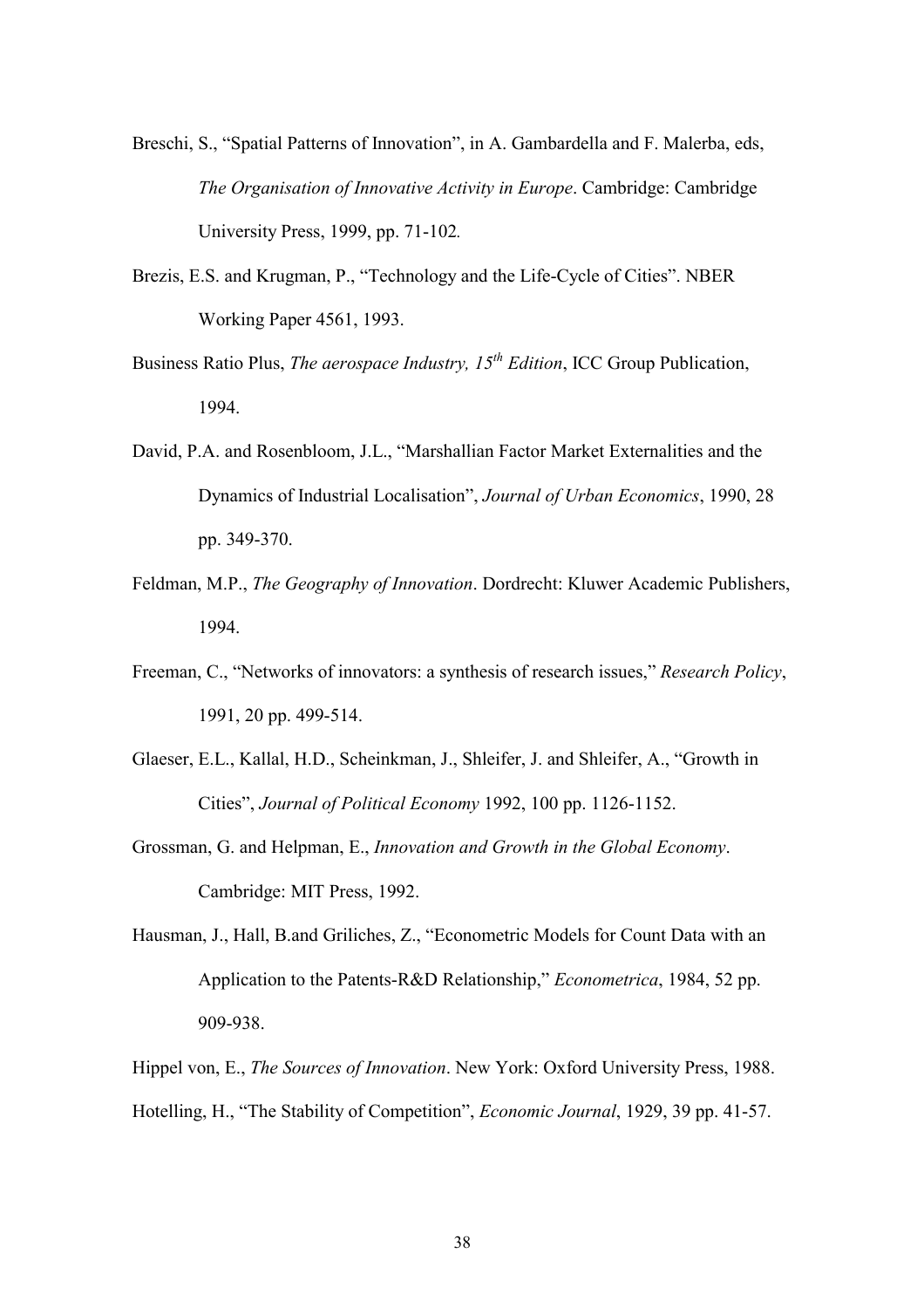- Howells, J., "The Location of Research and Development: Some Observations and Evidence from Britain,", *Regional Studies*, 1984, 18 pp. 13-29.
- Howells, J., "The Location and Organisation of Research and Development: New Horizons," *Research Policy*, 1990, 19 pp. 133-46.

Jacobs, J., *The Economy of Cities*. London: Penguin, 1969.

- Jaffe, A.B., "Real Effects of Academic Research," *American Economic Review*, 1989, 79 pp. 957-970.
- Jaffe, A.B., Trajtenberg, M. and Henderson, R., "Geographic Localization of Knowledge Spillovers as Evidenced by Patent Citations," *Quarterly Journal of Economics*, 1993, 108 pp. 577-598.
- Kline, S.J. and Rosenberg, N., "An Overview of Innovation," in R. Landau and N. Rosenberg, eds, *The Positive Sum Strategy*. New York: National Academy Press, 1986, pp. 275-305.

Krugman, P., *Geography and Trade*. Cambridge: MIT Press, 1991.

- Lundvall, B.A., *National Systems of Innovation*. London: Pinter Publishers, 1993.
- Malerba, F., "Learning by Firms and Incremental Technical Change," *Economic Journal* 1992, 102 pp. 845-59.
- Mansfield, E., "Academic Research Underlying Industrial Innovations: Sources, Characteristics, and Financing," *Review of Economics and Statistics*, February 1995, 77(1) pp. 55-65.
- Marshall, A., *Principles of Economics*. London: Macmillan, 1920.
- Nelson, R.R., *National Systems of Innovation: A Comparative Study*. New York: Oxford University Press, 1993.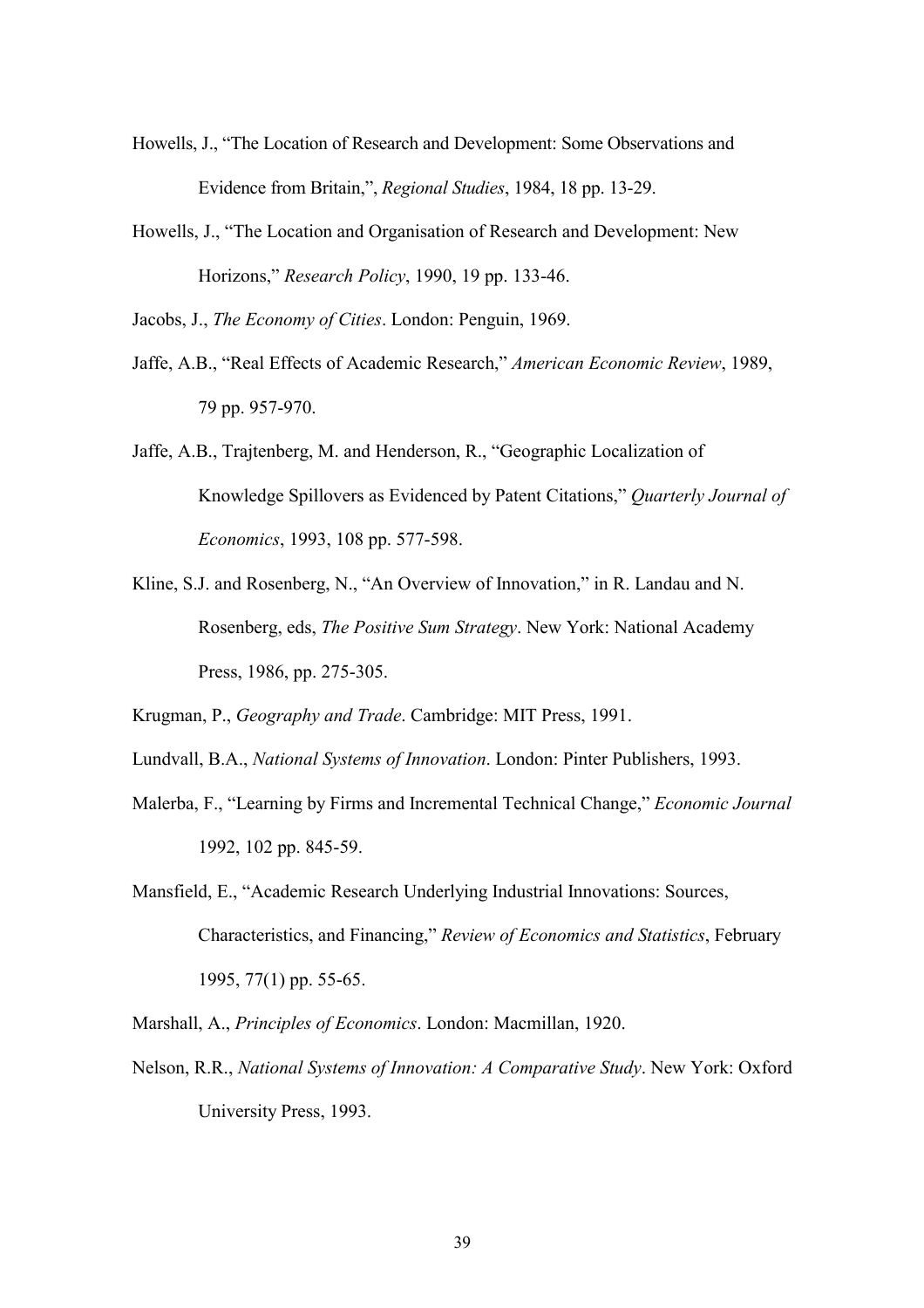- Patel, P. and Pavitt, K., *Technological Competencies in the World's Largest Firms: Characteristics, Constraints and Scope for Managerial Choice*, STEEP Discussion Paper 13, Science Policy Research Unit, University of Sussex, 1994.
- Porter, M.E., *The Competitive Advantage of Nations*. London: MacMillan, 1990.
- Pred, A., *The Spatial Dynamics of US Urban-Industrial Growth, 1800-1914. Interpretative and Theoretical Essays*. Cambridge: MIT Press, 1966.
- Romer, P., 1986, Increasing returns and long run growth, Journal of Political Economy 94, 1002-1037.
- Romer, P., 1990, Endogenous technological change, Journal of Political Economy, 98 S71-S102.
- Smith, P., *Aerospace: 1998 Market Report, 11<sup>th</sup> Edition*. Key Note, 1998.
- Storper, M., "The Limits to Globalisation: Technology Districts and International Trade," *Economic Geography*, 1992, 68(1) pp. 60-93.
- Swann, G.M.P., "Towards a Model of Clustering in High Technology Industries," in G.M.P. Swann, M. Prevezer and D. Stout, eds, *The Dynamics of Industrial Clusters: International Comparisons in Computing and Biotechnology*. Oxford: Oxford University Press, 1998a, pp. 52-76.
- Swann, G.M.P., "Clusters in the US Computing Industry", in G.M.P. Swann, M. Prevezer and D. Stout, eds, *The Dynamics of Industrial Clusters: International Comparisons in Computing and Biotechnology*. Oxford: Oxford University Press, 1998b, pp. 77-105.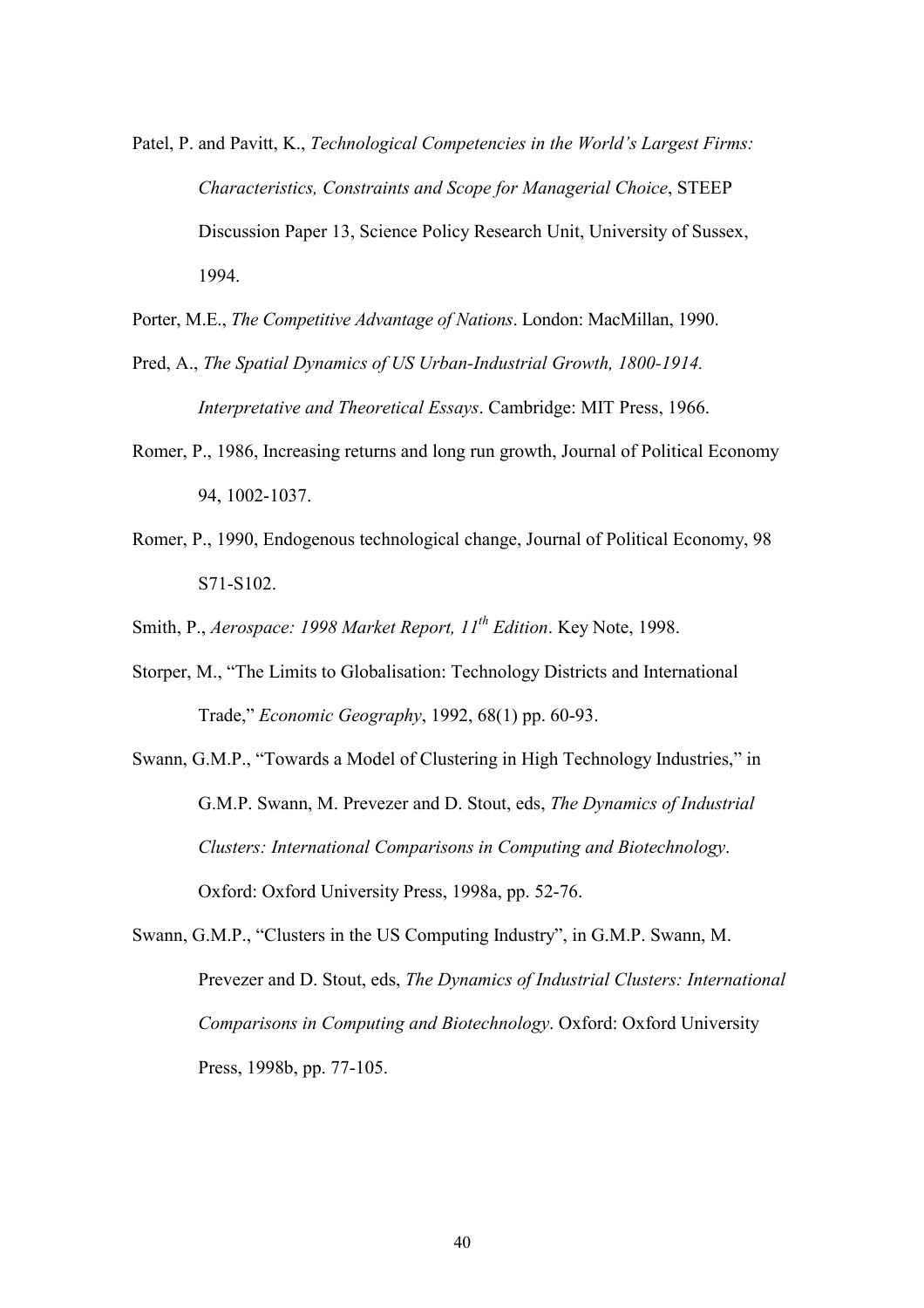Swann, G.M.P. and Prevezer, M., "A Comparison of the Dynamics of Industrial Clustering in Computing and Biotechnology," *Research Policy*, 1996, 25 pp. 1139-1157.

Swann G.M.P., Prevezer, M. and Stout D., eds, *The Dynamics of Industrial Clustering: International Comparisons in Computing and Biotechnology*. Oxford: Oxford University Press, 1998.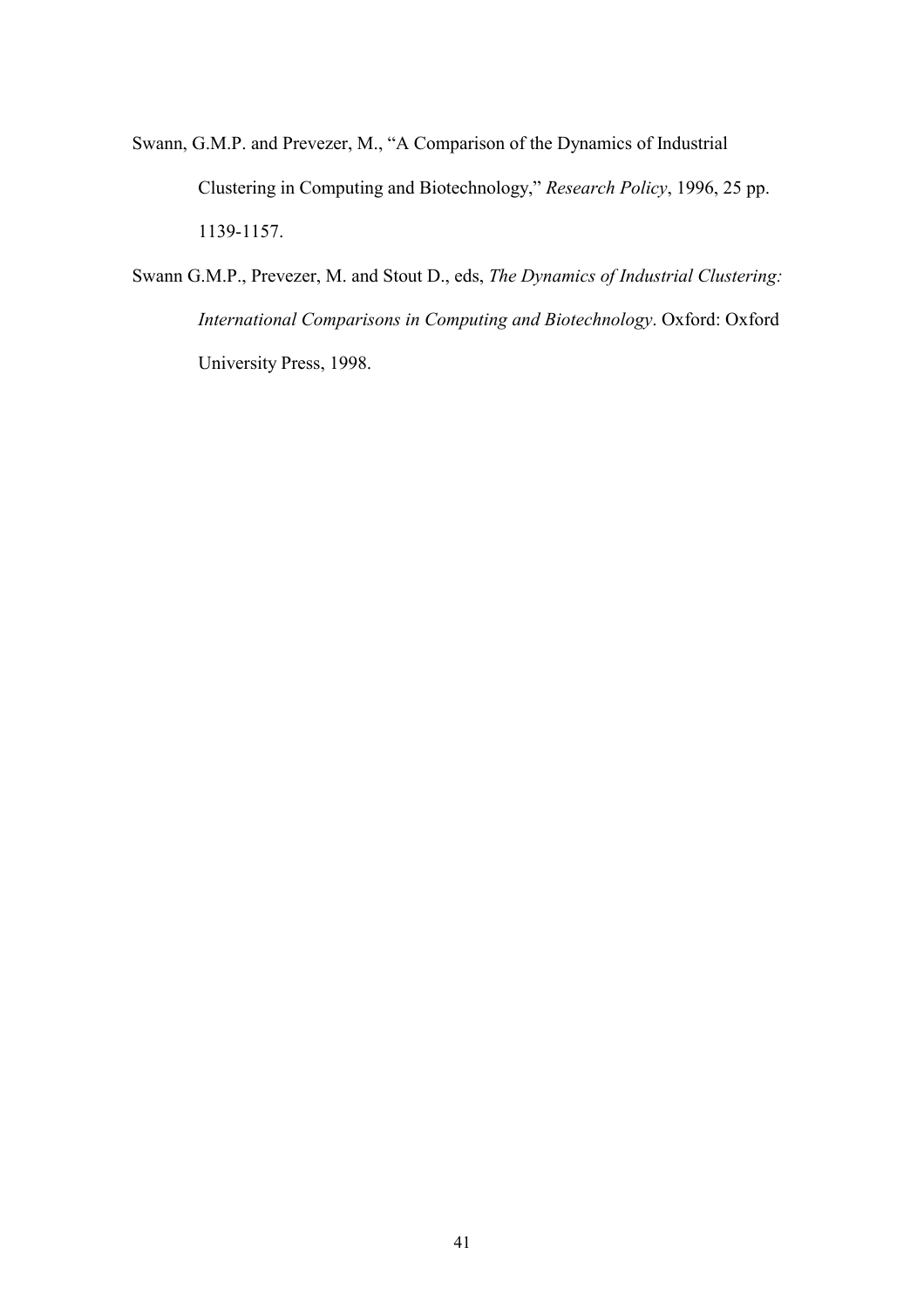## **Appendix 1. Variables description and sources**

| Variable          | <b>Description</b>                                                                                     | Data sources                                     |
|-------------------|--------------------------------------------------------------------------------------------------------|--------------------------------------------------|
| Pat8894           | Total number of patents produced by a firm for the period 1988-94                                      | European Patent Office                           |
| FirmEmp*          | Number of employees of each firm (1994 and 1998)                                                       | One Source UK vol. 1 & 2                         |
| OwnEmp            | Total employment in own industrial sector per NUTS 3 region (1998)                                     | One Source UK vol. 1 & 2                         |
|                   | OwnInn Total employment of innovative firms in own industrial sector per NUTS3 region (1994)           | One Source UK vol. 1 & 2, European Patent Office |
|                   | OwnNoInn Total employment of non-innovative firms in own industrial sector per NUTS3 region (1994)     | One Source UK vol. 1 & 2, European Patent Office |
| $OtherEmp*$       | Total employment in other industrial sectors per NUTS 3 region, i.e. without own employment            | <b>UK Employment Survey</b>                      |
|                   | $(1994$ and $1998)$                                                                                    | One Source UK vol. 1 & 2                         |
|                   | <i>OthInn</i> Total employment of innovative firms in other industrial sectors per NUTS3 region (1994) | One Source UK vol. 1 & 2, European Patent Office |
|                   | OthNoInn Total employment of non-innovative firms in other industrial sectors per NUTS3 region (1994)  | One Source UK vol. 1 & 2, European Patent Office |
| $Age*$            | Number of years since the incorporation of the company to 1994 and 1998                                | One Source UK vol. 1 & 2                         |
| PatPrev           | Dummy variable taking the value 1 if the firm has patented before 1988 and 0 if not                    | European Patent Office                           |
| PatHerf           | Herfindahl index measuring the patent diversity in 30 technological classifications per NUTS 3         | European Patent Office                           |
|                   | region for the period 1978-87                                                                          |                                                  |
| EmpHerf*          | Herfindahl index measuring the employment diversity per NUTS 3 region (1994 and 1998)                  | <b>UK Employment Survey</b>                      |
| <b>Stock</b>      | Total number of patents produced per NUTS 3 region for the period 1978-87                              | European Patent Office                           |
| <b>N</b> bpat     | Number of patents per NUTS 3 region of patentee (each inventor gets a proportion of the patent)        | Eurostat REGIO                                   |
|                   | (1995)                                                                                                 |                                                  |
| Dens              | Population density per NUTS 3 region (1995)                                                            | Eurostat REGIO                                   |
| $-thousands/km2)$ |                                                                                                        |                                                  |
| GDP               | Gross Domestic Product per NUTS 3 region (1994)                                                        | Eurostat REGIO                                   |
| Airp              | Total number of air travel passengers per NUTS 2 region (1994)                                         | Eurostat REGIO                                   |
| $Mway$ (km)       | Total number of kilometres of motorways per NUTS 2 region (1995)                                       | Eurostat REGIO                                   |
| $Dcons*$          | Dummy variable taking the value 1 if the company files consolidated accounts, and 0 otherwise          | One Source UK vol. 1 & 2                         |
|                   | $(1994$ and $1998)$                                                                                    |                                                  |
| $Dhold*$          | Dummy variables taking the value 1 if the firm is a holding company, and 0 otherwise (1994 and         | One Source UK vol. 1 & 2                         |
|                   | 1998)                                                                                                  |                                                  |
| $D_{subs}$ *      | Dummy variable taking the value 1 if the company is a subsidiary, and 0 otherwise (1994 and            | One Source UK vol. 1 & 2                         |
|                   | 1998)                                                                                                  |                                                  |
| $D_s$             | Sector dummy variables, for 8 sectors                                                                  | One Source UK vol. 1 & 2                         |
| $D_c$             | Cluster dummy variables, for each NUTS 3 region                                                        | One Source UK vol. 1 & 2                         |

Table 2. For the patent growth analysis, 1994 was used as the base year to match the last year of the EPO sample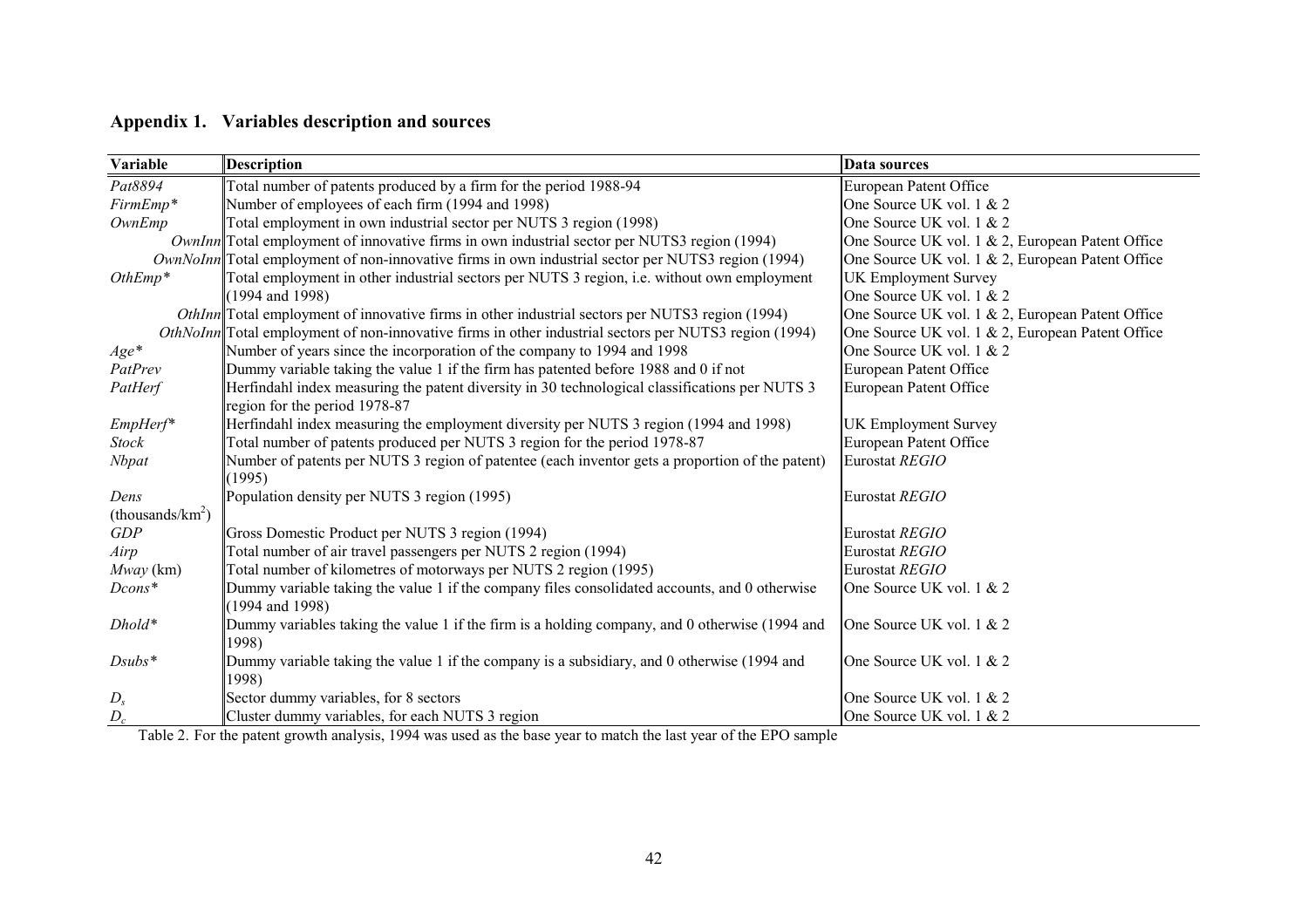| <b>NUTS 3 County</b> |                           | Mech.            | Elec.            | <b>Engine Parts</b> |                         | Cabin                   | Repair           | Service Others          |                  | <b>Total</b>            |
|----------------------|---------------------------|------------------|------------------|---------------------|-------------------------|-------------------------|------------------|-------------------------|------------------|-------------------------|
| uk111                | Cleveland                 | 1                | $\boldsymbol{0}$ | $\boldsymbol{0}$    | $\boldsymbol{0}$        | $\boldsymbol{0}$        | $\boldsymbol{0}$ | $\boldsymbol{0}$        | $\boldsymbol{0}$ | 1                       |
| uk112                | Durham                    | $\boldsymbol{0}$ | $\boldsymbol{0}$ | $\boldsymbol{0}$    | $\mathbf{1}$            | $\boldsymbol{0}$        | $\boldsymbol{0}$ | $\boldsymbol{0}$        | $\theta$         | 1                       |
| uk131                | Northumberland            | $\boldsymbol{0}$ | $\boldsymbol{0}$ | $\boldsymbol{0}$    | $\boldsymbol{0}$        | $\boldsymbol{0}$        | $\boldsymbol{0}$ | 1                       | $\theta$         | 1                       |
| uk132                | Tyne and Wear             | $\boldsymbol{0}$ | 1                | 1                   | $\boldsymbol{0}$        | $\boldsymbol{0}$        | 1                | $\boldsymbol{0}$        | $\theta$         | 3                       |
| uk21                 | Humberside                | 1                | $\boldsymbol{0}$ | 1                   | $\boldsymbol{0}$        | $\boldsymbol{0}$        | $\boldsymbol{0}$ | 1                       | $\theta$         | 3                       |
| uk22                 | North Yorkshire           | $\overline{0}$   | $\boldsymbol{0}$ | $\boldsymbol{0}$    | 1                       | $\boldsymbol{0}$        | 1                | 1                       | 0                | 3                       |
| uk23                 | South Yorkshire           | 1                | $\boldsymbol{0}$ | $\boldsymbol{0}$    | $\mathbf{1}$            | $\boldsymbol{0}$        | $\boldsymbol{0}$ | $\mathbf{0}$            | 0                | $\overline{c}$          |
| uk24                 | West Yorkshire            | $\overline{0}$   | $\boldsymbol{0}$ | $\boldsymbol{0}$    | $\overline{c}$          | 1                       | 1                | 0                       | 1                | 5                       |
| uk311                | Derbyshire                | $\boldsymbol{0}$ | 1                | 4                   | 3                       | $\boldsymbol{0}$        | 1                | $\boldsymbol{0}$        | $\overline{0}$   | 9                       |
| uk312                | Nottinghamshire           | $\overline{c}$   | $\boldsymbol{0}$ | $\boldsymbol{0}$    | $\overline{4}$          | $\boldsymbol{0}$        | $\boldsymbol{0}$ | 0                       | $\theta$         | 6                       |
| uk321                | Leicestershire            | $\overline{c}$   | $\boldsymbol{0}$ | $\boldsymbol{0}$    | 4                       | 1                       | $\boldsymbol{0}$ | $\theta$                | 1                | 8                       |
| uk322                | Northamptonshire          | $\boldsymbol{0}$ | $\boldsymbol{0}$ | 1                   | $\boldsymbol{0}$        | $\boldsymbol{0}$        | $\boldsymbol{0}$ | $\boldsymbol{0}$        | $\theta$         | $\mathbf{1}$            |
| uk33                 | Lincolnshire              | 1                | $\boldsymbol{0}$ | $\mathbf{0}$        | $\boldsymbol{0}$        | $\boldsymbol{0}$        | $\boldsymbol{0}$ | $\boldsymbol{0}$        | $\theta$         | $\mathbf{1}$            |
| uk401                | Cambridgeshire            | 3                | 1                | $\boldsymbol{0}$    | $\overline{c}$          | 1                       | 1                | 1                       | $\theta$         | 9                       |
| uk402                | Norfolk                   | 1                | $\boldsymbol{0}$ | $\boldsymbol{0}$    | $\boldsymbol{0}$        | $\boldsymbol{0}$        | $\boldsymbol{0}$ | $\overline{c}$          | $\theta$         | $\overline{\mathbf{3}}$ |
| uk403                | Suffolk                   | $\boldsymbol{0}$ | $\boldsymbol{0}$ | $\boldsymbol{0}$    | $\mathbf{1}$            | $\boldsymbol{0}$        | $\mathbf{1}$     | $\mathbf{0}$            | $\theta$         | $\overline{2}$          |
| uk511                | Bedfordshire              | 3                | $\boldsymbol{0}$ | $\boldsymbol{0}$    | $\overline{c}$          | $\boldsymbol{0}$        | $\mathbf{1}$     | 4                       | 1                | 11                      |
| uk512                | Hertfordshire             | $\boldsymbol{0}$ | $\overline{2}$   | $\boldsymbol{0}$    | $\mathbf{1}$            | $\boldsymbol{0}$        | $\boldsymbol{0}$ | 3                       | $\overline{c}$   | $\,8\,$                 |
| uk521                | <b>Berkshire</b>          | 3                | $\overline{7}$   | $\boldsymbol{0}$    | 6                       | $\overline{c}$          | $\mathbf{1}$     | $\boldsymbol{0}$        | 5                | 24                      |
| uk522                | Buckinghamshire           | $\boldsymbol{0}$ | $\mathbf{1}$     | $\boldsymbol{0}$    | $\boldsymbol{0}$        | 3                       | $\boldsymbol{0}$ | 1                       | $\theta$         | $\sqrt{5}$              |
| uk523                | Oxfordshire               | $\boldsymbol{0}$ | $\boldsymbol{0}$ | $\boldsymbol{0}$    | 4                       | $\boldsymbol{0}$        | 1                | 4                       | $\theta$         | 9                       |
| uk531                | <b>East Sussex</b>        | 1                | 3                | $\boldsymbol{0}$    | $\mathbf{1}$            | $\boldsymbol{0}$        | $\boldsymbol{0}$ | $\boldsymbol{0}$        | $\boldsymbol{0}$ | 5                       |
| uk532                |                           | 5                | 3                |                     | $\overline{\mathbf{3}}$ | 3                       | 3                | $\overline{c}$          | 9                | 29                      |
|                      | Surrey                    |                  | 3                | $\mathbf{1}$        |                         |                         |                  |                         |                  |                         |
| uk533                | West Sussex               | $\overline{c}$   |                  | $\boldsymbol{0}$    | 11                      | $\boldsymbol{0}$        | 3                | 17                      | 7                | 43<br>32                |
| uk54                 | Essex                     | 4                | $\mathbf{1}$     | $\boldsymbol{0}$    | 11                      | 3                       | 6                | 6                       | 1                |                         |
| uk55                 | Greater London            | 6                | 11               | 5                   | 15                      | 5                       | 7                | 23                      | 34               | 106                     |
| uk561                | Hampshire                 | $\overline{c}$   | 5                | 3                   | 5                       | $\overline{\mathbf{3}}$ | 6                | $\overline{4}$          | 4                | 32                      |
| uk562                | Isle of Wight             | $\boldsymbol{0}$ | $\mathbf{1}$     | $\boldsymbol{0}$    | $\overline{c}$          | $\boldsymbol{0}$        | $\boldsymbol{0}$ | $\boldsymbol{0}$        | $\theta$         | $\mathfrak{Z}$          |
| uk57                 | Kent                      | $\overline{0}$   | 1                | $\boldsymbol{0}$    | $\overline{4}$          | $\boldsymbol{0}$        | 3                | 3                       | 1                | 12                      |
| uk611                | Avon                      | 1                | $\boldsymbol{0}$ | 3                   | 3                       | $\boldsymbol{0}$        | $\boldsymbol{0}$ | $\overline{\mathbf{c}}$ | 0                | 9                       |
| uk612                | Gloucestershire           |                  | $\overline{2}$   | $\boldsymbol{0}$    | $\overline{c}$          | $\mathbf{1}$            | $\boldsymbol{0}$ | $\overline{c}$          | 0                | $\,$ $\,$               |
| uk613                | Wiltshire                 |                  | $\overline{c}$   | $\boldsymbol{0}$    | $\overline{c}$          | $\boldsymbol{0}$        | 0                | $\boldsymbol{0}$        | $\boldsymbol{0}$ | 5                       |
| uk621                | Cornwall                  | $\overline{0}$   | $\boldsymbol{0}$ | $\boldsymbol{0}$    | $\boldsymbol{0}$        | $\boldsymbol{0}$        | 0                | $\boldsymbol{0}$        | 1                | 1                       |
| uk622                | Devon                     |                  | $\overline{2}$   | $\overline{2}$      | $\overline{2}$          | $\boldsymbol{0}$        | $\boldsymbol{0}$ | 2                       | 1                | 10                      |
| uk631                | Dorset                    | 4                | $\overline{c}$   | $\mathbf{1}$        | 8                       | 3                       | $\overline{c}$   | 4                       | 0                | 24                      |
| uk632                | Somerset                  |                  | $\boldsymbol{0}$ | $\boldsymbol{0}$    | $\mathbf{1}$            | 0                       | $\boldsymbol{0}$ | 1                       | 0                | $\mathfrak{Z}$          |
| uk711                | Hereford and Worcester    | $\boldsymbol{0}$ | 1                | $\boldsymbol{0}$    | 3                       | 0                       | $\overline{c}$   | $\boldsymbol{0}$        | $\boldsymbol{0}$ | 6                       |
| uk712                | Warwickshire              | $\boldsymbol{0}$ | $\boldsymbol{0}$ | $\mathbf{1}$        | 5                       | $\boldsymbol{0}$        | $\boldsymbol{0}$ | 1                       | $\boldsymbol{0}$ | $\tau$                  |
| uk722                | Staffordshire             | 1                | $\boldsymbol{0}$ | $\mathbf{1}$        | $\mathbf{1}$            | $\boldsymbol{0}$        | $\boldsymbol{0}$ | $\boldsymbol{0}$        | $\boldsymbol{0}$ | 3                       |
| uk73                 | West Midlands (county)    | 8                | 4                | $\overline{2}$      | 14                      | 3                       | 1                | 2                       | $\theta$         | 34                      |
| uk81                 | Cheshire                  | $\overline{c}$   | 1                | $\boldsymbol{0}$    | 3                       | 1                       | $\overline{c}$   | $\boldsymbol{0}$        | 1                | $10\,$                  |
| uk82                 | <b>Greater Manchester</b> | $\boldsymbol{0}$ | $\boldsymbol{0}$ | 1                   | $\overline{4}$          | $\boldsymbol{0}$        | 1                | 0                       | 1                | 7                       |
| uk83                 | Lancashire                | 6                | $\boldsymbol{0}$ | $\overline{4}$      | $\overline{4}$          | $\boldsymbol{0}$        | $\boldsymbol{0}$ | 0                       | $\theta$         | 14                      |
| uk84                 | Merseyside                | $\overline{c}$   | $\boldsymbol{0}$ | $\boldsymbol{0}$    | $\mathbf{1}$            | 1                       | 1                | $\boldsymbol{0}$        | 0                | $\sqrt{5}$              |
| uk911                | Clwyd                     | $\mathbf{1}$     | $\boldsymbol{0}$ | $\boldsymbol{0}$    | $\boldsymbol{0}$        | 1                       | $\boldsymbol{0}$ | 0                       | $\theta$         | $\overline{c}$          |
| uk914                | Powys                     | 1                | $\boldsymbol{0}$ | $\boldsymbol{0}$    | $\boldsymbol{0}$        | $\boldsymbol{0}$        | $\boldsymbol{0}$ | 0                       | $\theta$         | $\mathbf{1}$            |
| uk922                | Mid Glamorgan             | 1                | $\boldsymbol{0}$ | $\boldsymbol{0}$    | $\mathbf{1}$            | $\boldsymbol{0}$        | $\boldsymbol{0}$ | 1                       | $\theta$         | $\mathfrak{Z}$          |
| uk923                | South Glamorgan           | 0                | $\boldsymbol{0}$ | 1                   | $\boldsymbol{0}$        | $\boldsymbol{0}$        | $\overline{c}$   | 1                       | $\boldsymbol{0}$ | $\overline{\mathbf{4}}$ |
| uk924                | West Glamorgan            | 0                | 1                | $\boldsymbol{0}$    | $\boldsymbol{0}$        | $\boldsymbol{0}$        | $\boldsymbol{0}$ | $\boldsymbol{0}$        | $\boldsymbol{0}$ | $\mathbf{1}$            |
| uka14                | Lothian                   | 0                | $\boldsymbol{0}$ | $\boldsymbol{0}$    | $\overline{c}$          | $\boldsymbol{0}$        | $\boldsymbol{0}$ | $\boldsymbol{0}$        | 1                | $\mathfrak{Z}$          |
| uka22                | Strathclyde               | 1                | $\boldsymbol{0}$ | 1                   | $\overline{c}$          | $\boldsymbol{0}$        | $\boldsymbol{0}$ | $\overline{c}$          | $\boldsymbol{0}$ | $\boldsymbol{6}$        |
| uka32                | Islands                   | $\boldsymbol{0}$ | $\boldsymbol{0}$ | $\boldsymbol{0}$    | $\boldsymbol{0}$        | $\boldsymbol{0}$        | $\boldsymbol{0}$ | 1                       | $\theta$         | $\mathbf{1}$            |
| uka4                 | Grampian                  | $\boldsymbol{0}$ | 1                | $\boldsymbol{0}$    | $\boldsymbol{0}$        | $\boldsymbol{0}$        | 1                | 1                       |                  | $\overline{4}$          |
|                      | Total                     | 71               | 56               | 33                  | 142                     | 32                      | 49               | 93                      | 72               | 548                     |

**Appendix 2. Number of aerospace-related firms per sector and region**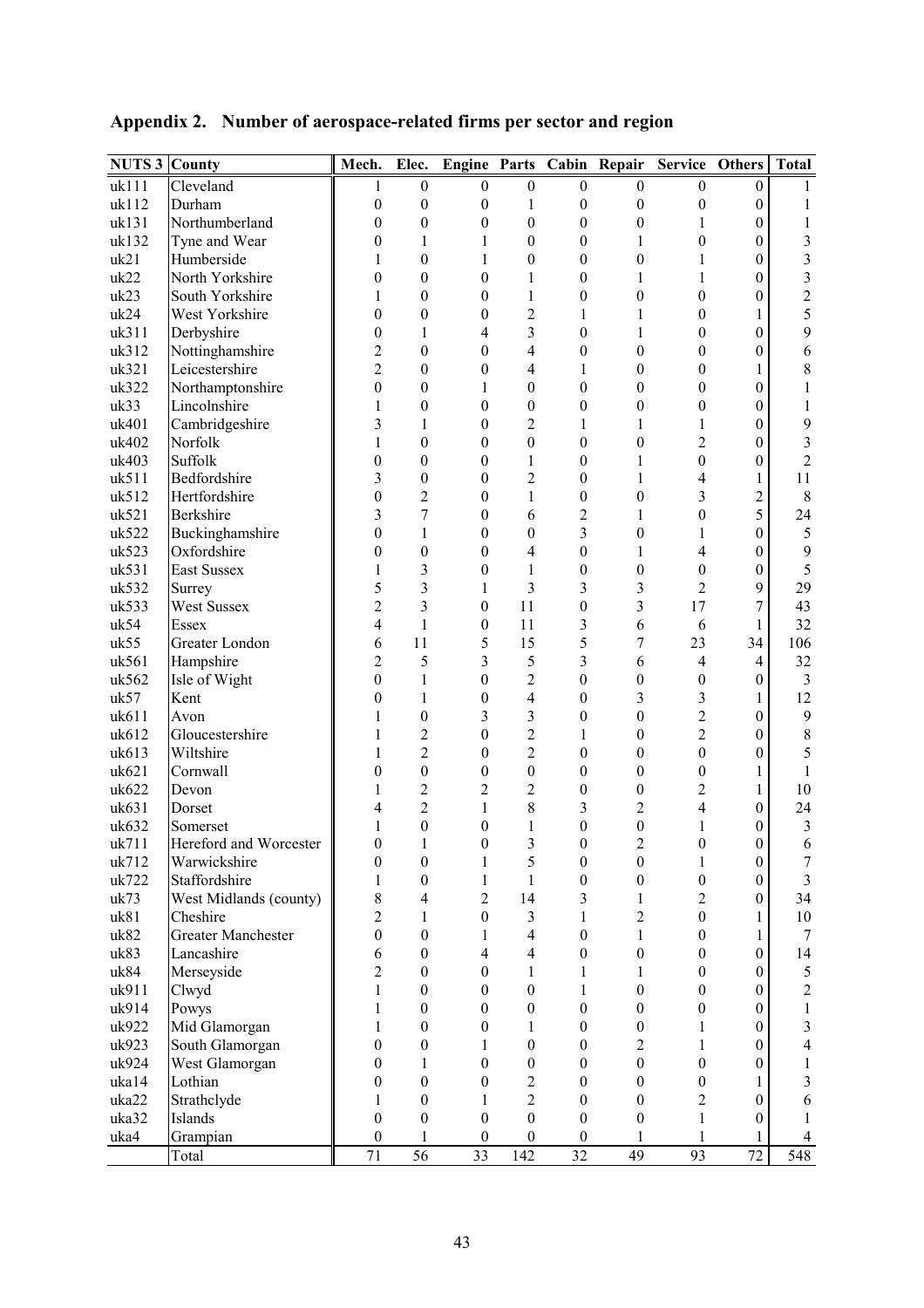|     | Patents per firm Number of firms Proportion (%) |      |
|-----|-------------------------------------------------|------|
| 0   | 386                                             | 91.7 |
|     | 15                                              | 3.6  |
| 3   |                                                 | 1.0  |
| 4   | 4                                               | 1.0  |
| 5   |                                                 | 0.2  |
| 6   |                                                 | 0.2  |
|     | 2                                               | 0.5  |
| 9   |                                                 | 0.2  |
| 13  |                                                 | 0.2  |
| 14  |                                                 | 0.2  |
| 65  |                                                 | 0.2  |
| 124 |                                                 | 0.2  |
| 242 |                                                 | 0.2  |
| 277 |                                                 | 0.2  |
| 502 |                                                 | 0.2  |

**Appendix 3. Number of patents by firm**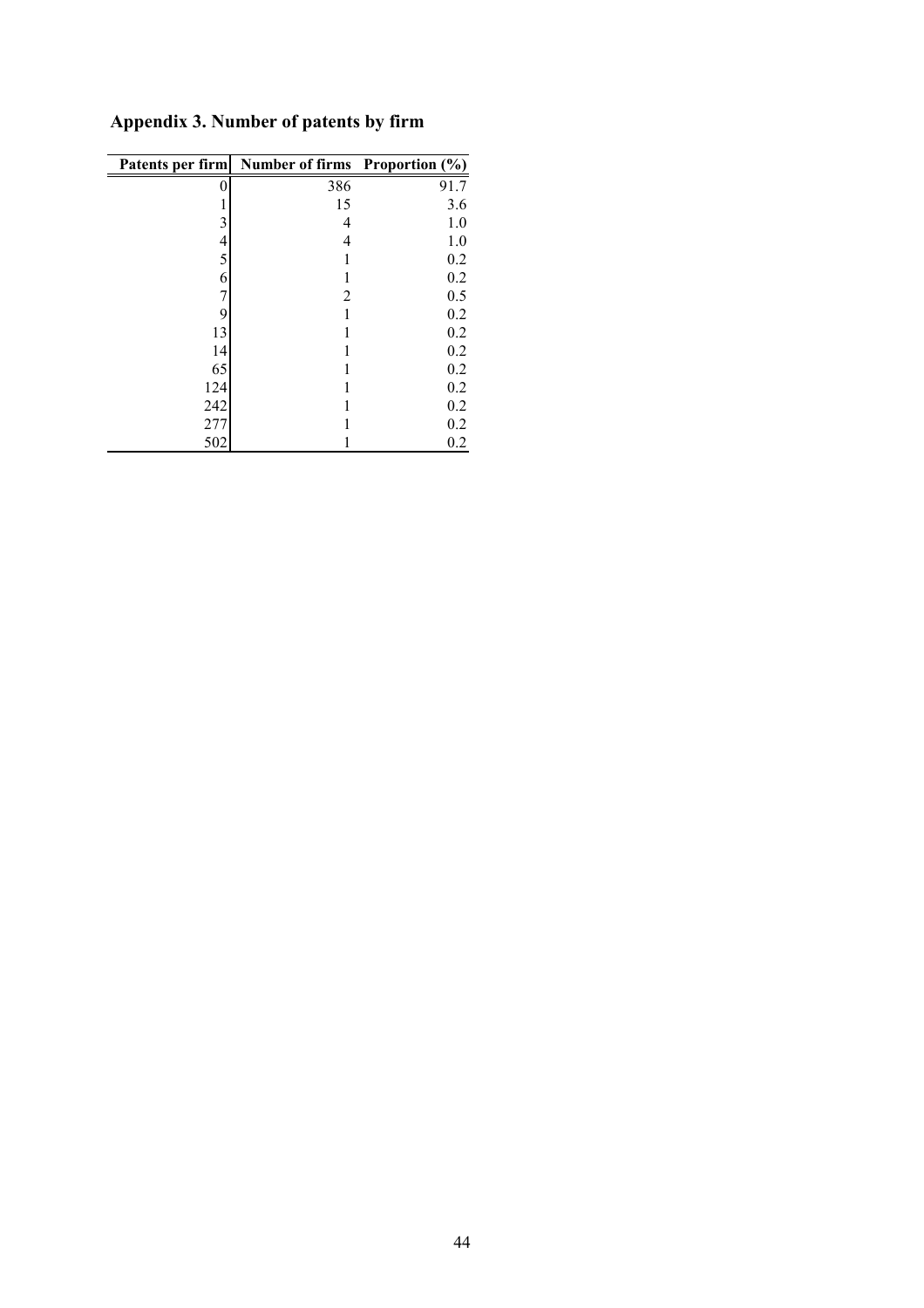| County                 | <b>Cluster dummy variables</b> | <b>Estimate</b> | <b>Std Err</b> | Rank           |
|------------------------|--------------------------------|-----------------|----------------|----------------|
| Tyne and Wear          | Duk132*Age                     | 0.0281          | 0.0973         | 39             |
| Humberside             | Duk21*Age                      | $-0.0205$       | 0.0987         | 9              |
| North Yorkshire        | Duk22*Age                      | $-0.0104$       | 0.1043         | 16             |
| South Yorkshire        | Duk23*Age                      | 0.0042          | 0.0977         | 30             |
| West Yorkshire         | Duk24*Age                      | 0.0118          | 0.0962         | 36             |
| Derbyshire             | Duk311*Age                     | $-0.0215$       | 0.0943         | 8              |
| Nottinghamshire        | Duk312*Age                     | $-0.0115$       | 0.0985         | 14             |
| Leicestershire         | Duk321*Age                     | $-0.0242$       | 0.0966         | 6              |
| Cambridgeshire         | Duk401*Age                     | $-0.0055$       | 0.0908         | 20             |
| Norfolk                | Duk402*Age                     | $-0.0396$       | 0.1176         | $\overline{3}$ |
| Suffolk                | Duk403*Age                     | $-0.0185$       | 0.0945         | 12             |
| Bedfordshire           | Duk511*Age                     | 0.0163          | 0.0976         | 37             |
| Hertfordshire          | Duk512*Age                     | $-0.0242$       | 0.0973         | 7              |
| Berkshire              | Duk521*Age                     | $-0.0191$       | 0.0986         | 10             |
| Buckinghamshire        | Duk522*Age                     | $-0.0250$       | 0.1017         | 5              |
| Oxfordshire            | Duk523*Age                     | $-0.0475$       | 0.1023         | $\mathbf{1}$   |
| <b>East Sussex</b>     | Duk531*Age                     | $-0.0051$       | 0.0972         | 21             |
| Surrey                 | Duk532*Age                     | $-0.0007$       | 0.0959         | 26             |
| <b>West Sussex</b>     | Duk533*Age                     | $-0.0011$       | 0.0966         | 25             |
| Essex                  | Duk54*Age                      | $-0.0097$       | 0.0945         | 18             |
| Greater London         | Duk55*Age                      | 0.0018          | 0.0955         | 27             |
| Hampshire              | Duk561*Age                     | 0.0080          | 0.0972         | 33             |
| Isle of Wight          | Duk562*Age                     | 0.0284          | 0.0995         | 40             |
| Kent                   | Duk57*Age                      | $-0.0043$       | 0.0963         | 22             |
| Avon                   | Duk611*Age                     | 0.0169          | 0.0978         | 38             |
| Gloucestershire        | Duk612*Age                     | $-0.0103$       | 0.0983         | 17             |
| Wiltshire              | Duk613*Age                     | $-0.0282$       | 0.0982         | $\overline{4}$ |
| Devon                  | Duk622*Age                     | 0.0029          | 0.0917         | 28             |
| Dorset                 | Duk631*Age                     | $-0.0034$       | 0.0940         | 23             |
| Somerset               | Duk632*Age                     | $-0.0095$       | 0.0942         | 19             |
| Hereford and Worcester | Duk711*Age                     | 0.0035          | 0.0972         | 29             |
| Warwickshire           | Duk712*Age                     | $-0.0163$       | 0.0977         | 13             |
| Staffordshire          | Duk722*Age                     | $-0.0027$       | 0.1066         | 24             |
| West Midlands (county) | Duk73*Age                      | 0.0081          | 0.0958         | 34             |
| Cheshire               | Duk81*Age                      | $-0.0106$       | 0.0964         | 15             |
| Greater Manchester     | Duk82*Age                      | 0.1532          | 0.1233         | 42             |
| Lancashire             | Duk83*Age                      | 0.0048          | 0.0968         | 31             |
| Merseyside             | Duk84*Age                      | $-0.0186$       | 0.0978         | 11             |
| Clwyd                  | Duk911*Age                     | 0.0102          | 0.1096         | 35             |
| Mid Glamorgan          | Duk922*Age                     | 0.0367          | 0.1054         | 41             |
| South Glamorgan        | Duk923*Age                     | 0.2725          | $0.1466*$      | 43             |
| West Glamorgan         | Duka14*Age                     | $-0.0399$       | 0.0985         | $\overline{2}$ |
| Lothian                | Duka22*Age                     | 0.0067          | 0.0965         | 32             |

# **Appendix 4. County fixed effects; Lifetime growth model**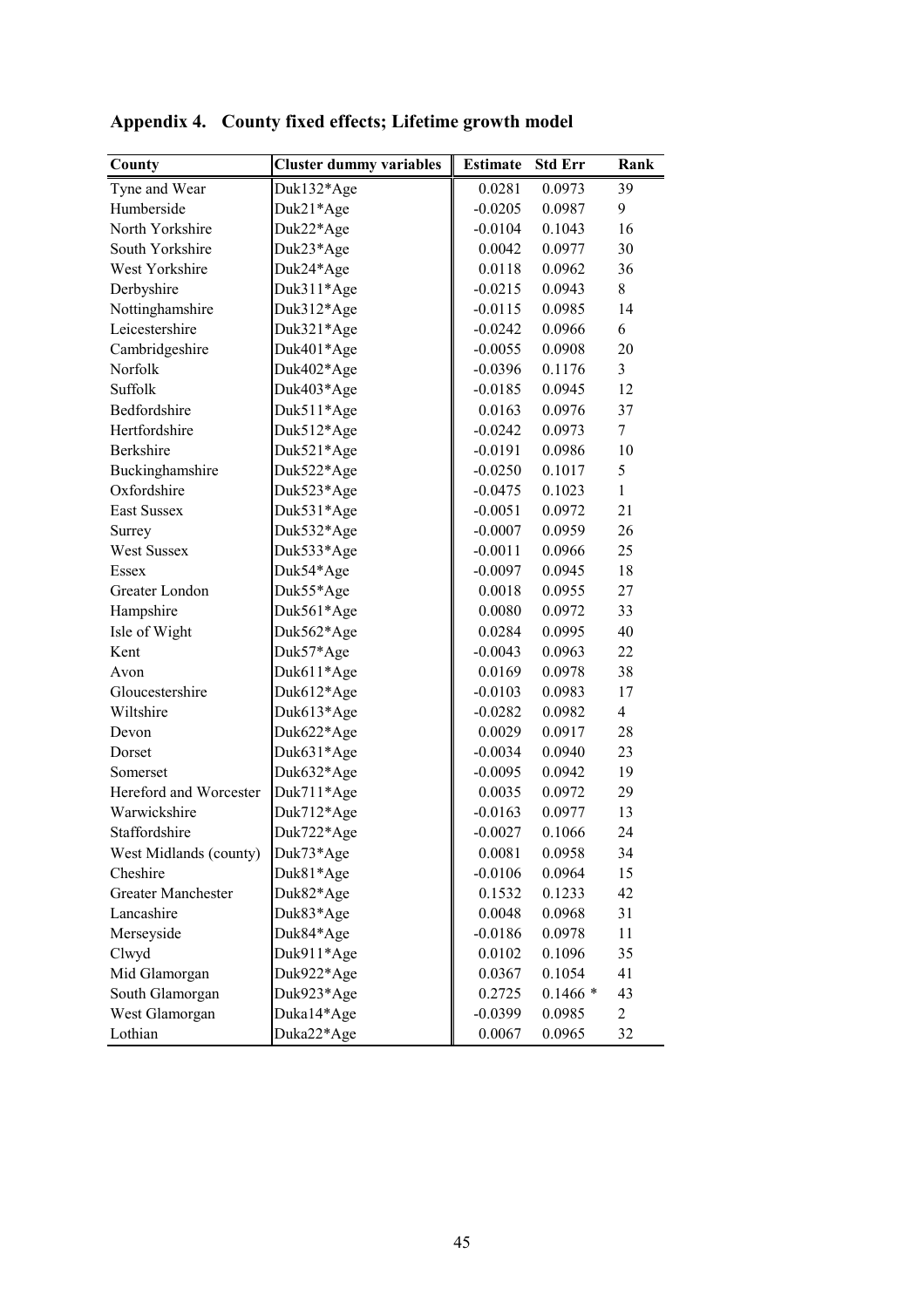|        |                          |                                                                                             | Other- sectors                                                                    |
|--------|--------------------------|---------------------------------------------------------------------------------------------|-----------------------------------------------------------------------------------|
|        |                          | $^+$                                                                                        |                                                                                   |
|        |                          | Advantages outweigh disadvantages; generic<br>and sector-specific                           | <i>Advantages</i> on both demand and supply sides;<br>essentially sector-specific |
| Own-   | $^+$                     |                                                                                             | Disadvantages mainly on supply side;<br>generic                                   |
| sector | $\overline{\phantom{a}}$ | Modest supply-side advantages; generic (i.e.<br>infrastructure) rather than sector-specific |                                                                                   |
|        |                          | Substantial demand-side <i>disadvantages</i> ;<br>essentially sector-specific               | Disadvantages on both demand and supply sides;<br>generic and sector specific     |

## **Table 1. Sector-specific and generic advantages and disadvantages of locating in a cluster**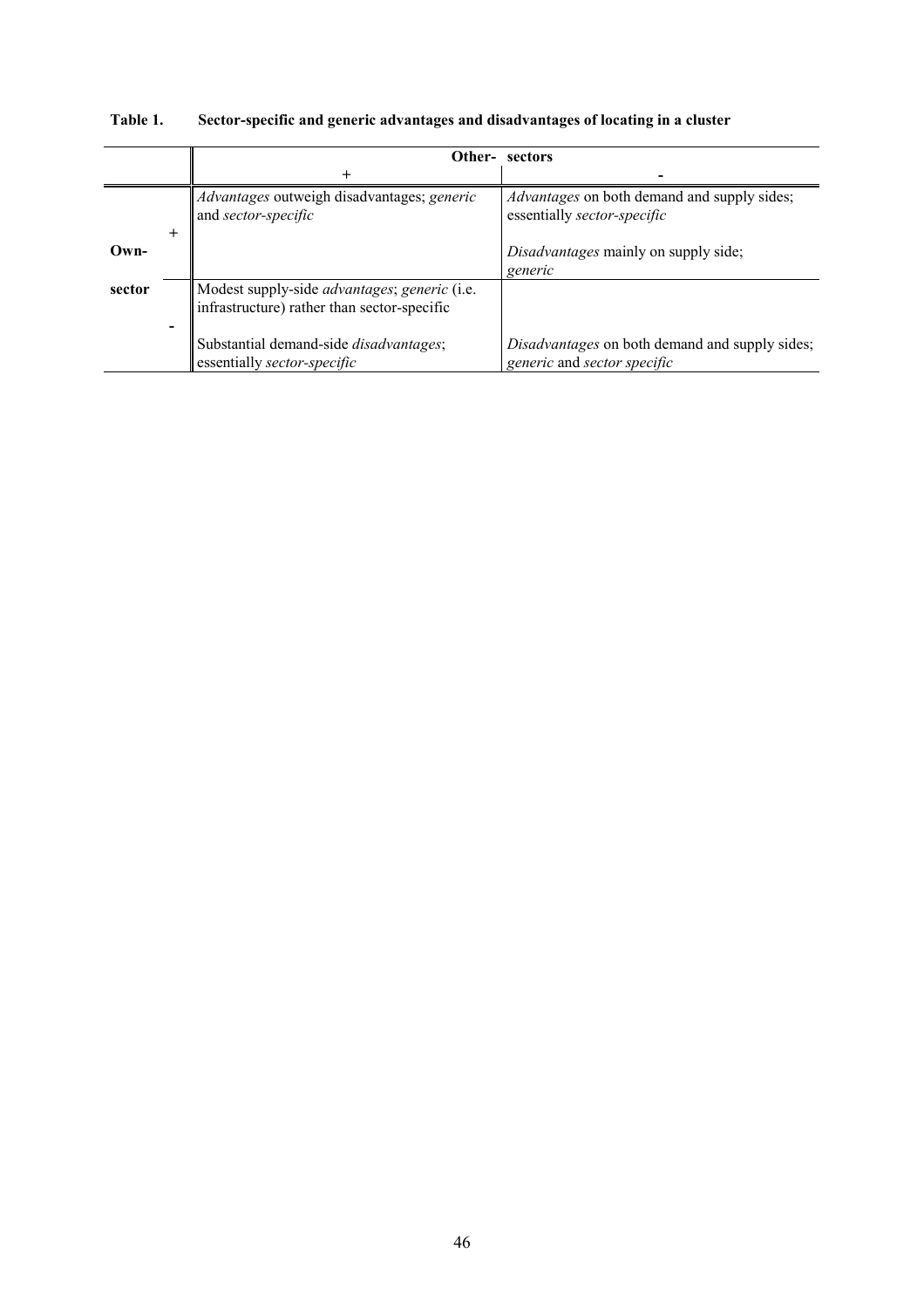### **Table 2. Aerospace sectors**

| <b>Aerospace sectors</b>       | <b>Number of firms Description</b> |                                                    |
|--------------------------------|------------------------------------|----------------------------------------------------|
| Mechanical engineering         | 71                                 | Airframe, fuselage, aerodynamics, wings            |
| Electrical engineering         | 56                                 | Avionics, computers, flight control, communication |
| Engine manufacturers           | 33                                 | Engines (aero, jet gas turbine)                    |
| Parts manufacturers            | 142                                | Equipment and components                           |
| Cabin manufacturers            | 32                                 | Seats, safety equipment, interior decoration,      |
| Maintenance and repairs        | 49                                 | Maintenance and repair                             |
| Support services               | 93                                 | Fuel, catering, staff, training of pilots          |
| $Others -{\rm{miscellaneous}}$ | 72                                 | Insurance, leasing, travel agents and airlines     |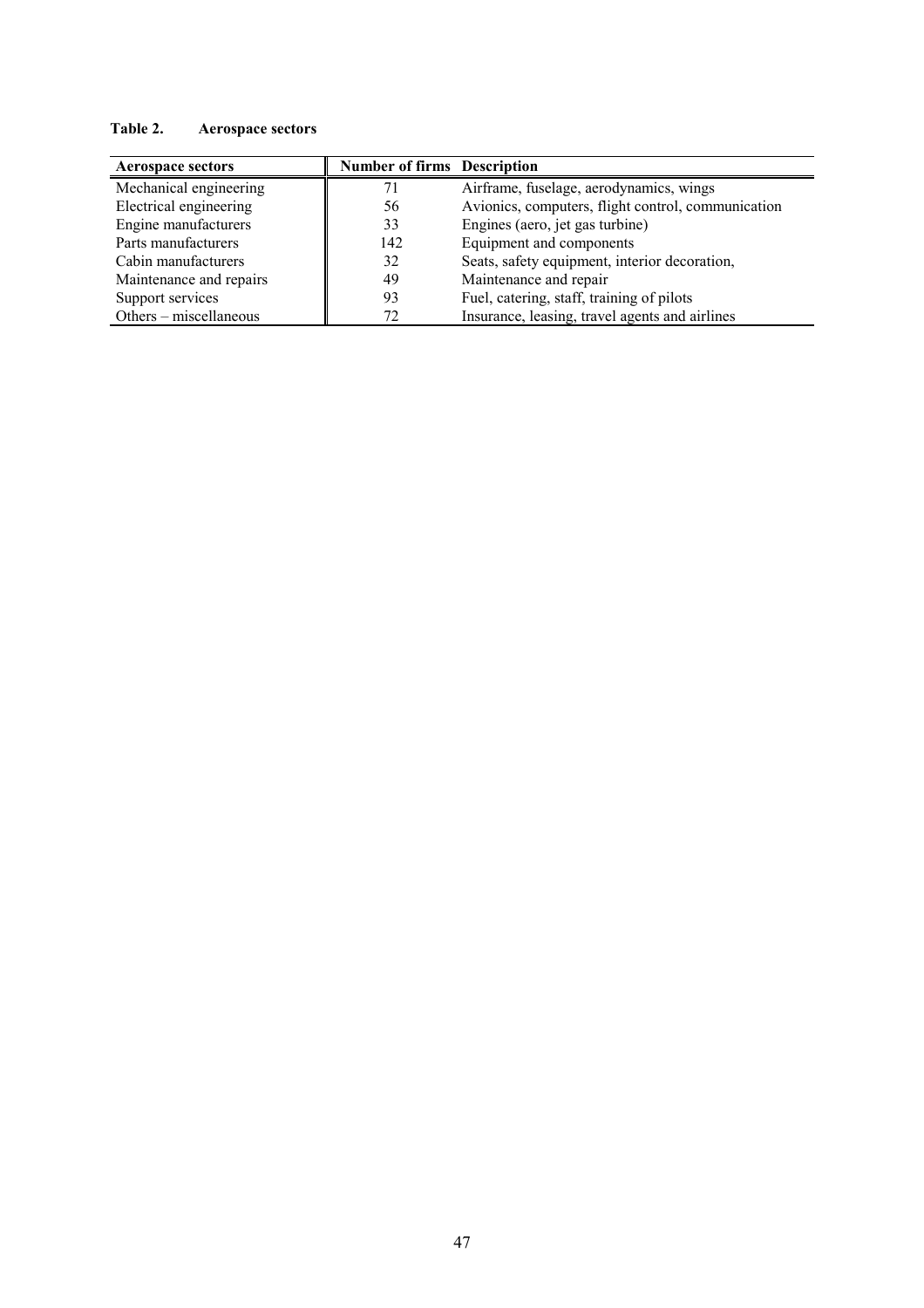| <b>NUTS 3</b> | County                        | Mech. | Elec.          | <b>Engine</b> | Parts | Cabin | <b>Services</b> | <b>Total</b> |
|---------------|-------------------------------|-------|----------------|---------------|-------|-------|-----------------|--------------|
| uk112         | Durham                        |       |                |               |       |       |                 |              |
| uk24          | <b>West Yorkshire</b>         |       |                |               |       |       | 4               |              |
| uk311         | <b>Derbyshire</b>             |       |                |               |       |       |                 |              |
| uk312         | Nottinghamshire               |       |                |               |       | 2     |                 |              |
| uk321         | Leicestershire                |       |                |               |       |       |                 |              |
| uk512         | <b>Hertfordshire</b>          |       | 277            |               |       |       |                 | 277          |
| uk521         | <b>Berkshire</b>              |       | 13             |               |       |       | 4               | 18           |
| uk532         | <b>Surrey</b>                 |       |                |               |       |       |                 |              |
| uk54          | <b>Essex</b>                  |       | 4              |               |       |       |                 | 4            |
| uk55          | <b>Greater London</b>         |       | 66             | 124           |       |       |                 | 192          |
| uk561         | Hampshire                     | 242   |                |               | 3     | 3     |                 | 248          |
| uk611         | Avon                          |       |                | 9             | 7     |       |                 | 16           |
| uk612         | <b>Gloucestershire</b>        | 5     |                |               |       |       |                 | 6            |
| uk631         | <b>Dorset</b>                 |       | $\overline{3}$ |               |       |       |                 | 5            |
| uk632         | <b>Somerset</b>               |       |                |               |       |       | 14              | 14           |
| uk73          | <b>West Midlands (county)</b> |       |                |               | 518   |       |                 | 518          |
| uka22         | <b>Strathclyde</b>            |       |                |               |       |       |                 |              |
| uka4          | Grampian                      |       |                |               |       |       |                 |              |
|               | Total                         | 250   | 364            | 134           | 537   | 14    | 15              | 1314         |

**Table 3. Sum of patents of aerospace-related firms, per sector and region for the years 1988 to 1994** 

**Table 4. Lifetime growth regression, pooled; equations (1) and (2)** 

| Variable               | <b>Estimate</b> | <b>Std Err</b> |       | <b>Estimate</b> | <b>Std Err</b> |       | <b>Estimate</b> | <b>Std Err</b> |       |
|------------------------|-----------------|----------------|-------|-----------------|----------------|-------|-----------------|----------------|-------|
| Intercept              | 1.1604          | (0.8164)       |       | 1.2005          | (0.8095)       |       | 1.1247          | (1.5040)       |       |
| ln(OwnEmp)             | 0.2934          | (0.0447)       | ***   | 0.2784          | (0.0463)       | $***$ | 0.2663          | (0.0510)       | $***$ |
| ln(OthEmp)             | $-0.0733$       | (0.0496)       |       | $-0.0629$       | (0.0494)       |       | $-0.0619$       | (0.0731)       |       |
| <b>EmpHerf</b>         | $-0.3186$       | (1.1666)       |       | $-0.1478$       | (1.1539)       |       | 0.9038          | (1.8298)       |       |
| ln(Nbpat)              | 0.0694          | (0.0738)       |       | 0.0728          | (0.0726)       |       | 0.1420          | (0.1226)       |       |
| ln(Dens)               | $-0.3314$       | (0.1090)       | ***   | $-0.2921$       | (0.1075)       | ***   | $-0.3739$       | (0.1873)       | $***$ |
| ln(Airp)               | 0.0030          | (0.0287)       |       | 0.0058          | (0.0284)       |       | $-0.0212$       | (0.0494)       |       |
| ln(Mway)               | $-0.0371$       | (0.1069)       |       | $-0.0475$       | (0.1054)       |       | $-0.0502$       | (0.2067)       |       |
| <b>Dcons</b>           | 1.5659          | (0.2620)       | $***$ | 1.4716          | (0.2595)       | ***   | 1.5804          | (0.2759)       | $***$ |
| <b>Dhold</b>           | 0.6079          | (0.2634)       | $***$ | 0.6973          | (0.2607)       | ***   | 0.5909          | (0.2750)       | $***$ |
| <b>Dsubs</b>           | 0.8178          | (0.1668)       | ***   | 0.7800          | (0.1650)       | ***   | 0.7274          | (0.1723)       | ***   |
| Age                    | 0.0234          | (0.0031)       | ***   | 0.0007          | (0.0064)       |       | 0.0022          | (0.0951)       |       |
| Dmech*Age              |                 |                |       | 0.0310          | (0.0082)       | ***   | 0.0326          | (0.0095)       | ***   |
| Delec*Age              |                 |                |       | 0.0353          | (0.0087)       | ***   | 0.0379          | (0.0096)       | ***   |
| Dengine*Age            |                 |                |       | 0.0265          | (0.0083)       | ***   | 0.0250          | (0.0095)       | ***   |
| Dparts*Age             |                 |                |       | 0.0198          | (0.0069)       | ***   | 0.0208          | (0.0080)       | ***   |
| Dcabin*Age             |                 |                |       | 0.0347          | (0.0092)       | ***   | 0.0322          | (0.0103)       | ***   |
| Drepair*Age            |                 |                |       | 0.0180          | (0.0137)       |       | 0.0213          | (0.0146)       |       |
| Dservice*Age           |                 |                |       | 0.0283          | (0.0089)       | ***   | 0.0341          | (0.0099)       | $***$ |
| <b>Cluster dummies</b> |                 |                |       |                 |                |       | X               |                |       |
| $\mathbf n$            | 538             |                |       | 538             |                |       | 538             |                |       |
| <b>F-Value</b>         | 28.218          |                | ***   | 19.287          |                | ***   | 6.318           |                | ***   |
| $\mathbf{R}^2$         | 0.3707          |                |       | 0.4003          |                |       | 0.4469          |                |       |
| Adj $\mathbf{R}^2$     | 0.3575          |                |       | 0.3796          |                |       | 0.3762          |                |       |
| <b>MSE</b>             | 2.7331          |                |       | 2.6393          |                |       | 2.6538          |                |       |

\*\*: significant at the 5% level

\*: significant at the 10% level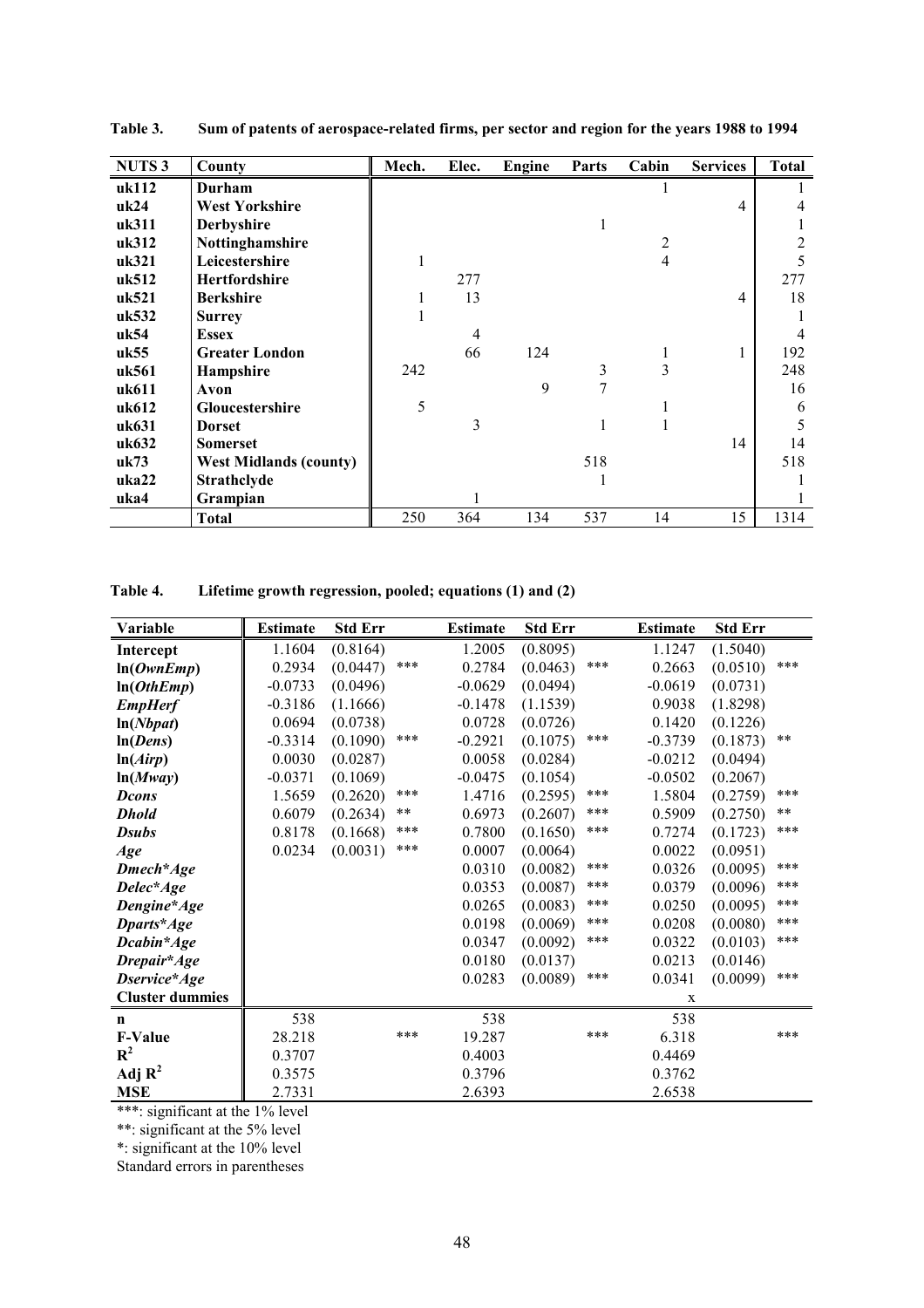| Variable           | Mech.       | Elec.          | <b>Engine</b> | Parts               | Cabin          | Repair      | <b>Service</b>      | <b>Others</b> |
|--------------------|-------------|----------------|---------------|---------------------|----------------|-------------|---------------------|---------------|
| Intercept          | 1.3407      | $-1.2352$      | $-3.6798$     | 0.8354              | 2.9692         | 3.5040      | 0.5585              | $-1.0804$     |
|                    | (1.9758)    | (2.3360)       | (3.6863)      | (1.8295)            | (2.2436)       | (2.1659)    | (2.6628)            | (5.5812)      |
| ln(OwnEmp)         | $0.3031$ ** | $0.4516**$     | $0.4604*$     | $0.2613$ **         | 0.2716         | $0.5634$ ** | $0.3449**$          | 0.4395        |
|                    |             |                |               |                     |                |             |                     |               |
|                    | (0.1493)    | (0.1953)       | (0.2281)      | (0.0975)            | (0.2660)       | (0.1904)    | (0.1382)            | (0.3181)      |
| ln(OthEmp)         | $-0.0985$   | 0.1389         | $-0.0161$     | $-0.1136$           | $-0.0660$      | $-0.2321$ * | 0.0158              | $-0.1105$     |
|                    | (0.1373)    | (0.1225)       | (0.3261)      | (0.1168)            | (0.1703)       | (0.1359)    | (0.1429)            | (0.2151)      |
| <b>EmpHerf</b>     | $-0.0683$   | 4.6351         | 0.8058        | $-0.2307$           | $-8.0754$ *    | $-2.2114$   | 0.8652              | $-0.4794$     |
|                    | (3.3495)    | (3.9267)       | (8.1360)      | (1.9270)            | (4.3919)       | (4.4751)    | (4.7257)            | (5.9831)      |
| ln(NbPat)          | 0.1391      | $-0.2418$      | 0.3828        | $-0.0629$           | 0.2008         | $-0.2348$   | 0.0940              | 0.1660        |
|                    | (0.1944)    | (0.2373)       | (0.6718)      | (0.1399)            | (0.2783)       | (0.2126)    | (0.2074)            | (0.4321)      |
| ln(Dens)           | $-0.4131$   | $-0.5920*$     | $-0.7490$     | $-0.0119$           | $-0.1061$      | $-0.0142$   | $-0.2545$           | $-0.8406$     |
|                    | (0.2532)    | (0.3227)       | (0.7116)      | (0.2025)            | (0.2948)       | (0.2996)    | (0.3588)            | (0.9311)      |
| ln(AirP)           | $-0.0222$   | 0.0329         | 0.1370        | 0.0229              | $-0.1500$      | $-0.0163$   | $-0.0657$           | $-0.0184$     |
|                    | (0.0773)    | (0.0730)       | (0.2270)      | (0.0493)            | (0.0945)       | (0.0941)    | (0.1144)            | (0.1043)      |
| ln(MWay)           | 0.1937      | $-0.1175$      | 0.1638        | 0.1232              | $-0.3240$      | $-0.0567$   | $-0.2658$           | 0.3340        |
|                    | (0.3096)    | (0.2809)       | (0.6362)      | (0.2543)            | (0.2970)       | (0.2837)    | (0.2680)            | (0.4353)      |
| <b>DCons</b>       | 2.4778 **   | 2.1564 **      | 4.5914 **     | $2.0963$ **         | 0.4150         | 0.8744      | 1.6014              | 0.8662        |
|                    |             |                |               |                     |                |             |                     |               |
|                    | (0.9864)    | (0.6722)       | (1.2769)      | (0.4924)            | (0.8216)       | (0.8664)    | (1.0606)            | (0.7241)      |
| <b>DHold</b>       | $-0.3580$   | 0.8904         | 0.9441        | $1.0407**$          | $1.9315*$      | 0.7108      | 0.9309              | $-0.2069$     |
|                    | (1.0018)    | (0.6742)       | (1.2634)      | (0.4427)            | (1.1028)       | (0.9353)    | (1.0943)            | (0.7762)      |
| <b>DSubs</b>       | 0.6834      | 0.9300         | $2.6116**$    | 1.4838 **<br>$\ast$ | $1.7453*$      | 0.7466      | 1.2932 **<br>$\ast$ | $-0.5933$     |
|                    | (0.4490)    | (0.6106)       | (1.1501)      | (0.2940)            | (0.8849)       | (0.5036)    | (0.4036)            | (0.4863)      |
| Age                | 0.0033      | $0.0349**$     | $-0.0194$     | $0.0203$ **         | $0.0356$ **    | $-0.0042$   | $0.0399**$          | $0.0252$ **   |
|                    |             |                |               |                     |                |             |                     |               |
|                    | (0.0110)    | (0.0108)       | (0.0144)      | (0.0052)            | (0.0104)       | (0.0195)    | (0.0099)            | (0.0101)      |
| n                  | 67          | 54             | 31            | 140                 | 31             | 48          | 90                  | 70            |
| <b>F-Value</b>     | $2.805$ **  | $***$<br>5.281 | $3.814$ **    | 13.268 **           | $***$<br>4.274 | 2.769 **    | $***$<br>6.516      | 1.319         |
| $R^2$              | $\ast$      | *              | $\ast$        | $\ast$              | $\ast$         | $\ast$      | $\ast$              |               |
|                    | 0.3552      | 0.5746         | 0.6772        | 0.5308              | 0.7016         | 0.4515      | 0.4757              | 0.1974        |
| Adj $\mathbf{R}^2$ | 0.2286      | 0.4658         | 0.4997        | 0.4908              | 0.5374         | 0.2884      | 0.4027              | 0.0478        |
| <b>MSE</b>         | 2.3645      | 2.1229         | 3.7054        | 2.2068              | 1.3015         | 1.9796      | 2.3329              | 3.1894        |

**Table 5. Lifetime growth regressions, by industry; equations (1) and (2)** 

\*\*: significant at the 5% level

\*: significant at the 10% level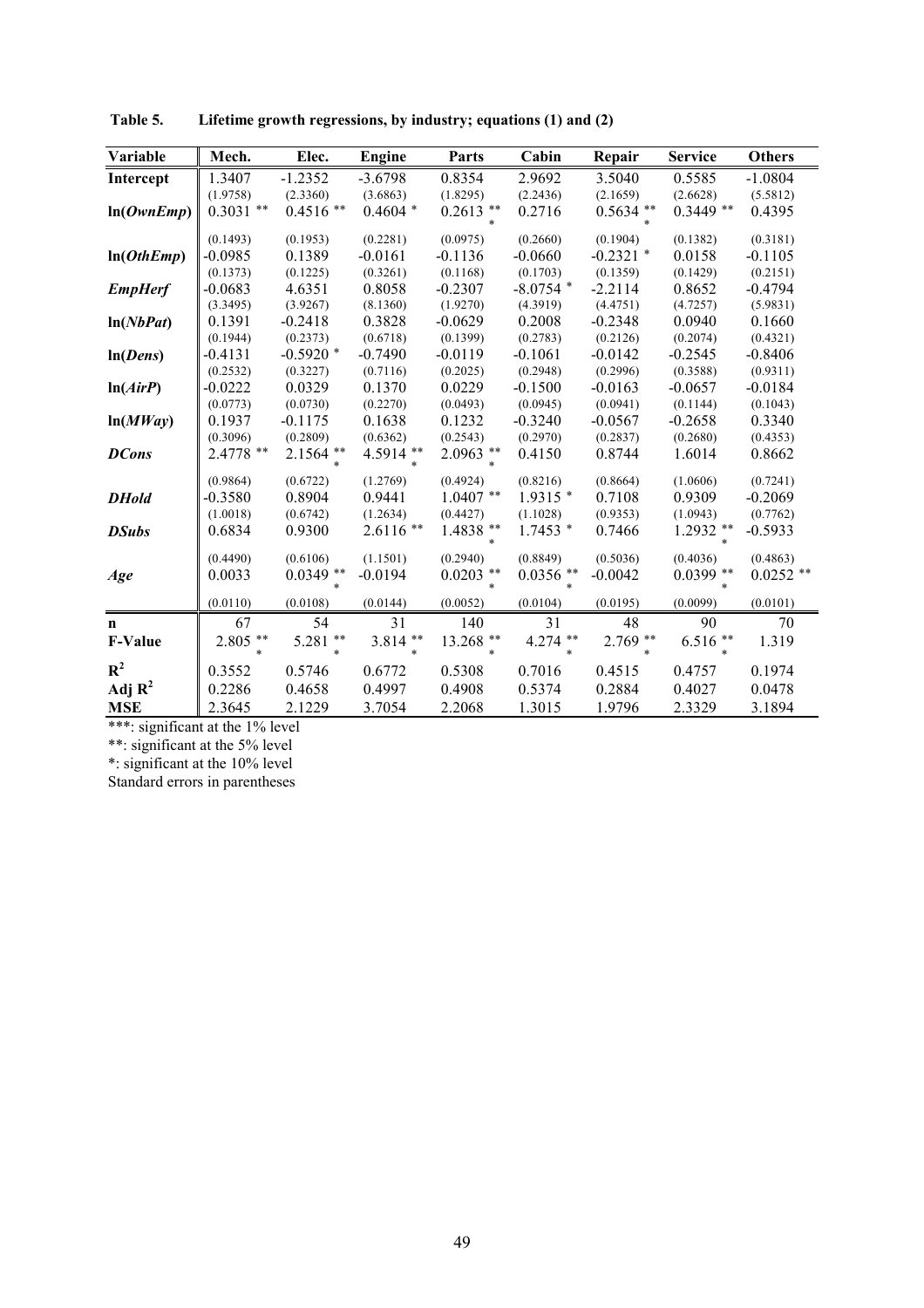| <b>Parameters</b>     | (1)                | (2)                 | (3)                 | (4)                | (5)                |
|-----------------------|--------------------|---------------------|---------------------|--------------------|--------------------|
| Intercept             | 1.5604<br>$***$    | 2.6055<br>***       | 2.1726              | $-3.8161$<br>**    | -4.4709            |
|                       | (0.6190)           | (0.4327)            | (1.8948)            | (1.746)            | (3.9651)           |
| ln(FirmEmp)           | ***<br>0.3470      | 0.3252<br>***       | $***$<br>0.5429     | ***<br>0.7795      | ***<br>0.7803      |
|                       | (0.0450)           | (0.0431)            | (0.0559)            | (0.0633)           | (0.0636)           |
| ln(OwnInn)            | ***<br>0.2266      | $***$<br>0.2718     | ***<br>0.2687       | $***$<br>0.2955    | ***<br>0.2945      |
|                       | (0.0427)           | (0.0403)            | (0.0465)            | (0.0569)           | (0.0572)           |
| ln(OwnNolnn)          | $-0.2992$<br>***   | $-0.2465$<br>***    | $-0.0667$<br>$\ast$ | $-0.1978$<br>***   | $***$<br>$-0.1940$ |
|                       | (0.0321)           | (0.0228)            | (0.0351)            | (0.0476)           | (0.0519)           |
| ln(OthInn)            | $-0.0323$          | $***$<br>$-0.0628$  | $***$<br>0.0771     | ***<br>0.1607      | $***$<br>0.1554    |
|                       | (0.0322)           | (0.0310)            | (0.0338)            | (0.0386)           | (0.0479)           |
| ln(OthNoInn)          | ***<br>$-0.2856$   | $-0.2463$<br>***    | ***<br>$-0.8059$    | ***<br>$-0.5899$   | ***<br>$-0.5935$   |
|                       | (0.0408)           | (0.0373)            | (0.1156)            | (0.1127)           | (0.1138)           |
| Age                   | ***<br>$-0.0206$   | ***<br>$-0.0229$    | ***<br>$-0.0081$    | ***<br>$-0.0087$   | $***$<br>$-0.0087$ |
|                       | (0.0030)           | (0.0030)            | (0.0025)            | (0.0024)           | (0.0024)           |
| <b>PatPrev</b>        | ***<br>0.0112      | ***<br>0.0118       | ***<br>0.0099       | ***<br>0.0126      | ***<br>0.0127      |
|                       | (0.0008)           | (0.0008)            | (0.0009)            | (0.0010)           | (0.0010)           |
| <b>EmpHerf</b>        | $-3.5566$<br>$***$ | $-2.9658$<br>$\ast$ | $-1.8475$           | $-1.2665$          | $-1.2939$          |
|                       | (1.6006)           | (1.5829)            | (1.3034)            | (1.1191)           | (1.1258)           |
| <b>PatHerf</b>        | $-1.9739$<br>$***$ | $-3.7225$<br>***    | $-4.2214$<br>***    | 0.1204             | 0.0929             |
|                       | (0.8676)           | (0.5142)            | (0.9377)            | (0.9758)           | (0.9872)           |
| ln(Stock)             | $***$<br>0.3285    |                     | $-0.1564$           | 0.3292<br>**       | 0.3227<br>$\star$  |
|                       | (0.1364)           |                     | (0.1572)            | (0.1659)           | (0.1697)           |
| <b>Dcons</b>          |                    |                     | 1.4268<br>***       | $-0.4219$          | $-0.4346$          |
|                       |                    |                     | (0.2212)            | (0.2825)           | (0.2907)           |
| <b>Dhold</b>          |                    |                     | $-2.1587$<br>***    | ***<br>$-1.5003$   | ***<br>$-1.4962$   |
|                       |                    |                     | (0.3880)            | (0.3358)           | (0.3362)           |
| <b>Dsubs</b>          |                    |                     | ***<br>$-0.9245$    | ***<br>$-1.2841$   | ***<br>$-1.2844$   |
|                       |                    |                     | (0.3029)            | (0.3185)           | (0.3182)           |
| ln(Dens)              |                    |                     | ***<br>1.1604       | ***<br>0.4646      | 0.4206             |
|                       |                    |                     | (0.1792)            | (0.1639)           | (0.2897)           |
| ln(AirP)              |                    |                     | $-0.0181$           | $-0.0385$          | $-0.0386$          |
|                       |                    |                     | (0.0408)            | (0.0394)           | (0.0394)           |
| ln(Mway)              |                    |                     | 0.6063<br>$***$     | 0.5092<br>$***$    | $***$<br>0.5207    |
|                       |                    |                     | (0.2642)            | (0.2088)           | (0.2173)           |
| ln(GDP)               |                    |                     |                     |                    | 0.0654             |
|                       |                    |                     |                     |                    | (0.3561)           |
| Dmech                 |                    |                     |                     | $-0.8175$<br>**    | $-0.8274$<br>$***$ |
|                       |                    |                     |                     | (0.3913)<br>***    | (0.3966)<br>$***$  |
| <b>Delec</b>          |                    |                     |                     | 2.6035             | 2.6088             |
|                       |                    |                     |                     | (0.3109)<br>0.3278 | (0.3125)<br>0.3457 |
| <b>Dengine</b>        |                    |                     |                     |                    | (0.3489)           |
| <b>Dparts</b>         |                    |                     |                     | (0.3350)<br>0.1121 | 0.1208             |
|                       |                    |                     |                     | (0.3647)           | (0.3672)           |
| <b>Scale</b>          | 1.5381             | 1.5475              | 1.2848              | 1.051              | 1.0523             |
|                       |                    |                     |                     |                    |                    |
| n                     | 421                | 421                 | 421                 | 421                | 421                |
| <b>Deviance</b>       | 969.93             | 984.29              | 666.93              | 441.84             | 441.81             |
| Pearson $\chi^2$      | 5430.58            | 5641.68             | 2663.84             | 1149.60            | 1153.76            |
| <b>Log Likelihood</b> | 2219.02            | 2188.96             | 3271.71             | 4991.36            | 4979.32            |

**Table 6. Patent growth regression results; Poisson regression; equation (3)** 

\*\*: significant at the 5% level

\*: significant at the 10% level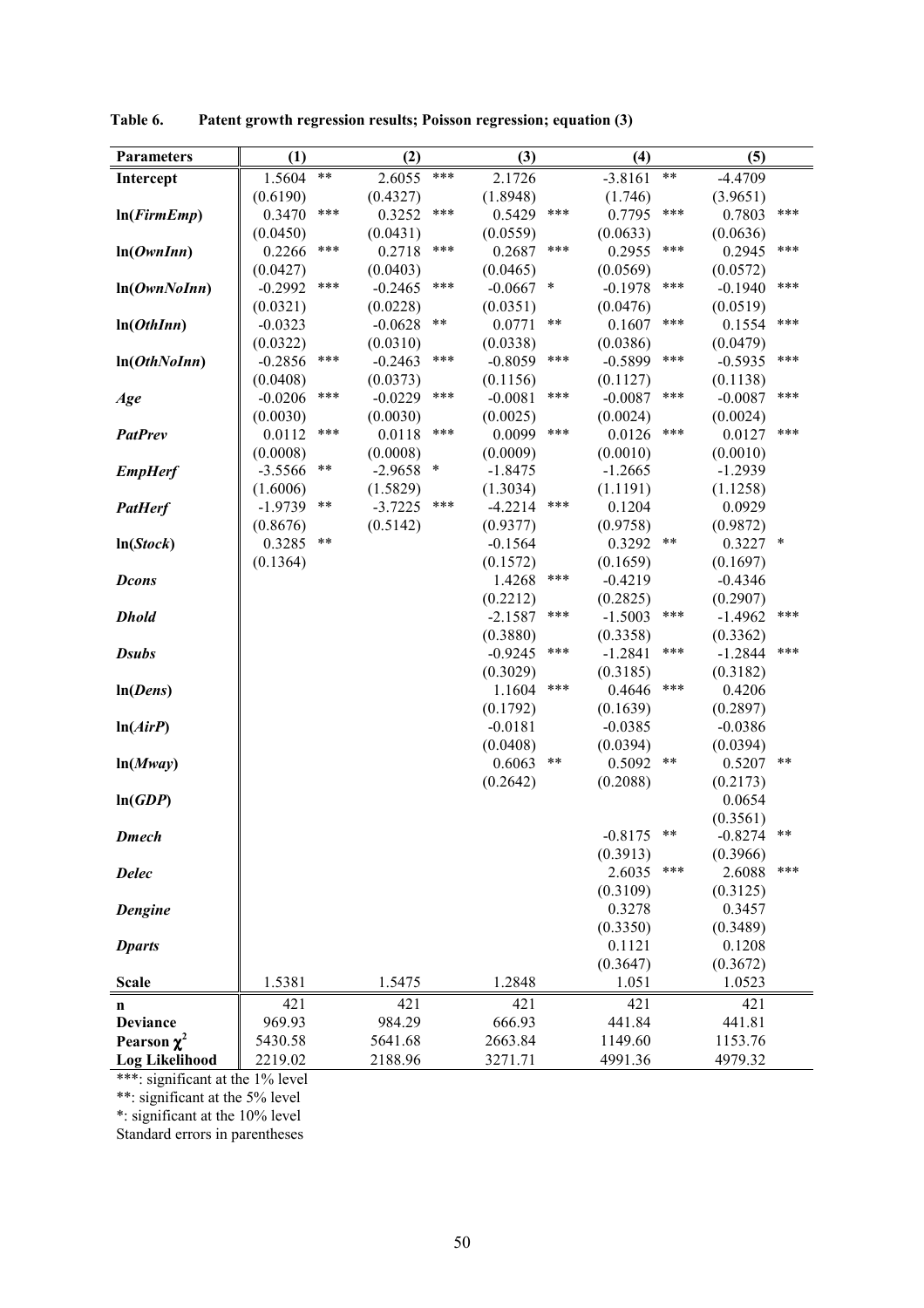| <b>Parameters</b>     | (1)                       | (2)                       | (3)                       | (4)                       | (5)                         |
|-----------------------|---------------------------|---------------------------|---------------------------|---------------------------|-----------------------------|
|                       | $-1.2280$<br>$\ast$       | $-1.3912$<br>$***$        | $-0.4619$                 | $-4.3568$<br>$***$        | $-4.0603$                   |
| Intercept             |                           |                           |                           |                           |                             |
|                       | (0.7122)<br>***<br>0.4481 | (0.5852)<br>***<br>0.4523 | (1.7277)<br>***<br>0.5839 | (1.7938)<br>***<br>0.7385 | (3.8590)<br>$***$<br>0.7378 |
| ln(FirmEmp)           |                           |                           |                           |                           |                             |
|                       | (0.0626)<br>***           | (0.0620)<br>0.3402<br>*** | (0.0650)<br>0.3513<br>*** | (0.0628)<br>***           | (0.0629)<br>***             |
| ln(Ownlnn)            | 0.3476                    |                           |                           | 0.3326                    | 0.3336                      |
|                       | (0.0458)<br>$\ast$        | (0.0425)<br>$***$         | (0.0467)                  | (0.0561)<br>***           | (0.0565)<br>***             |
| ln(OwnNolnn)          | $-0.0767$                 | $-0.0859$                 | $-0.0548$                 | $-0.1778$                 | $-0.1792$                   |
|                       | (0.0434)<br>$***$         | (0.0378)<br>***           | (0.0451)<br>***           | (0.0472)<br>***           | (0.0514)<br>***             |
| ln(OthInn)            | 0.0722                    | 0.0772                    | 0.0872                    | 0.1382                    | 0.1403                      |
|                       | (0.0303)<br>$***$         | (0.0276)                  | (0.0328)<br>***           | (0.0377)                  | (0.0465)<br>***             |
| ln(OthNoInn)          | $-0.3336$                 | ***<br>$-0.3380$          | $-0.5883$                 | $-0.5296$<br>***          | $-0.5266$                   |
|                       | (0.0690)                  | (0.0681)                  | (0.1020)                  | (0.1080)                  | (0.1109)                    |
| <b>Age</b>            | $-0.0030$                 | $-0.0031$                 | $\ast$<br>$-0.0060$       | ***<br>$-0.0084$          | ***<br>$-0.0084$            |
|                       | (0.0039)                  | (0.0039)                  | (0.0035)                  | (0.0027)                  | (0.0027)                    |
| <b>PatPrev</b>        | ***<br>0.0186             | ***<br>0.0182             | ***<br>0.0132             | ***<br>0.0128             | ***<br>0.0128               |
|                       | (0.0028)                  | (0.0027)                  | (0.0018)                  | (0.0010)                  | (0.0011)                    |
| <b>EmpHerf</b>        | $-1.1885$                 | $-1.2734$                 | $-1.5244$                 | $-1.1803$                 | $-1.1622$                   |
|                       | (0.9678)                  | (0.9499)                  | (1.1532)                  | (1.1350)                  | (1.1554)                    |
| <b>PatHerf</b>        | $-1.7564$<br>$***$        | $-1.4869$<br>***          | $-2.8587$<br>***          | 0.1071                    | 0.1188                      |
|                       | (0.7742)                  | (0.4105)                  | (0.8212)                  | (0.9893)                  | (1.0000)                    |
| ln(Stock)             | $-0.0550$                 |                           | $-0.2443$<br>$\ast$       | 0.2786<br>$\ast$          | 0.2806                      |
|                       | (0.1308)                  |                           | (0.1477)                  | (0.1684)                  | (0.1715)                    |
| <b>Dcons</b>          |                           |                           | 0.3625                    | $-0.5921$<br>$***$        | $-0.5880$<br>$\ast$         |
|                       |                           |                           | (0.2743)                  | (0.2939)                  | (0.3051)                    |
| <b>Dhold</b>          |                           |                           | $-1.4968$<br>***          | ***<br>$-1.4020$          | $***$<br>$-1.4028$          |
|                       |                           |                           | (0.3527)                  | (0.3340)                  | (0.3351)                    |
| <b>Dsubs</b>          |                           |                           | $-0.6045$<br>**           | $-1.2348$<br>***          | ***<br>$-1.2332$            |
|                       |                           |                           | (0.2978)                  | (0.3141)                  | (0.3150)                    |
| ln(Dens)              |                           |                           | ***<br>0.8942             | 0.4067<br>$***$           | 0.4266                      |
|                       |                           |                           | (0.1649)                  | (0.1657)                  | (0.2831)                    |
| ln(AirP)              |                           |                           | $-0.0673$<br>$\ast$       | $-0.0494$                 | $-0.0496$                   |
|                       |                           |                           | (0.0392)                  | (0.0395)                  | (0.0395)                    |
| ln(Mway)              |                           |                           | 0.5956<br>**              | 0.5918<br>***             | 0.5885<br>$\ast\ast$        |
|                       |                           |                           | (0.2480)                  | (0.2220)                  | (0.2290)                    |
| ln(GDP)               |                           |                           |                           |                           | $-0.0312$                   |
|                       |                           |                           |                           |                           | (0.3482)                    |
| Dmech                 |                           |                           |                           | $-0.8437$<br>$***$        | $-0.8412$<br>$***$          |
|                       |                           |                           |                           | (0.3970)                  | (0.3991)                    |
| <b>Delec</b>          |                           |                           |                           | ***<br>2.3972             | ***<br>2.3914               |
|                       |                           |                           |                           | (0.3111)                  | (0.3126)                    |
| <b>Dengine</b>        |                           |                           |                           | 0.4445                    | 0.4381                      |
|                       |                           |                           |                           | (0.3444)                  | (0.3555)                    |
| <b>Dparts</b>         |                           |                           |                           | 0.1012                    | 0.0976                      |
|                       |                           |                           |                           | (0.3626)                  | (0.3656)                    |
| n                     | 421                       | 421                       | 421                       | 421                       | 421                         |
| Alpha                 | 0.1886                    | 0.1876                    | 0.1329                    | 0.0278                    | 0.0284                      |
| <b>Deviance</b>       | 409.36                    | 410.36                    | 403.05                    | 396.19                    | 395.37                      |
| Pearson $\chi^2$      | 927.46                    | 932.23                    | 804.49                    | 830.20                    | 824.24                      |
| <b>Log Likelihood</b> | $-279.75$                 | $-280.21$                 | $-274.12$                 | $-263.29$                 | $-262.96$                   |

**Table 7. Patent growth regression results; Negative binomial regression; equation (3)** 

\*\*: significant at the 5% level

\*: significant at the 10% level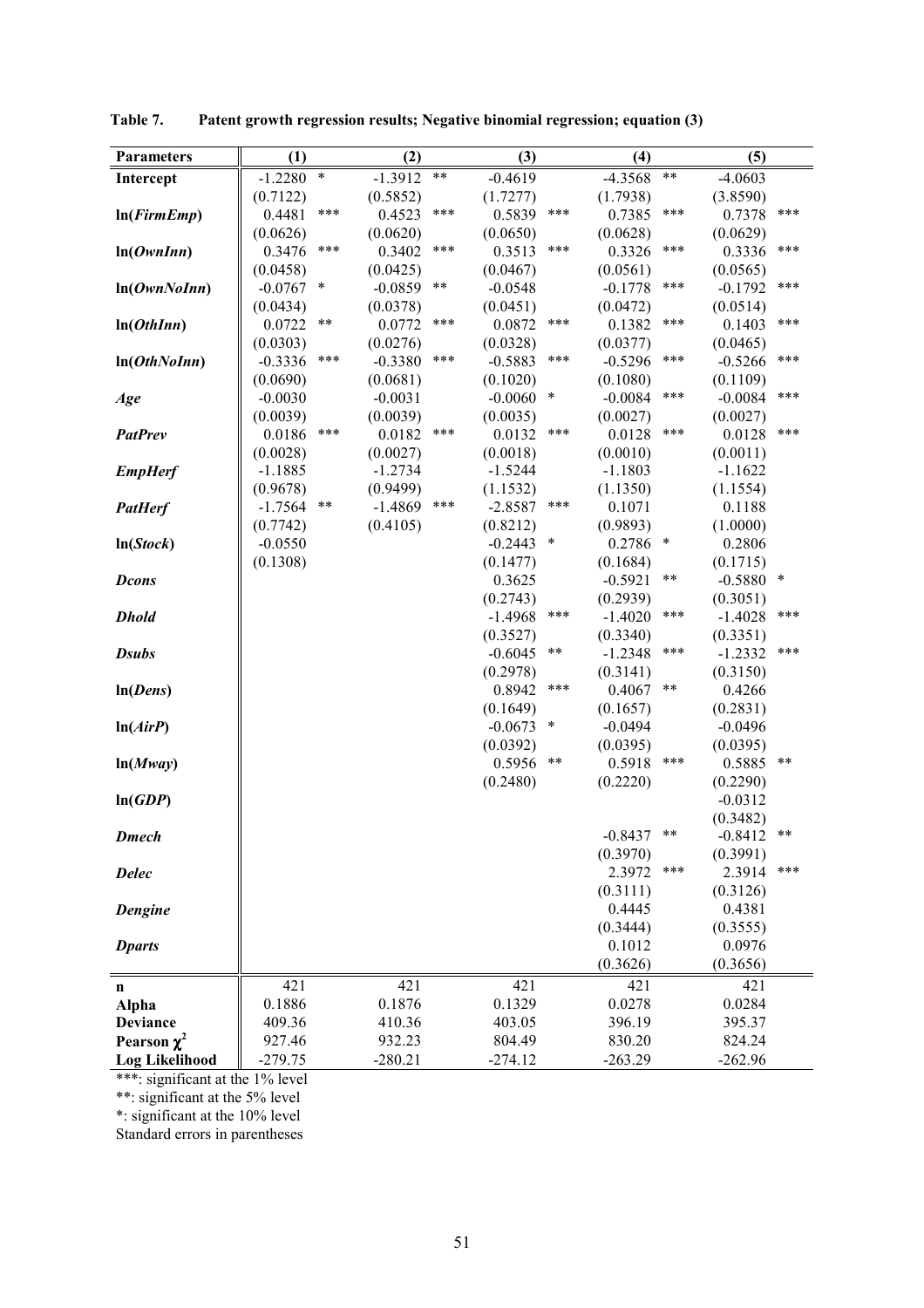| NUTS3            | Mech.        | Elec.        | <b>Engine</b> | Parts                   | Cabin        | Repair           | <b>Service</b>         | <b>Others</b> |
|------------------|--------------|--------------|---------------|-------------------------|--------------|------------------|------------------------|---------------|
|                  | M            | El           | En            | $\mathbf{P}$            | $\mathbf C$  | $\bf R$          | S                      | $\mathbf 0$   |
| Intercept        | $-6.0056$ ** | $-5.8051$ ** | $-6.3748$ **  | $\ast\ast$<br>$-4.4811$ | $-6.1763$ ** | $-5.7266$ **     | $-4.6105$ **           | $-6.1640**$   |
|                  | (0.1920)     | (0.1853)     | (0.2043)      | (0.1876)                | (0.1767)     | (0.1891)         | (0.1612)               | (0.1903)      |
| $n_{it}$         | $0.6676**$   | $0.6477**$   | $1.4684$ **   | $0.2457$ **             | $0.7850**$   | $0.5023$ **      | $0.1794$ **            | $0.3653$ **   |
|                  | (0.0523)     | (0.0557)     | (0.1080)      | (0.0331)                | (0.0635)     | (0.0454)         | (0.0290)               | (0.0312)      |
| $ln(e_{cMt-1})$  | $0.0829**$   | 0.0535       | $0.1338**$    | 0.0313                  | $0.2085$ **  | 0.0156           | $0.0980**$             | 0.0190        |
|                  | (0.0359)     | (0.0344)     | (0.0346)      | (0.0314)                | (0.0349)     | (0.0363)         | (0.0326)               | (0.0378)      |
| $ln(e_{cElt-1})$ | 0.0168       | $0.0913$ **  | $-0.0771$ *   | 0.0263                  | 0.0261       | $0.1595$ **<br>* | $0.0817$ **<br>$\ast$  | $0.3764$ **   |
|                  | (0.0371)     | (0.0358)     | (0.0394)      | (0.0317)                | (0.0357)     | (0.0350)         | (0.0305)               | (0.0337)      |
| $ln(e_{cEnt-1})$ | 0.0088       | $0.1189**$   | $0.0838$ **   | $-0.0300$               | 0.0070       | $-0.0703$ **     | $-0.0217$              | 0.0255        |
|                  | (0.0289)     | (0.0287)     | (0.0325)      | (0.0244)                | (0.0270)     | (0.0259)         | (0.0235)               | (0.0251)      |
| $ln(e_{cPt-1})$  | $0.1761$ **  | 0.0427       | $0.0734$ **   | $0.1034$ **             | 0.0514       | 0.0488           | $-0.0478$              | $-0.0959$ **  |
|                  | (0.0337)     | (0.0357)     | (0.0349)      | (0.0295)                | (0.0367)     | (0.0370)         | (0.0355)               | (0.0421)      |
| $ln(e_{cCt-1})$  | 0.0380       | $0.0624$ **  | $-0.1034$ **  | $-0.0024$               | $0.0710*$    | $0.0490*$        | $-0.0514$ *            | $-0.0251$     |
|                  | (0.0318)     | (0.0318)     | (0.0451)      | (0.0291)                | (0.0375)     | (0.0283)         | (0.0298)               | (0.0318)      |
| $ln(e_{cRt-1})$  | $-0.0538$    | 0.0629       | $-0.0966$     | $0.0760*$               | $0.2064$ **  | $-0.0470$        | $-0.1199$ **<br>$\ast$ | $-0.2204$ **  |
|                  | (0.0585)     | (0.0512)     | (0.0660)      | (0.0439)                | (0.0486)     | (0.0516)         | (0.0430)               | (0.0438)      |
| $ln(e_{cSt-1})$  | $-0.0087$    | $-0.1919**$  | $-0.0429$     | $0.0562*$               | $-0.1386**$  | 0.0549           | $0.1835$ **            | $-0.0236$     |
|                  | (0.0389)     | (0.0486)     | (0.0396)      | (0.0310)                | (0.0376)     | (0.0371)         | (0.0322)               | (0.0421)      |
| $ln(e_{c0t-1})$  | $0.0785$ **  | $0.1279$ **  | 0.0708        | $0.0981$ **             | $-0.0848$ ** | $0.2117**$       | $0.3121$ **            | $0.4389**$    |
|                  | (0.0350)     | (0.0348)     | (0.0477)      | (0.0285)                | (0.0405)     | (0.0299)         | (0.0290)               | (0.0320)      |
| Log              | $-865.18$    | $-888.60$    | $-841.54$     | -919.39                 | $-845.60$    | $-879.24$        | $-923.41$              | $-911.20$     |
| Likelihood       |              |              |               |                         |              |                  |                        |               |

**Table 8. Entry Poisson regression results; equation (4)** 

\*\*: significant at the 5 % level

\*: significant at the 10 % level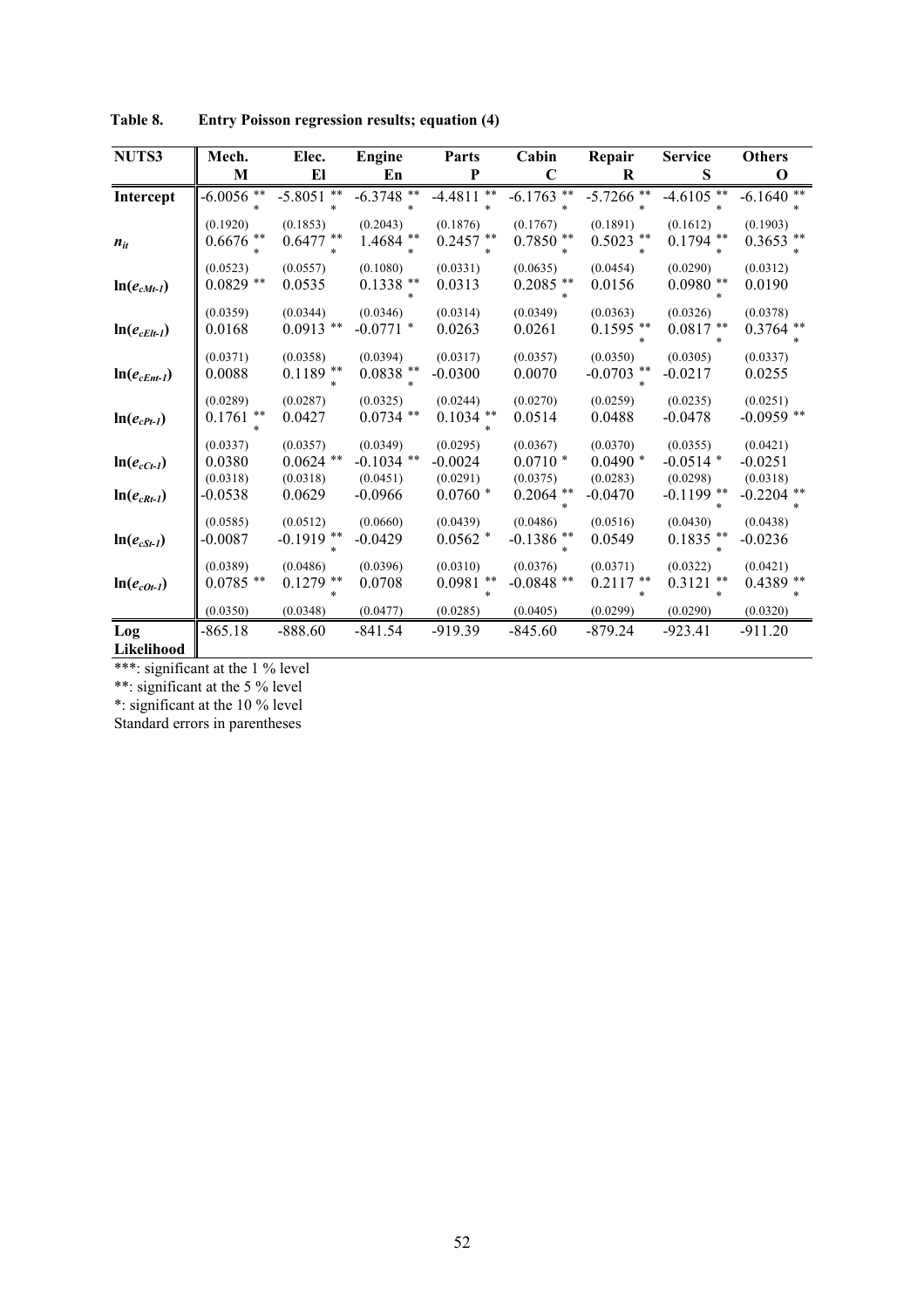

**Figure 1. Distribution of aerospace-related firms per county; NUTS 3.**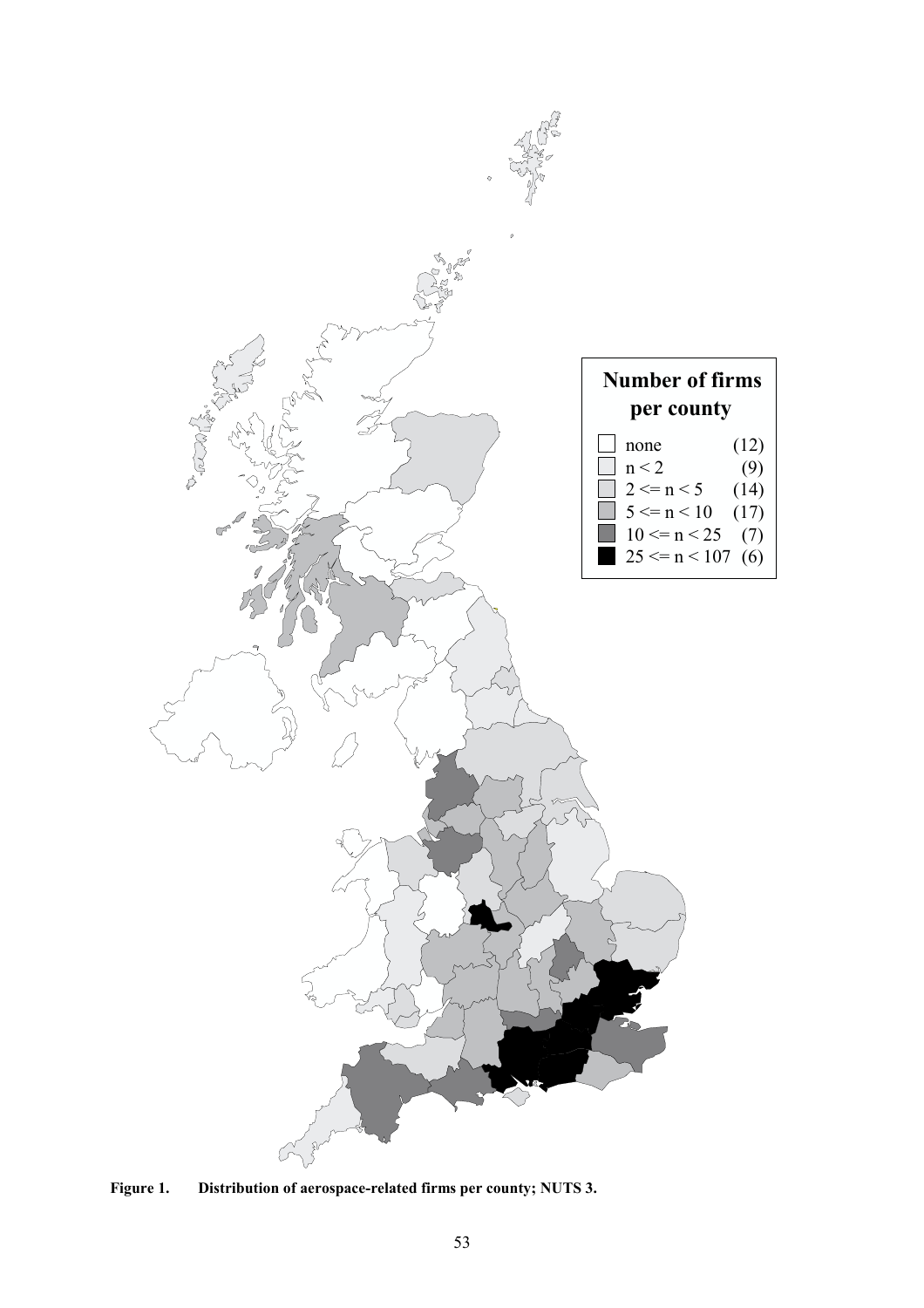

**Figure 2. Proportion of aerospace-related firms per NUTS 1 region.**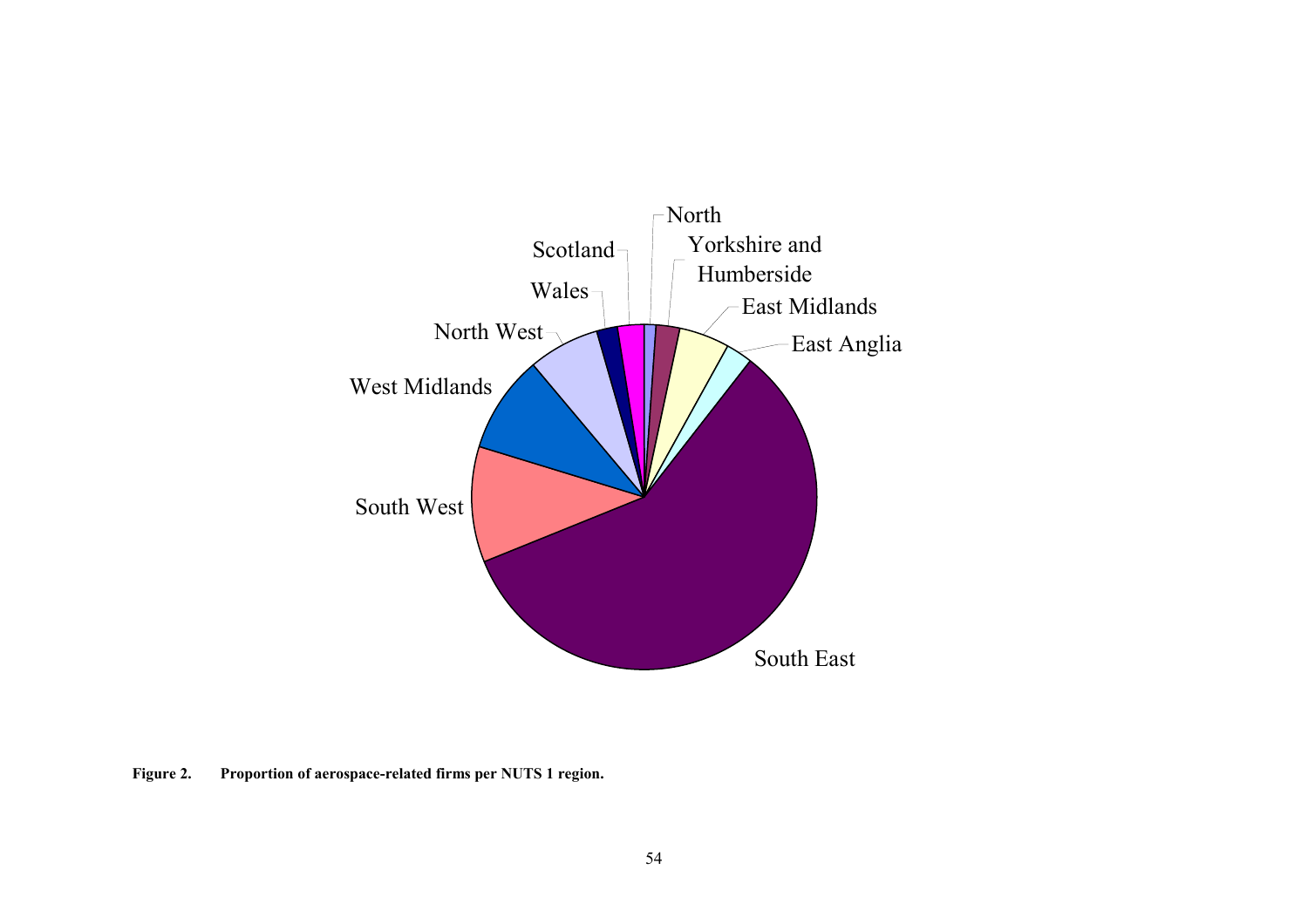

**Figure 3. Fixed effects (normalised with respect to the smallest value: Oxfordshire); NUTS 3.**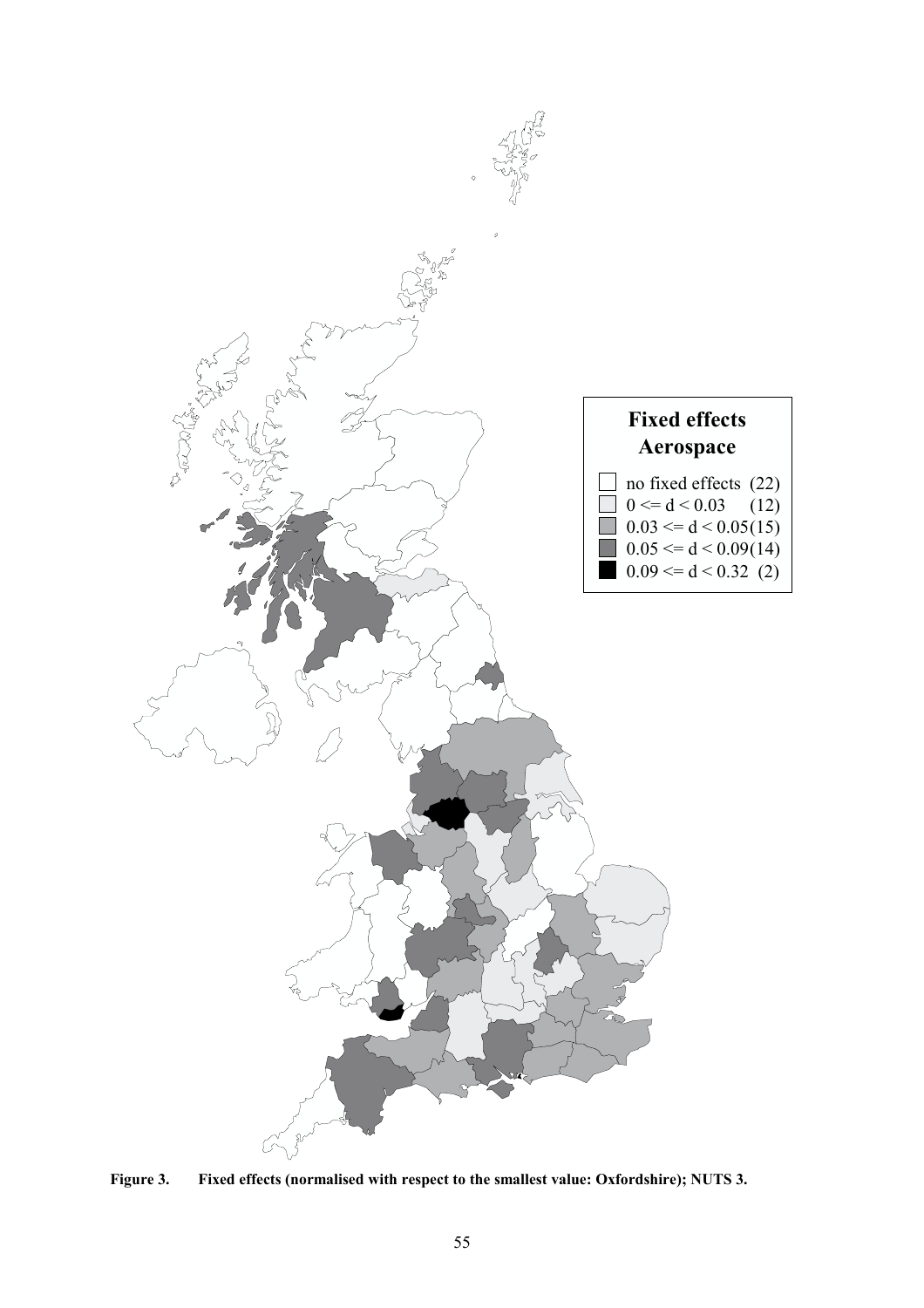

**Figure 4. Relative importance of cluster effects per industry.**